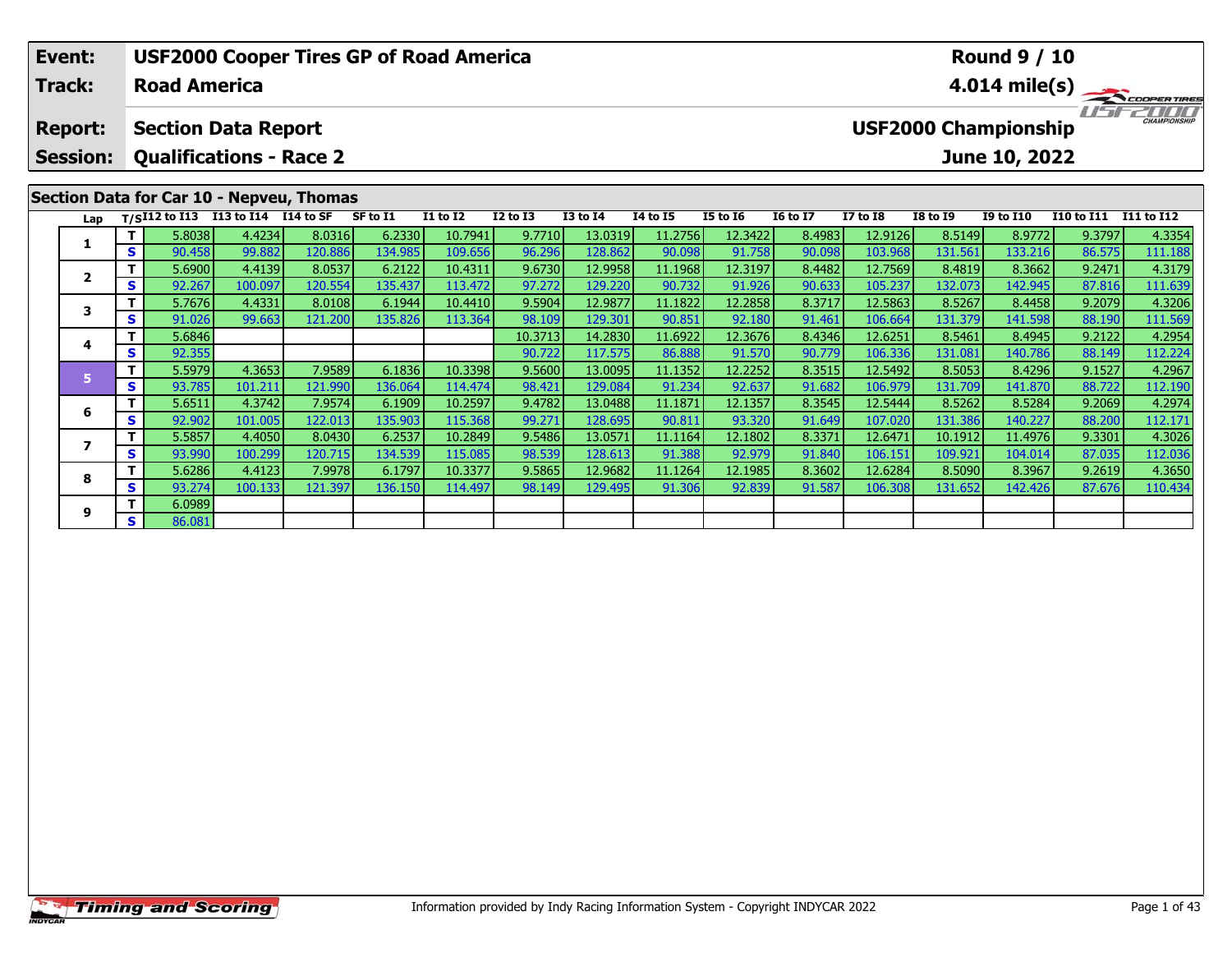| Event:         | <b>USF2000 Cooper Tires GP of Road America</b> | <b>Round 9 / 10</b>                                     |
|----------------|------------------------------------------------|---------------------------------------------------------|
| Track:         | <b>Road America</b>                            | $4.014 \text{ mile(s)}$                                 |
| <b>Report:</b> | Section Data Report                            | <b>LIST CHAMPIONSHIP</b><br><b>USF2000 Championship</b> |
|                | <b>Session: Qualifications - Race 2</b>        | June 10, 2022                                           |
|                | Section Data for Car 10 - Nepveu, Thomas       |                                                         |

|                       | <b>Timing and Scoring</b> |
|-----------------------|---------------------------|
| <i><b>INDYCAR</b></i> |                           |

**Lap T/SLap PI to PO PO to SF SF to PI PIA to PO** 

**T** 242.8163 97.7472 133.1934 113.0847<br>**S** 59.512 10.142 102.170 13.457

100.941

99.313

76.706

13.457

**<sup>T</sup>** 134.3247 134.8151 **<sup>S</sup>** 107.578 100.941

**T** 132.3520 143.9383<br> **S** 109.182 99.313

**R T** 131.9569 186.3619<br> **S** 109.508 76.706

**1**

**2**

**3**

**4**

**5**

**6**

**7**

**8**

**9 TS** $\mathbf{s}$ 

**2 T** 132.6044<br>**S** 108.974

**<sup>T</sup>** 131.6604 **<sup>S</sup>** 109.755

**7 S** 105.647

 **<sup>T</sup>** 131.7409 **<sup>S</sup>** 109.688136.7803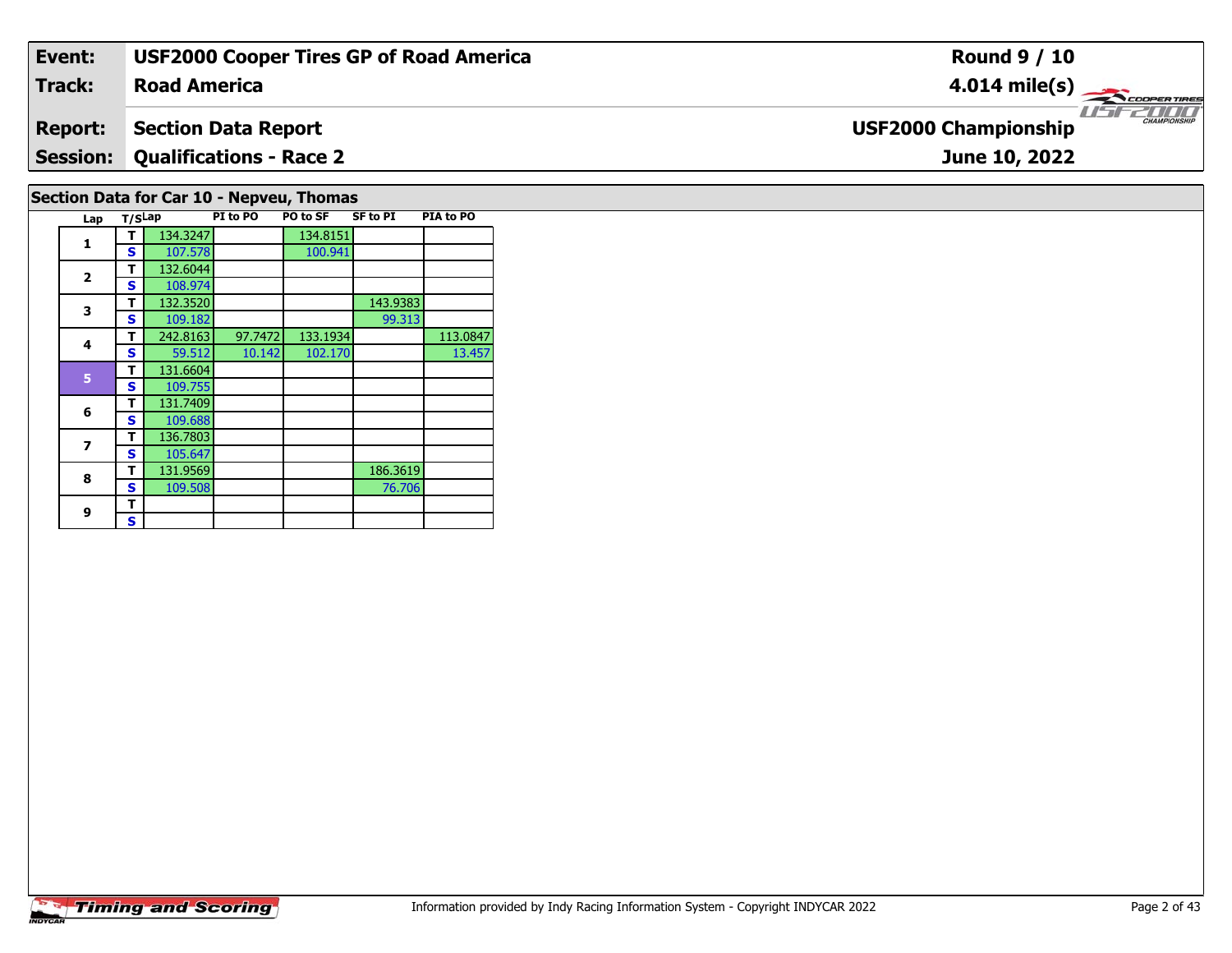| Event:                                            | <b>USF2000 Cooper Tires GP of Road America</b> |                                                 |         |         |          |                 |                 |                 |          |                 | <b>Round 9 / 10</b> |                                                    |                         |                  |                   |                   |  |  |  |  |
|---------------------------------------------------|------------------------------------------------|-------------------------------------------------|---------|---------|----------|-----------------|-----------------|-----------------|----------|-----------------|---------------------|----------------------------------------------------|-------------------------|------------------|-------------------|-------------------|--|--|--|--|
| <b>Track:</b>                                     |                                                | <b>Road America</b>                             |         |         |          |                 |                 |                 |          |                 |                     |                                                    | $4.014 \text{ mile(s)}$ |                  |                   |                   |  |  |  |  |
| <b>Report:</b>                                    |                                                | <b>Section Data Report</b>                      |         |         |          |                 |                 |                 |          |                 |                     | <b>CHAMPIONSHIP</b><br><b>USF2000 Championship</b> |                         |                  |                   |                   |  |  |  |  |
| <b>Qualifications - Race 2</b><br><b>Session:</b> |                                                |                                                 |         |         |          |                 |                 |                 |          |                 |                     | June 10, 2022                                      |                         |                  |                   |                   |  |  |  |  |
|                                                   |                                                | Section Data for Car 11 - Christie, Dylan       |         |         |          |                 |                 |                 |          |                 |                     |                                                    |                         |                  |                   |                   |  |  |  |  |
|                                                   |                                                |                                                 |         |         |          |                 |                 |                 |          |                 |                     |                                                    |                         |                  |                   |                   |  |  |  |  |
| Lap                                               |                                                | T/SI12 to I13 I13 to I14 $\overline{114}$ to SF |         |         | SF to I1 | <b>I1 to I2</b> | <b>I2 to I3</b> | <b>I3 to I4</b> | 14 to 15 | <b>I5 to 16</b> | <b>16 to 17</b>     | <b>I7 to I8</b>                                    | <b>I8 to I9</b>         | <b>I9 to I10</b> | <b>I10 to I11</b> | <b>I11 to I12</b> |  |  |  |  |
|                                                   |                                                | 5.7745                                          | 4.4125  | 8.0223  | 6.2096   | 10.4375         | 9.7251          | 13.0087         | 11.2927  | 12.3272         | 8.4625              | 12.7577                                            | 8.4799                  | 8.7866           | 9.5641            | 4.3808            |  |  |  |  |
|                                                   | S.                                             | 90.917                                          | 100.129 | 121.026 | 135.494  | 113.402         | 96.751          | 129.092         | 89.962   | 91.870          | 90.479              | 105.231                                            | 132.104                 | 136.106          | 84.906            | 110.036           |  |  |  |  |
|                                                   |                                                | 5.6993                                          | 4.4211  | 8.0138  | 6.1738   | 10.4052         | 9.6329          | 12.8773         | 11.2744  | 12.3665         | 8.4794              | 12.7074                                            | 8.4768                  | 8.3807           | 9.2671            | 4.3502            |  |  |  |  |
| $\overline{2}$                                    | S.                                             | 92.117                                          | 99.934  | 121.155 | 136.280  | 113.754         | 97.677          | 130.409         | 90.108   | 91.578          | 90.299              | 105.647                                            | 132.152                 | 142.698          | 87.627            | 110.810           |  |  |  |  |
|                                                   |                                                | 5.7390                                          |         |         |          |                 | 11.7054         | 20.0107         | 18.0829  | 21.5614         | 13.8214             | 12.6945                                            | 8.5587                  | 8.4995           | 9.2085            | 4.3123            |  |  |  |  |
| 3                                                 | S.                                             | 91.479                                          |         |         |          |                 | 80.382          | 83.921          | 56.181   | 52.524          | 55.398              | 105.754                                            | 130.888                 | 140.703          | 88.184            | 111.784           |  |  |  |  |
|                                                   |                                                | 5.5756                                          | 4.4346  | 8.0273  | 6.2154   | 10.3255         | 9.5215          | 13.0142         | 11.2331  | 12.3030         | 8.3419              | 12.4861                                            | 8.4408                  | 8.4151           | 9.2555            | 4.3076            |  |  |  |  |

5 | T | 5.6148| 4.3647| 7.9064| 6.1319| 10.2543| 9.5932| 12.8079| 11.4559| 12.2286| 8.3977| 12.7449| 9.2644| 9.1053| 9.1708| 4.2964<br>| S | 93.503 101.225 122.800 137.211 115.428| 98.081| 131.116| 88.680| 92.611| 91.178| 105

**<sup>T</sup>** 5.5394 4.3823 7.9929 6.2238 10.3565 9.6112 13.0142 11.2318 12.2536 8.3230 12.5474 8.5195 8.4958 9.2340 4.3141 **<sup>S</sup>** 94.776 100.819 121.471 135.185 114.289 97.897 129.037 90.449 92.422 91.996 106.994 131.490 140.765 87.941 111.737

7 | T | 5.6004 | 4.3888 | 7.9935 | 6.2000 | 10.3330 | 9.5187 | 12.9079 | 11.3160 | 12.2277 | 8.4218 | 12.6901 | 8.4978 | 8.3973 | 9.3113 | 4.3022<br>7 | S | 93.743 | 100.669 | 121.462 | 135.704 | 114.549 | 98.848 | 130.100 |

**5**

**6**

**7**

**8**

**<sup>T</sup>** 5.7891 **<sup>S</sup>** 90.688

111.737<br>4.3022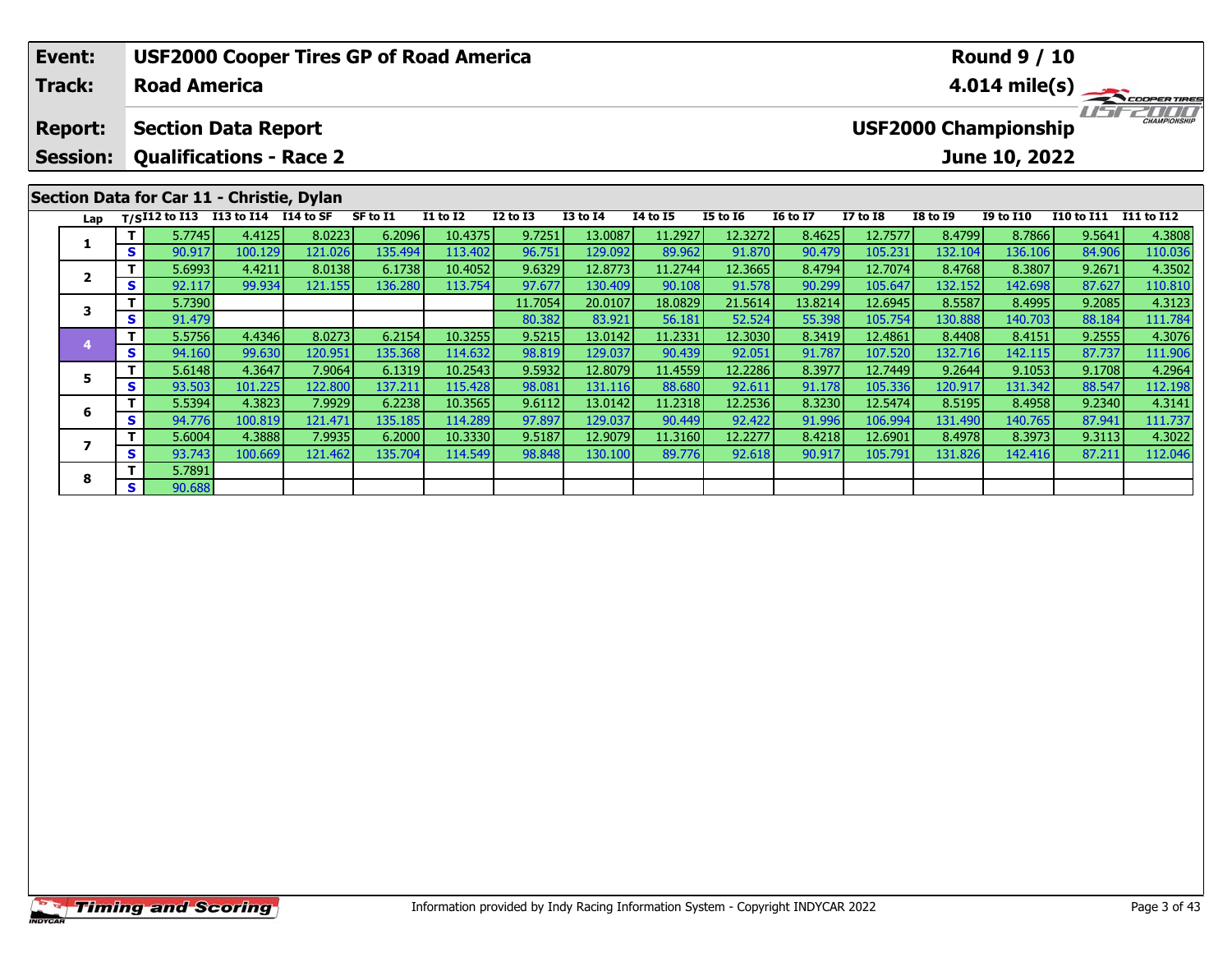| Event:          | <b>USF2000 Cooper Tires GP of Road America</b> | <b>Round 9 / 10</b>                                |
|-----------------|------------------------------------------------|----------------------------------------------------|
| Track:          | <b>Road America</b>                            | $4.014 \text{ mile(s)}$                            |
| <b>Report:</b>  | <b>Section Data Report</b>                     | <b>CHAMPIONSHIP</b><br><b>USF2000 Championship</b> |
| <b>Session:</b> | <b>Qualifications - Race 2</b>                 | June 10, 2022                                      |
|                 | Section Data for Car 11 - Christie, Dylan      |                                                    |

**Lap T/SLap PI to PO PO to SF SF to PI PIA to PO** 

**T** 376.6017 194.9066 168.0346 210.9837<br> **S** 38.371 5.086 80.986 7.213

97.851

76.791

 $7.213$ 

**d T** 132.5259 146.0897<br>**S** 109.038 97.851

**T** 132.1065 186.1540<br>**S** 109.384 76.791

**1 T** 133.6417 134.5416<br>**S** 108.128 101.146

 **<sup>T</sup>** 131.8972 **<sup>S</sup>** 109.558109.558

 **<sup>T</sup>** 132.0395 **<sup>S</sup>** 109.440132.1065

**5 T** 133.3372<br>**S** 108.375

**1**

**2**

**3**

**4**

**5**

**6**

**7**

8  $\frac{1}{s}$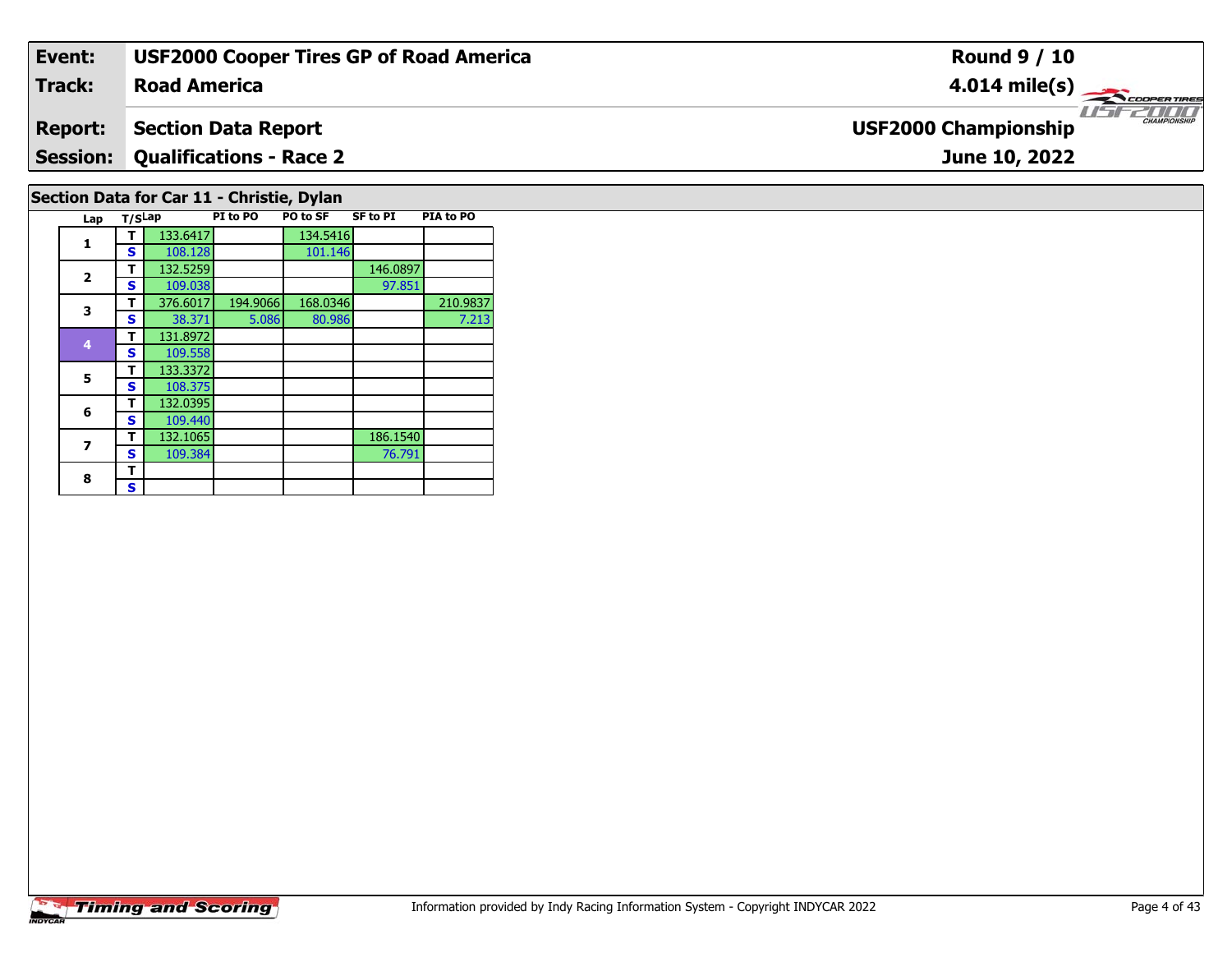| <b>USF2000 Cooper Tires GP of Road America</b><br>Event:<br><b>Track:</b><br><b>Road America</b> |                                              |                                       |                                    |         |         |          |                 |              | <b>Round 9 / 10</b><br>$4.014 \text{ mile(s)}$ |          |                 |                 |                 |                             |                  |                   |            |  |  |  |
|--------------------------------------------------------------------------------------------------|----------------------------------------------|---------------------------------------|------------------------------------|---------|---------|----------|-----------------|--------------|------------------------------------------------|----------|-----------------|-----------------|-----------------|-----------------------------|------------------|-------------------|------------|--|--|--|
|                                                                                                  |                                              |                                       |                                    |         |         |          |                 |              |                                                |          |                 |                 |                 |                             |                  |                   |            |  |  |  |
|                                                                                                  | <b>Section Data Report</b><br><b>Report:</b> |                                       |                                    |         |         |          |                 |              |                                                |          |                 |                 |                 | <b>USF2000 Championship</b> |                  |                   |            |  |  |  |
|                                                                                                  | <b>Session:</b>                              | <b>Qualifications - Race 2</b>        |                                    |         |         |          |                 |              |                                                |          |                 | June 10, 2022   |                 |                             |                  |                   |            |  |  |  |
|                                                                                                  |                                              | Section Data for Car 12 - Garg, Bijoy |                                    |         |         |          |                 |              |                                                |          |                 |                 |                 |                             |                  |                   |            |  |  |  |
|                                                                                                  | Lap                                          |                                       | T/SI12 to I13 I13 to I14 I14 to SF |         |         | SF to I1 | <b>I1 to I2</b> | $I2$ to $I3$ | <b>I3 to I4</b>                                | 14 to 15 | <b>I5 to 16</b> | <b>16 to 17</b> | <b>I7 to I8</b> | <b>I8 to I9</b>             | <b>I9 to I10</b> | <b>I10 to I11</b> | I11 to I12 |  |  |  |
|                                                                                                  | 1                                            |                                       | 5.7302                             | 4.4008  | 8.0105  | 6.1906   | 10.3852         | 9.6795       | 12.9186                                        | 11.1967  | 12.2926         | 8.5075          | 12.8553         | 8.5019                      | 8.5618           | 10.1916           | 4.4068     |  |  |  |
|                                                                                                  |                                              | S.                                    | 91.620                             | 100.395 | 121.205 | 135.910  | 113.973         | 97.206       | 129.992                                        | 90.733   | 92.129          | 90.001          | 104.432         | 131.762                     | 139.680          | 79.678            | 109.387    |  |  |  |
|                                                                                                  | $\overline{\mathbf{2}}$                      |                                       | 5.6717                             | 4.3937  | 8.0263  | 6.2119   | 10.2916         | 9.7186       | 13.0260                                        | 11.2578  | 12.2778         | 8.4112          | 12.6411         | 8.4659                      | 8.4091           | 9.2552            | 4.3197     |  |  |  |
|                                                                                                  |                                              | S.                                    | 92.565                             | 100.557 | 120.966 | 135.444  | 115.010         | 96.815       | 128.920                                        | 90.240   | 92.240          | 91.031          | 106.201         | 132.322                     | 142.216          | 87.739            | 111.592    |  |  |  |
|                                                                                                  | 3                                            | т.                                    | 5.6172                             | 4.3926  | 7.9809  | 6.1960   | 10.3681         | 9.5928       | 12.9617                                        | 11.1540  | 12.3056         | 8.3828          | 12.5959         | 8.5096                      | 8.4201           | 9.4251            | 4.3553     |  |  |  |
|                                                                                                  |                                              | S                                     | 93.463                             | 100.582 | 121.654 | 135.791  | 114.161         | 98.085       | 129.560                                        | 91.080   | 92.031          | 91.340          | 106.582         | 131.643                     | 142.030          | 86.158            | 110.680    |  |  |  |
|                                                                                                  | 4                                            |                                       | 5.6820                             |         |         |          |                 | 10.3795      | 13.2697                                        | 11.9451  | 12.5780         | 8.9259          | 13.0634         | 8.6462                      | 8.5521           | 9.2585            | 4.3102     |  |  |  |
|                                                                                                  |                                              | S.                                    | 92.397                             |         |         |          |                 | 90.651       | 126.553                                        | 85.048   | 90.038          | 85.782          | 102.768         | 129.563                     | 139.838          | 87.708            | 111.838    |  |  |  |
|                                                                                                  | 5                                            |                                       | 5.6180                             | 4.3798  | 8.0265  | 6.2417   | 10.3497         | 9.4364       | 13.0059                                        | 11.1921  | 12.2002         | 8.2947          | 12.4341         | 8.4825                      | 8.4484           | 9.1990            | 4.3182     |  |  |  |
|                                                                                                  |                                              | S.                                    | 93.450                             | 100.876 | 120.963 | 134.797  | 114.364         | 99.711       | 129.120                                        | 90.770   | 92.826          | 92.310          | 107.969         | 132.063                     | 141.555          | 88.275            | 111.631    |  |  |  |
|                                                                                                  | 6                                            | т                                     | 5.5533                             | 4.3610  | 8.0064  | 6.2507   | 10.2802         | 9.4300       | 13.0679                                        | 11.1772  | 12.1566         | 8.3054          | 12.5156         | 8.4941                      | 8.4822           | 9.1462            | 4.2991     |  |  |  |
|                                                                                                  |                                              | S.                                    | 94.538                             | 101.311 | 121.267 | 134.603  | 115.137         | 99.778       | 128.507                                        | 90.891   | 93.159          | 92.191          | 107.266         | 131.883                     | 140.990          | 88.785            | 112.127    |  |  |  |
|                                                                                                  |                                              | T I                                   | 5.6458                             | 4.4039  | 8.0307  | 6.2297   | 10.3016         | 9.3547       | 12.9397                                        | 11.1761  | 12.1879         | 8.3191          | 12.5185         | 8.4971                      | 8.4422           | 9.1667            | 4.3148     |  |  |  |

7 | T | 5.6458| 4.4039| 8.0307| 6.2297| 10.3016| 9.3547| 12.9397| 11.1761| 12.1879| 8.3191| 12.5185| 8.4971| 8.4422| 9.1667| 4.3148<br>7 | S | 92.989 100.324 120.900 135.057 114.898 100.581 129.780 90.900 92.920 92.039 107.24

8 T 5.6081 4.3646 7.9922 6.1863 10.2842 9.5227 12.9238 11.1849 12.3350 8.3511 12.6152 8.4557 8.4490 9.3794 4.3101<br>8 S 93.615 101.228 121.482 136.004 115.093 98.807 129.940 90.829 91.812 91.686 106.419 132.482 141.544 86.57

**7**

**8**

**9**

**<sup>T</sup>** 5.9312 **<sup>S</sup>** 88.515

111.719<br>4.3101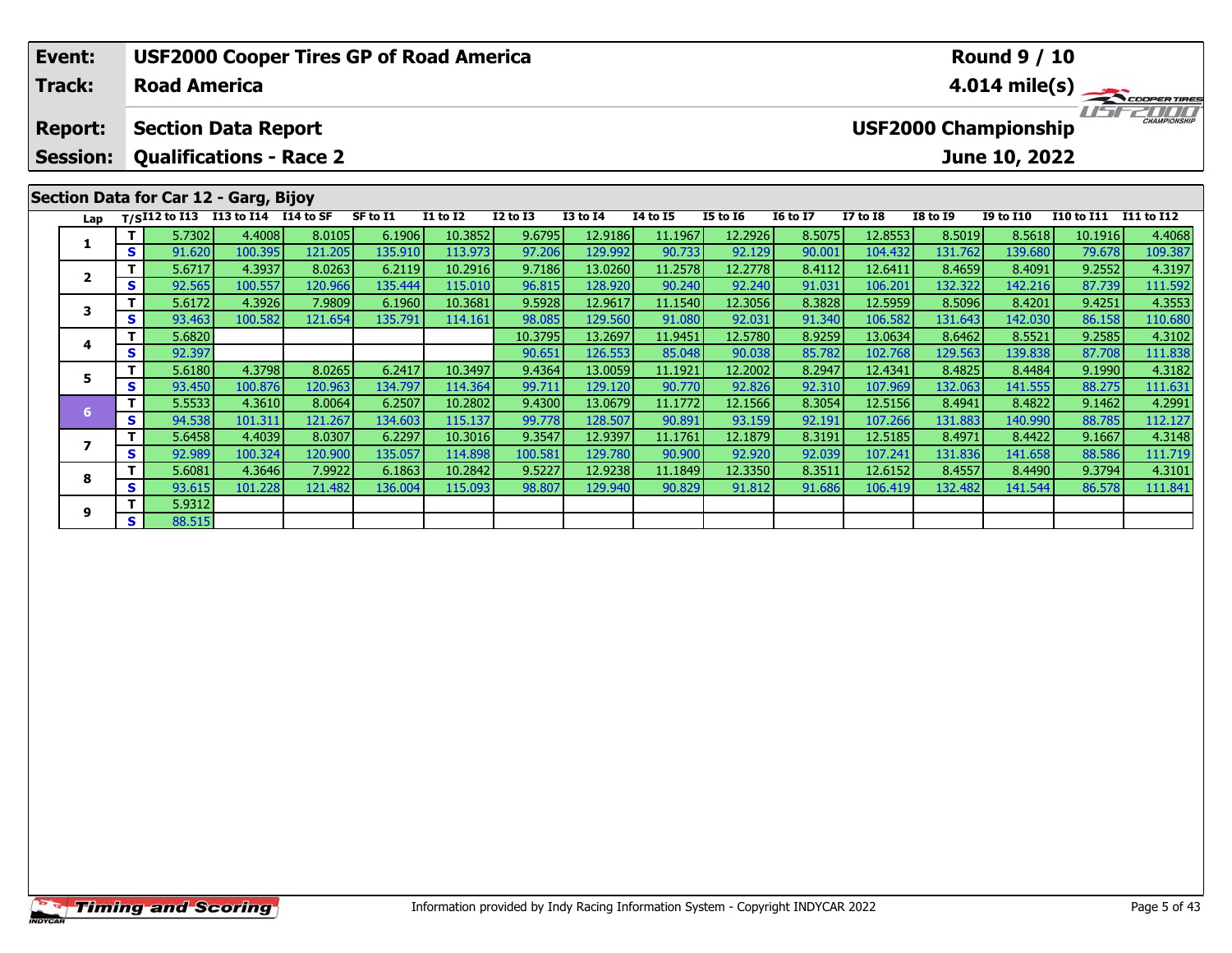| Event:         | <b>USF2000 Cooper Tires GP of Road America</b> | <b>Round 9 / 10</b>                          |
|----------------|------------------------------------------------|----------------------------------------------|
| Track:         | <b>Road America</b>                            | $4.014 \text{ mile(s)}$                      |
| <b>Report:</b> | <b>Section Data Report</b>                     | $\frac{1}{1}$<br><b>USF2000 Championship</b> |
|                | <b>Session: Qualifications - Race 2</b>        | June 10, 2022                                |
|                | Section Data for Car 12 - Garg, Bijoy          |                                              |

| Lap                     | T/SLap |          | PI to PO | PO to SF | <b>SF to PI</b> | PIA to PO |
|-------------------------|--------|----------|----------|----------|-----------------|-----------|
|                         | т      | 133.8296 |          | 135.8117 |                 |           |
| 1                       | S      | 107.976  |          | 100.201  |                 |           |
|                         | т      | 132.3776 |          |          |                 |           |
| $\overline{\mathbf{2}}$ | S      | 109.160  |          |          |                 |           |
| 3                       | т      | 132.2577 |          |          | 144.1328        |           |
|                         | S      | 109.259  |          |          | 99.179          |           |
| 4                       | т      | 251.8742 | 106.2626 | 133.7701 |                 | 121.7446  |
|                         | S      | 57.371   | 9.329    | 101.730  |                 | 12.500    |
| 5                       | т      | 131.6272 |          |          |                 |           |
|                         | S      | 109.783  |          |          |                 |           |
| $6\phantom{1}$          | т      | 131.5259 |          |          |                 |           |
|                         | S      | 109.867  |          |          |                 |           |
| 7                       | т      | 131.5285 |          |          |                 |           |
|                         | S      | 109.865  |          |          |                 |           |
| 8                       | т      | 131.9623 |          |          | 184.2928        |           |
|                         | S      | 109.504  |          |          | 77.567          |           |
| 9                       | т      |          |          |          |                 |           |
|                         | S      |          |          |          |                 |           |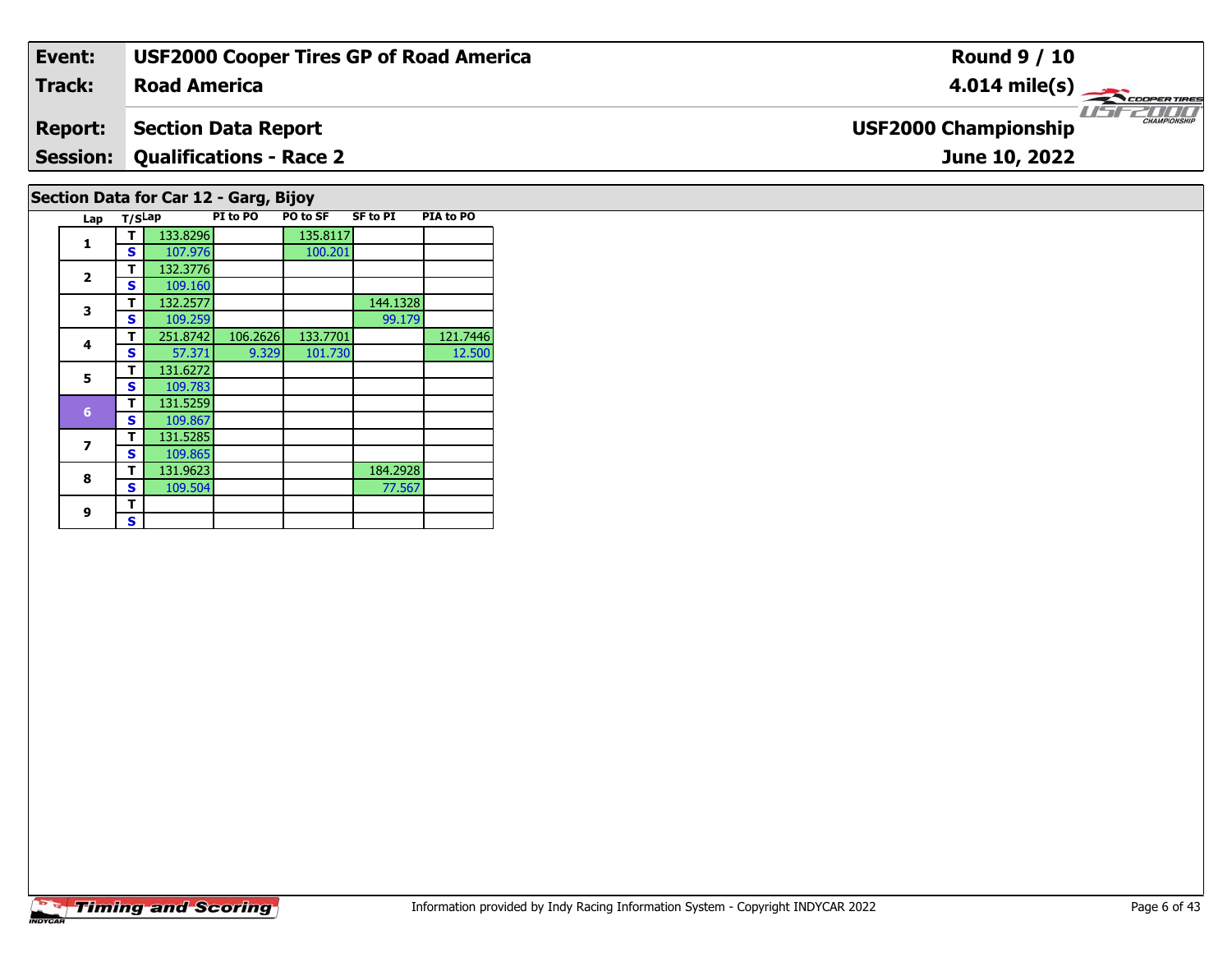| Event:<br><b>Track:</b>                                                                           |    | <b>Road America</b> |                      | <b>USF2000 Cooper Tires GP of Road America</b> |          |                 |                 | <b>Round 9 / 10</b><br>$4.014 \text{ mile(s)}$ |                 |                 |                 |                                                              |                 |                  |                   |                   |  |  |
|---------------------------------------------------------------------------------------------------|----|---------------------|----------------------|------------------------------------------------|----------|-----------------|-----------------|------------------------------------------------|-----------------|-----------------|-----------------|--------------------------------------------------------------|-----------------|------------------|-------------------|-------------------|--|--|
| <b>Section Data Report</b><br><b>Report:</b><br><b>Qualifications - Race 2</b><br><b>Session:</b> |    |                     |                      |                                                |          |                 |                 |                                                |                 |                 |                 | CHAMPIONSHIP<br><b>USF2000 Championship</b><br>June 10, 2022 |                 |                  |                   |                   |  |  |
|                                                                                                   |    |                     |                      | Section Data for Car 17 - Johnson, Nikita (R)  |          |                 |                 |                                                |                 |                 |                 |                                                              |                 |                  |                   |                   |  |  |
| Lap                                                                                               |    | $T/SI12$ to $I13$   | I13 to I14 I14 to SF |                                                | SF to I1 | <b>I1 to I2</b> | <b>I2 to I3</b> | <b>I3 to I4</b>                                | <b>I4 to I5</b> | <b>I5 to 16</b> | <b>16 to 17</b> | <b>I7 to I8</b>                                              | <b>I8 to I9</b> | <b>I9 to I10</b> | <b>I10 to I11</b> | <b>I11 to I12</b> |  |  |
| 1                                                                                                 |    | 5.6701              | 4.3745               | 7.9680                                         | 6.1861   | 10.5017         | 9.7720          | 13.0192                                        | 11.3094         | 12.2988         | 8.5890          | 13.7651                                                      | 8.5326          | 8.4407           | 9.2997            | 4.3131            |  |  |
|                                                                                                   | S. | 92.591              | 100.999              | 121.851                                        | 136.009  | 112.709         | 96.286          | 128.988                                        | 89.829          | 92.082          | 89.147          | 97.529                                                       | 131.288         | 141.684          | 87.320            | 111.763           |  |  |
|                                                                                                   |    | 5.6999              | 4.4017               | 7.9676                                         | 6.1200   | 10.5160         | 9.6954          | 12.9887                                        | 11.2764         | 12.3005         | 8.4464          | 12.7823                                                      | 8.5192          | 8.4595           | 9.2539            | 4.2992            |  |  |
| $\overline{2}$                                                                                    | S. | 92.107              | 100.374              | 121.857                                        | 137.478  | 112.556         | 97.047          | 129.291                                        | 90.092          | 92.069          | 90.652          | 105.028                                                      | 131.494         | 141.369          | 87.752            | 112.124           |  |  |
| 3                                                                                                 |    | 5.6858              |                      |                                                |          |                 | 10.2342         | 13.2097                                        | 11.4539         | 12.4922         | 8.4346          | 12.7356                                                      | 8.5750          | 8.5416           | 9.2739            | 4.2875            |  |  |
|                                                                                                   | S  | 92.335              |                      |                                                |          |                 | 91.938          | 127.128                                        | 88.695          | 90.657          | 90.779          | 105.413                                                      | 130.639         | 140.010          | 87.562            | 112.430           |  |  |
|                                                                                                   |    | 5.5893              | 4.3631               | 7.9985                                         | 6.2189   | 10.3948         | 9.4896          | 12.9962                                        | 11.1786         | 12.1902         | 8.2614          | 12.6232                                                      | 8.5124          | 8.4463           | 9.2630            | 4.3010            |  |  |
| 4                                                                                                 | S  | 93.929              | 101.262              | 121.386                                        | 135.291  | 113.868         | 99.152          | 129.216                                        | 90.880          | 92.902          | 92.682          | 106.352                                                      | 131.599         | 141.590          | 87.665            | 112.078           |  |  |
| 5                                                                                                 |    | 6.0079              | 4.5182               | 8.0738                                         | 6.2435   | 10.5948         | 10.1128         | 13.8736                                        | 11.4746         | 12.2574         | 8.3649          | 12.6354                                                      | 8.4732          | 8.3544           | 9.1518            | 4.2819            |  |  |
|                                                                                                   | S. | 87.385              | 97.786               | 120.254                                        | 134.758  | 111.719         | 93.041          | 121.044                                        | 88.535          | 92.393          | 91.535          | 106.249                                                      | 132.208         | 143.147          | 88.731            | 112.577           |  |  |
|                                                                                                   |    | 5.5966              | 4.4282               | 7.9577                                         | 6.1693   | 10.3247         | 9.4878          | 12.9280                                        | 11.2915         | 12.2444         | 8.2779          | 12.5224                                                      | 8.4533          | 8.4340           | 9.1224            | 4.2731            |  |  |
| 6                                                                                                 | S  | 93.807              | 99.774               | 122.009                                        | 136.379  | 114.641         | 99.170          | 129.898                                        | 89.971          | 92.491          | 92.497          | 107.208                                                      | 132.520         | 141.796          | 89.017            | 112.809           |  |  |

7 | T | 5.5691 | 4.3539 | 7.9467 | 6.1755 | 10.2607 | 9.4660 | 12.9005 | 11.1785 | 12.1857 | 8.3500 | 12.5745 | 8.5116 | 8.4675 | 9.2247 | 4.2858 |<br>2 | S | 94.270 | 101.476 | 122.178 | 136.242 | 115.356 | 99.399 | 130.175

8 T | 5.6025 4.3927 8.0232 6.2730 11.1254 10.2993 14.6650 12.8631 13.4435 9.4913 14.9303 9.3650 10.0996 10.5857 5.0467<br>S S 93.708 100.580 121.013 134.125 106.390 91.357 114.512 78.979 84.241 80.672 89.918 119.619 118.412 7

**8**

**9**

**<sup>T</sup>** 6.7151 **<sup>S</sup>** 78.182

112.475<br>5.0467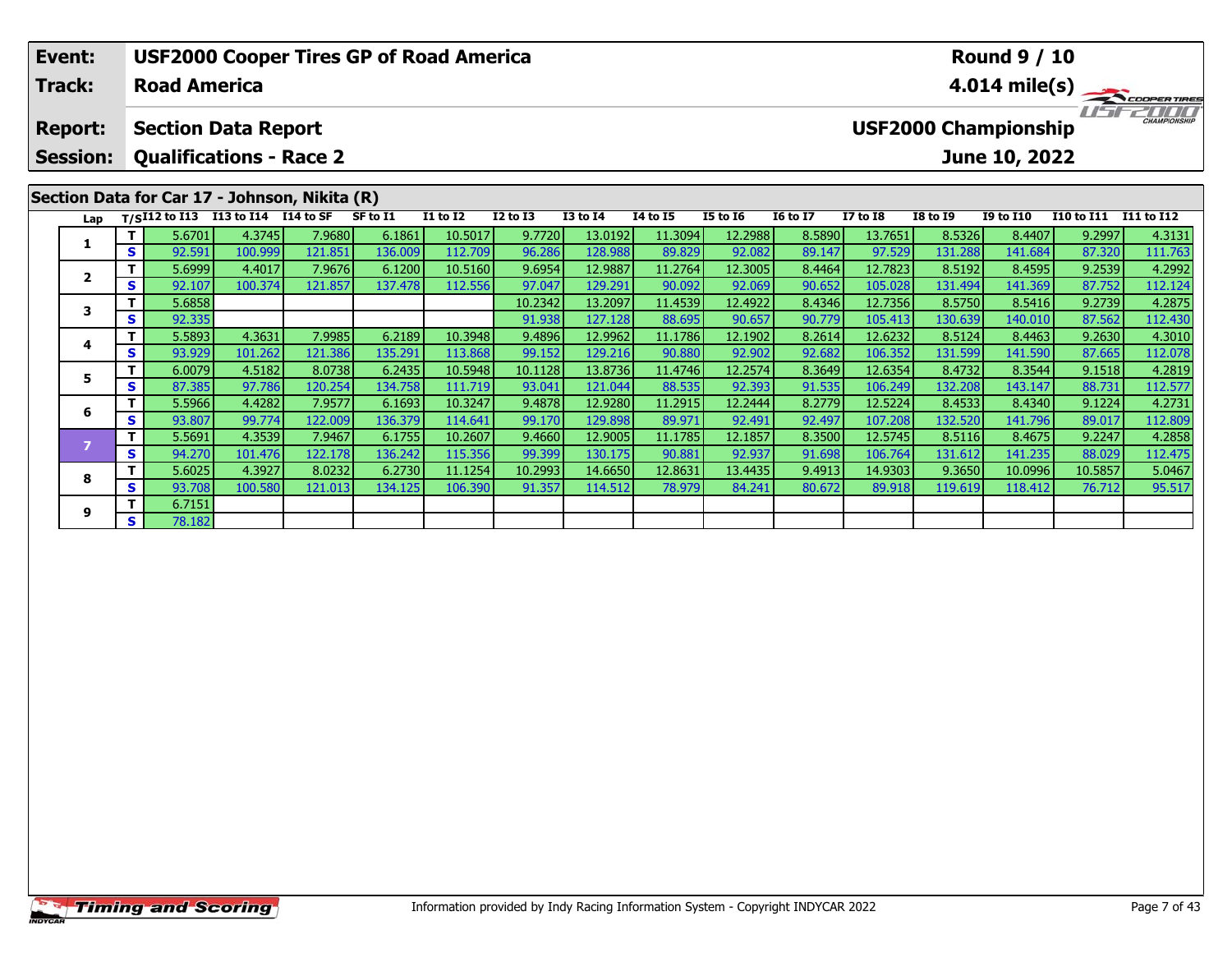| Event:         | <b>USF2000 Cooper Tires GP of Road America</b> | <b>Round 9 / 10</b>                                     |
|----------------|------------------------------------------------|---------------------------------------------------------|
| Track:         | <b>Road America</b>                            | $4.014 \text{ mile(s)}$                                 |
| <b>Report:</b> | <b>Section Data Report</b>                     | <b>LIST CHAMPIONSHIP</b><br><b>USF2000 Championship</b> |
|                | <b>Session: Qualifications - Race 2</b>        | June 10, 2022                                           |
|                | Section Data for Car 17 - Johnson, Nikita (R)  |                                                         |

| Lap                     | T/SLap |          | PI to PO | PO to SF | <b>SF to PI</b> | PIA to PO |
|-------------------------|--------|----------|----------|----------|-----------------|-----------|
|                         | т      | 134.0400 |          | 135.1452 |                 |           |
| 1                       | S      | 107.807  |          | 100.695  |                 |           |
|                         | т      | 132.7267 |          |          | 146.1993        |           |
| $\overline{\mathbf{2}}$ | S      | 108.873  |          |          | 97.777          |           |
| 3                       | т      | 253.4758 | 107.9160 | 131.9689 |                 | 123.3167  |
|                         | S      | 57.009   | 9.186    | 103.118  |                 | 12.340    |
| 4                       | т      | 131.8265 |          |          |                 |           |
|                         | S      | 109.617  |          |          |                 |           |
| 5                       | т      | 134.4182 |          |          |                 |           |
|                         | S      | 107.503  |          |          |                 |           |
| 6                       | т      | 131.5113 |          |          |                 |           |
|                         | S      | 109.880  |          |          |                 |           |
| $\overline{z}$          | т      | 131.4507 |          |          |                 |           |
|                         | S      | 109.930  |          |          |                 |           |
| 8                       | т      | 146.2063 |          |          | 198.1777        |           |
|                         | s      | 98.836   |          |          | 72.132          |           |
| 9                       | т      |          |          |          |                 |           |
|                         | S      |          |          |          |                 |           |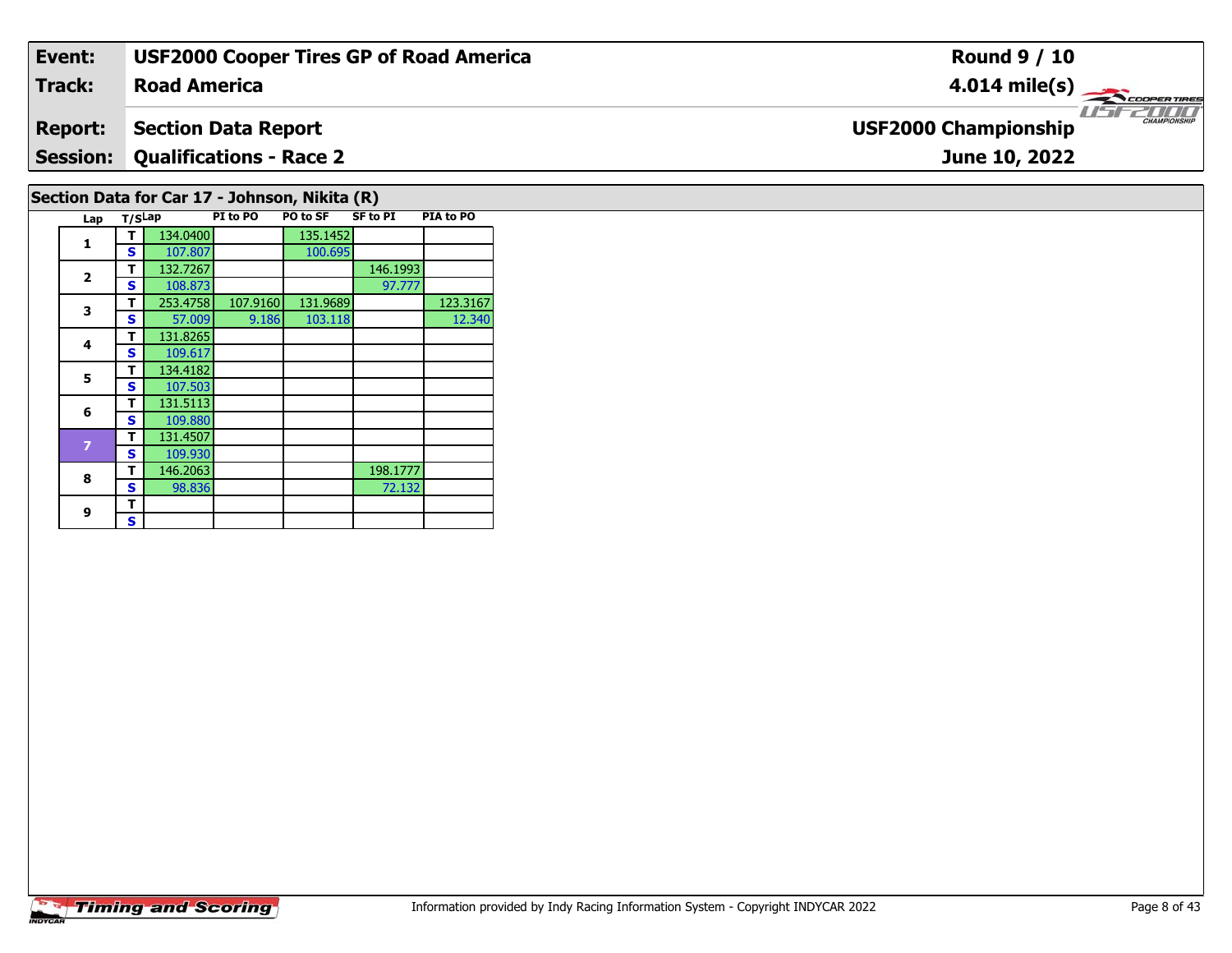| Event:          |     |                            |                                                    | <b>USF2000 Cooper Tires GP of Road America</b> |          |          |              | <b>Round 9 / 10</b> |                         |                 |                 |                             |                 |                  |                   |            |  |
|-----------------|-----|----------------------------|----------------------------------------------------|------------------------------------------------|----------|----------|--------------|---------------------|-------------------------|-----------------|-----------------|-----------------------------|-----------------|------------------|-------------------|------------|--|
| <b>Track:</b>   |     | <b>Road America</b>        |                                                    |                                                |          |          |              |                     | $4.014 \text{ mile(s)}$ |                 |                 |                             |                 |                  |                   |            |  |
| <b>Report:</b>  |     | <b>Section Data Report</b> |                                                    |                                                |          |          |              |                     |                         |                 |                 | <b>USF2000 Championship</b> |                 |                  |                   |            |  |
| <b>Session:</b> |     |                            | <b>Qualifications - Race 2</b>                     |                                                |          |          |              |                     |                         |                 |                 |                             |                 | June 10, 2022    |                   |            |  |
|                 |     |                            | Section Data for Car 2 - Lee, Jackson              |                                                |          |          |              |                     |                         |                 |                 |                             |                 |                  |                   |            |  |
|                 |     |                            | Lap T/S <sup>I12</sup> to I13 I13 to I14 I14 to SF |                                                | SF to I1 | I1 to I2 | $I2$ to $I3$ | <b>I3 to I4</b>     | <b>14 to 15</b>         | <b>I5 to 16</b> | <b>16 to 17</b> | <b>I7 to I8</b>             | <b>I8 to I9</b> | <b>I9 to I10</b> | <b>I10 to I11</b> | I11 to I12 |  |
|                 |     | 5.8684                     | 4.3814                                             | 8.0194                                         | 6.2370   | 10.4668  | 9.6362       | 13.0831             | 11.3323                 | 12.3401         | 8.5512          | 12.6949                     | 8.4706          | 8.6218           | 9.6177            | 4.3907     |  |
|                 | s l | 89.462                     | 100.839                                            | 121.070                                        | 134.899  | 113.085  | 97.643       | 128.358             | 89.647                  | 91.774          | 89.541          | 105.751                     | 132.249         | 138.708          | 84.432            | 109.788    |  |
| $\overline{2}$  |     | 5.8034                     | 4.3551                                             | 7.9863                                         | 6.2065   | 10.3746  | 9.7188       | 13.0372             | 11.3022                 | 12.3740         | 8.5684          | 12.5189                     | 8.5187          | 8.4901           | 9.4554            | 4.3551     |  |
|                 | s l | 90.464                     | 101.448                                            | 121.572                                        | 135.562  | 114.090  | 96.813       | 128.810             | 89.886                  | 91.523          | 89.361          | 107.238                     | 131.502         | 140.859          | 85.882            | 110.685    |  |
| 3               |     | 5.9334                     |                                                    |                                                |          |          | 10.0101      | 13.2847             | 11.5263                 | 12.3556         | 8.4827          | 13.4506                     | 9.7022          | 13.1781          | 9.4110            | 4.7326     |  |
|                 | s l | 88.482                     |                                                    |                                                |          |          | 93.996       | 126.410             | 88.138                  | 91.659          | 90.264          | 99.810                      | 115.461         | 90.750           | 86.287            | 101.856    |  |
|                 |     | 6.2494                     | 6.4797                                             | 10.7420                                        | 6.6064   | 10.8496  | 9.8512       | 13.0495             | 11.2501                 | 12.2762         | 8.3396          | 13.5505                     | 8.6797          | 8.5452           | 11.2574           | 6.0279     |  |
| 4               | s l | 84.008                     | 68.185                                             | 90.384                                         | 127.356  | 109.095  | 95.512       | 128.6881            | 90.302                  | 92.252          | 91.813          | 99.074                      | 129.063         | 139.951          | 72.134            | 79.969     |  |

5 11 6.1735| 4.3977| 7.9096| 6.2132| 10.3971| 9.4048| 12.9870| 11.1503| 12.1830| 8.3511| 12.4465| 8.5086| 8.4681| 9.1666| 4.3065<br>- 1 8 85.041 100.466 122.751| 135.416| 113.843| 100.046| 129.308| 91.110| 92.957| 91.686| 107

**<sup>T</sup>** 5.6900 4.3397 7.9782 6.2267 10.2869 9.4412 13.0114 11.1763 13.2646 8.6102 13.0378 8.5993 10.0263 9.6073 4.3268 **<sup>S</sup>** 92.267 101.808 121.695 135.122 115.062 99.660 129.065 90.899 85.378 88.927 102.970 130.270 119.277 84.524 111.409

7 | T | 5.7728| 4.3401| 7.9898| 6.2264| 10.3358| 9.4909| 12.9594| 11.2242| 12.2409| 8.3915| 12.5456| 8.5360| 8.4604| 9.2743| 4.3061<br>7 | S | 90.944| 101.799| 121.519| 135.128| 114.518| 99.138| 129.583| 90.511| 92.518| 91.24

**6**

**7**

**8**

**<sup>T</sup>** 5.8381 **<sup>S</sup>** 89.927

111.409<br>4.3061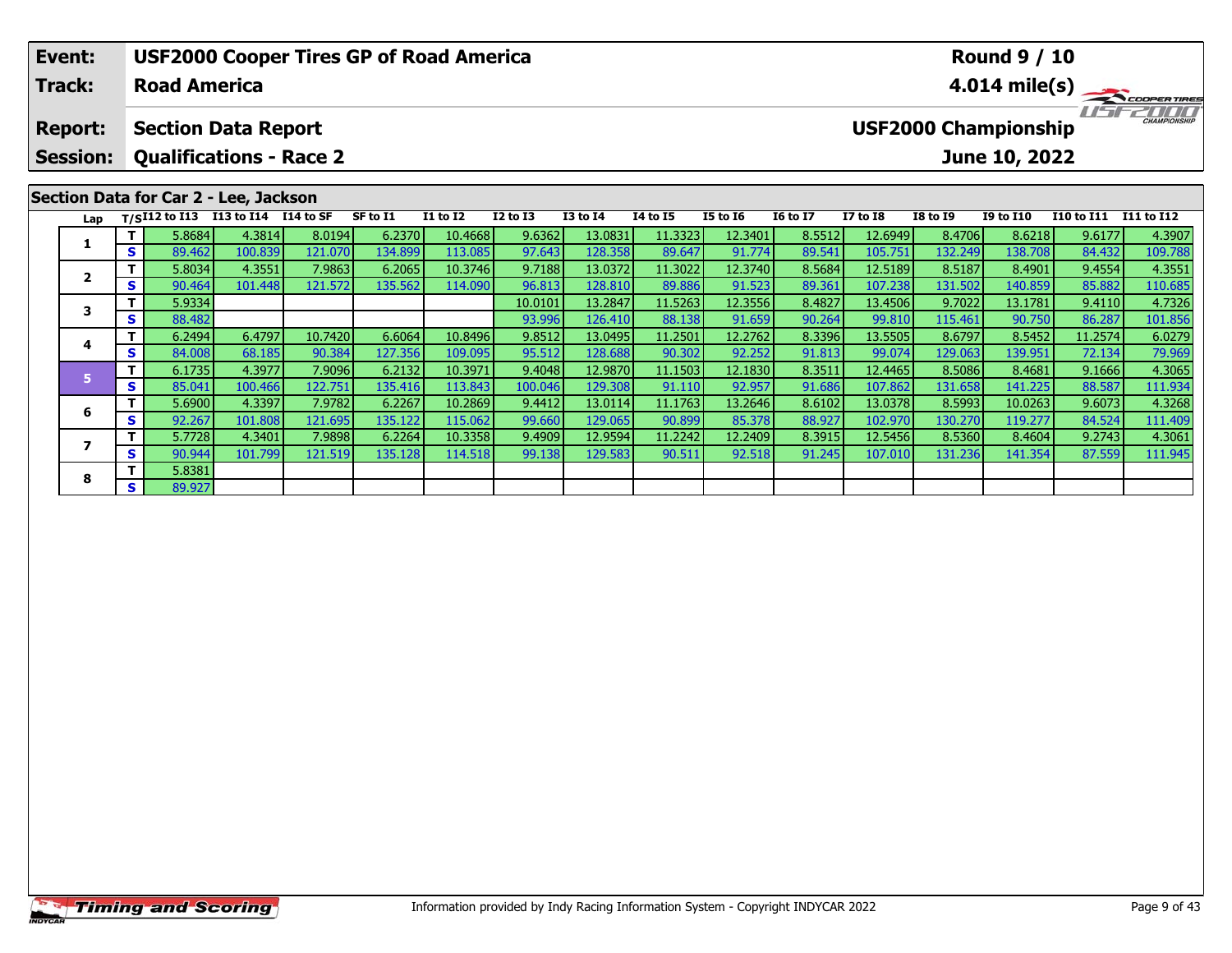| Event:                                | <b>USF2000 Cooper Tires GP of Road America</b> | <b>Round 9 / 10</b>                                |  |  |  |  |  |  |
|---------------------------------------|------------------------------------------------|----------------------------------------------------|--|--|--|--|--|--|
| <b>Track:</b>                         | <b>Road America</b>                            | $4.014 \text{ mile(s)}$                            |  |  |  |  |  |  |
| <b>Report:</b>                        | <b>Section Data Report</b>                     | <b>CHAMPIONSHIP</b><br><b>USF2000 Championship</b> |  |  |  |  |  |  |
|                                       | <b>Session: Qualifications - Race 2</b>        | June 10, 2022                                      |  |  |  |  |  |  |
| Section Data for Car 2 - Lee, Jackson |                                                |                                                    |  |  |  |  |  |  |

| 1                       | т | 133.7116 |          | 134.2138 |          |          |
|-------------------------|---|----------|----------|----------|----------|----------|
|                         | S | 108.071  |          | 101.394  |          |          |
| $\overline{\mathbf{2}}$ | т | 133.0647 |          |          | 146.8518 |          |
|                         | S | 108.597  |          |          | 97.343   |          |
| 3                       | т | 254.6979 | 101.8847 | 144.3524 |          | 117.9537 |
|                         | S | 56.735   | 9.730    | 94.272   |          | 12.901   |
| 4                       | т | 143.7544 |          |          |          |          |
|                         | s | 100.521  |          |          |          |          |
| 5                       | т | 132.0636 |          |          |          |          |
|                         | S | 109.420  |          |          |          |          |
| 6                       | т | 135.6227 |          |          |          |          |
|                         | S | 106.549  |          |          |          |          |
| 7                       | т | 132.0942 |          |          | 281.8968 |          |
|                         | S | 109.395  |          |          | 50.710   |          |
| 8                       | т |          |          |          |          |          |
|                         | S |          |          |          |          |          |

**Lap T/SLap PI to PO PO to SF SF to PI PIA to PO** 

 $\mathbf{I}$ 

 $\Box$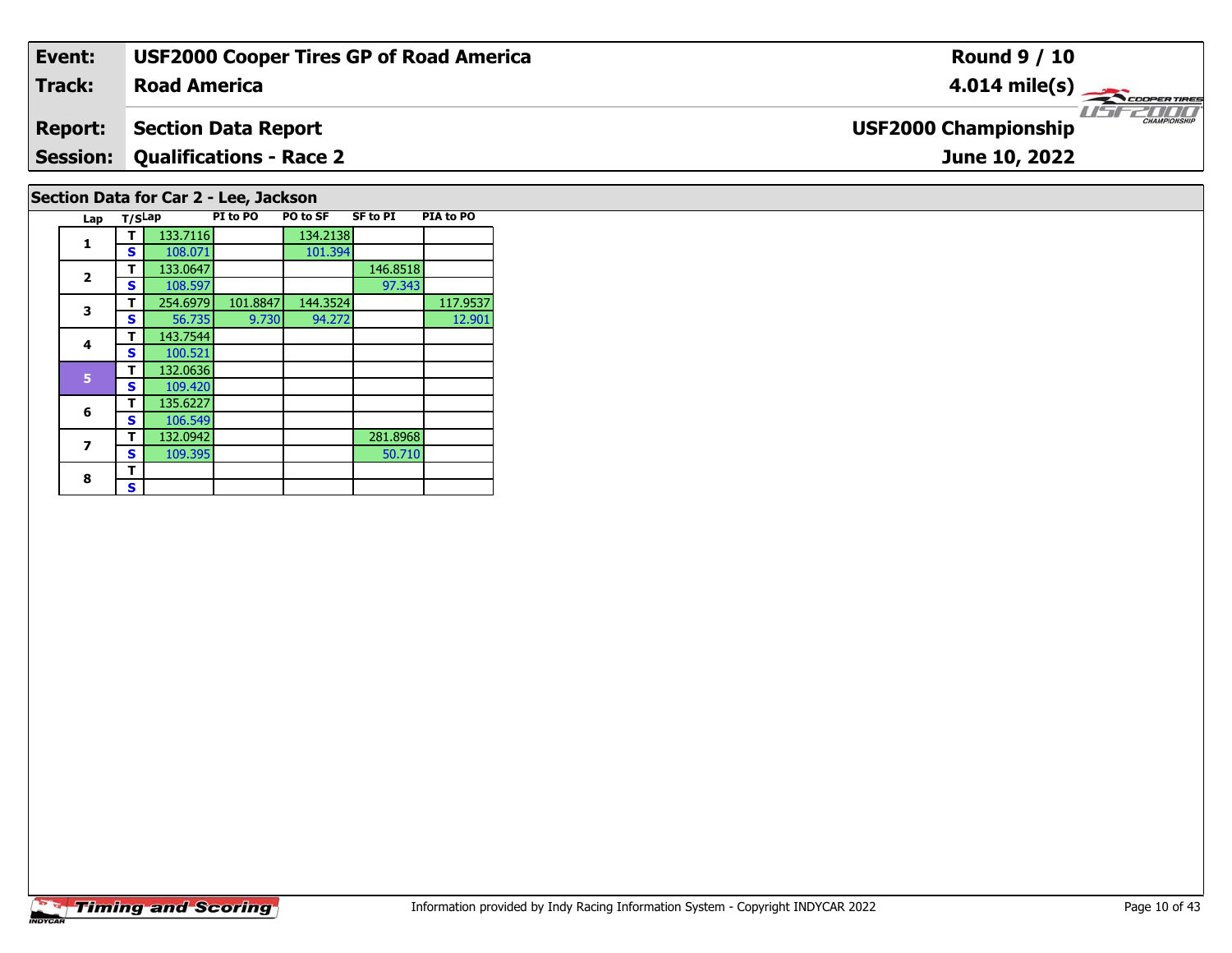| Event:<br>Track:                                                                                  |     | <b>Road America</b>                    |         |          | <b>USF2000 Cooper Tires GP of Road America</b> |                 |                 |                 | <b>Round 9 / 10</b><br>$4.014 \text{ mile(s)}$ |                 |                 |                                             |                 |                  |            |                   |  |
|---------------------------------------------------------------------------------------------------|-----|----------------------------------------|---------|----------|------------------------------------------------|-----------------|-----------------|-----------------|------------------------------------------------|-----------------|-----------------|---------------------------------------------|-----------------|------------------|------------|-------------------|--|
| <b>Section Data Report</b><br><b>Report:</b><br><b>Qualifications - Race 2</b><br><b>Session:</b> |     |                                        |         |          |                                                |                 |                 |                 |                                                |                 |                 | CHAMPIONSHIP<br><b>USF2000 Championship</b> |                 |                  |            |                   |  |
|                                                                                                   |     |                                        |         |          |                                                |                 |                 |                 |                                                |                 |                 |                                             |                 | June 10, 2022    |            |                   |  |
|                                                                                                   |     | Section Data for Car 22 - Rowe, Myles  |         |          |                                                |                 |                 |                 |                                                |                 |                 |                                             |                 |                  |            |                   |  |
|                                                                                                   |     | Lap T/SI12 to I13 I13 to I14 I14 to SF |         |          | SF to I1                                       | <b>I1 to I2</b> | <b>I2 to I3</b> | <b>I3 to I4</b> | <b>14 to 15</b>                                | <b>I5 to 16</b> | <b>16 to 17</b> | <b>I7 to I8</b>                             | <b>I8 to I9</b> | <b>I9 to I10</b> | I10 to I11 | <b>I11 to I12</b> |  |
|                                                                                                   | Τ.  | 5.7632                                 | 4.4061  | 7.9856   | 6.1973                                         | 10.4476         | 9.7789          | 13.0763         | 11.3646                                        | 12.3113         | 8.5084          | 12.6208                                     | 8.7481          | 8.8566           | 9.5086     | 4.3587            |  |
|                                                                                                   | S.  | 91.095                                 | 100.274 | 121.582  | 135.763                                        | 113.293         | 96.218          | 128.425         | 89.392                                         | 91.989          | 89.991          | 106.372                                     | 128.054         | 135.030          | 85.401     | 110.594           |  |
| $\overline{2}$                                                                                    |     | 5.9044                                 | 4.3903  | 7.9509   | 6.1310                                         | 10.5073         | 9.5581          | 12.9861         | 11.3147                                        | 12.2725         | 8.4280          | 12.6335                                     | 8.5500          | 8.4852           | 9.7155     | 4.4352            |  |
|                                                                                                   | S.  | 88.917                                 | 100.635 | 122.113  | 137.231                                        | 112.649         | 98.441          | 129.317         | 89.787                                         | 92.279          | 90.850          | 106.265                                     | 131.021         | 140.941          | 83.582     | 108.686           |  |
| 3                                                                                                 |     | 5.7728                                 |         |          |                                                |                 | 11.1700         | 17.1783         | 14.7330                                        | 14.7553         | 9.5237          | 14.7670                                     | 10.0249         | 11.8113          | 10.2070    | 4.3171            |  |
|                                                                                                   | S.  | 90.944                                 |         |          |                                                |                 | 84.235          | 97.758          | 68.955                                         | 76.752          | 80.398          | 90.912                                      | 111.744         | 101.251          | 79.558     | 111.660           |  |
| 4                                                                                                 |     | 5.5143                                 | 4.4036  | 8.1010   | 6.2965                                         | 10.3798         | 9.4907          | 13.0786         | 11.2408                                        | 12.1487         | 8.2941          | 12.3556                                     | 8.5649          | 8.6042           | 9.1841     | 4.2995            |  |
|                                                                                                   | S I | 95.207                                 | 100.331 | 119.851  | 133.624                                        | 114.033         | 99.140          | 128.402         | 90.377                                         | 93.220          | 92.316          | 108.655                                     | 130.793         | 138.991          | 88.419     | 112.117           |  |
| 5                                                                                                 |     | 5.5800                                 | 4.3804  | 8.0611   | 6.2875                                         | 10.2545         | 9.4440          | 13.1155         | 11.2782                                        | 12.2485         | 8.3777          | 12.3641                                     | 8.5420          | 8.5523           | 9.1411     | 4.3054            |  |
|                                                                                                   | S.  | 94.086                                 | 100.863 | 120.444  | 133.815                                        | 115.426         | 99.630          | 128.041         | 90.077                                         | 92.460          | 91.395          | 108.580                                     | 131.143         | 139.835          | 88.835     | 111.963           |  |
| 6                                                                                                 |     | 5.5302                                 | 4.3577  | 8.0425   | 6.2996                                         | 10.1955         | 9.3873          | 13.1896         | 11.2220                                        | 12.2708         | 8.3549          | 14.6980                                     | 8.7373          | 8.5874           | 9.3099     | 4.3122            |  |
|                                                                                                   | s l | 94.933                                 | 101.388 | 120.7221 | 133.5581                                       | 116.094         | 100.232         | 127.321         | 90.528                                         | 92.292          | 91.645          | 91.339                                      | 128.2121        | 139.2631         | 87.224     | 111.786           |  |

7 | T | 5.6165| 4.3574| 8.0320| 6.2664| 10.2046| 9.3633| 13.0314| 11.2716| 12.1672| 8.3246| 12.3574| 9.3544| 11.7407| 9.3909| 4.2994<br>7 | S | 93.475| 101.395| 120.880| 134.266| 115.990| 100.489| 128.867| 90.130| 93.078| 91.

8 T | 5.5780 4.3656 7.9898 6.1904 10.2172 9.5061 12.8861 11.2121 12.2215 8.3968 12.4556 8.4744 8.4179 9.2695 4.3025<br>8 S 94.120 101.204 121.519 135.914 115.847 98.980 130.320 90.608 92.665 91.187 107.783 132.190 142.067 87.

**7**

**8**

**9**

**<sup>T</sup>** 6.5167 **<sup>S</sup>** 80.562

111.786<br>4.2994

112.119<br>4.3025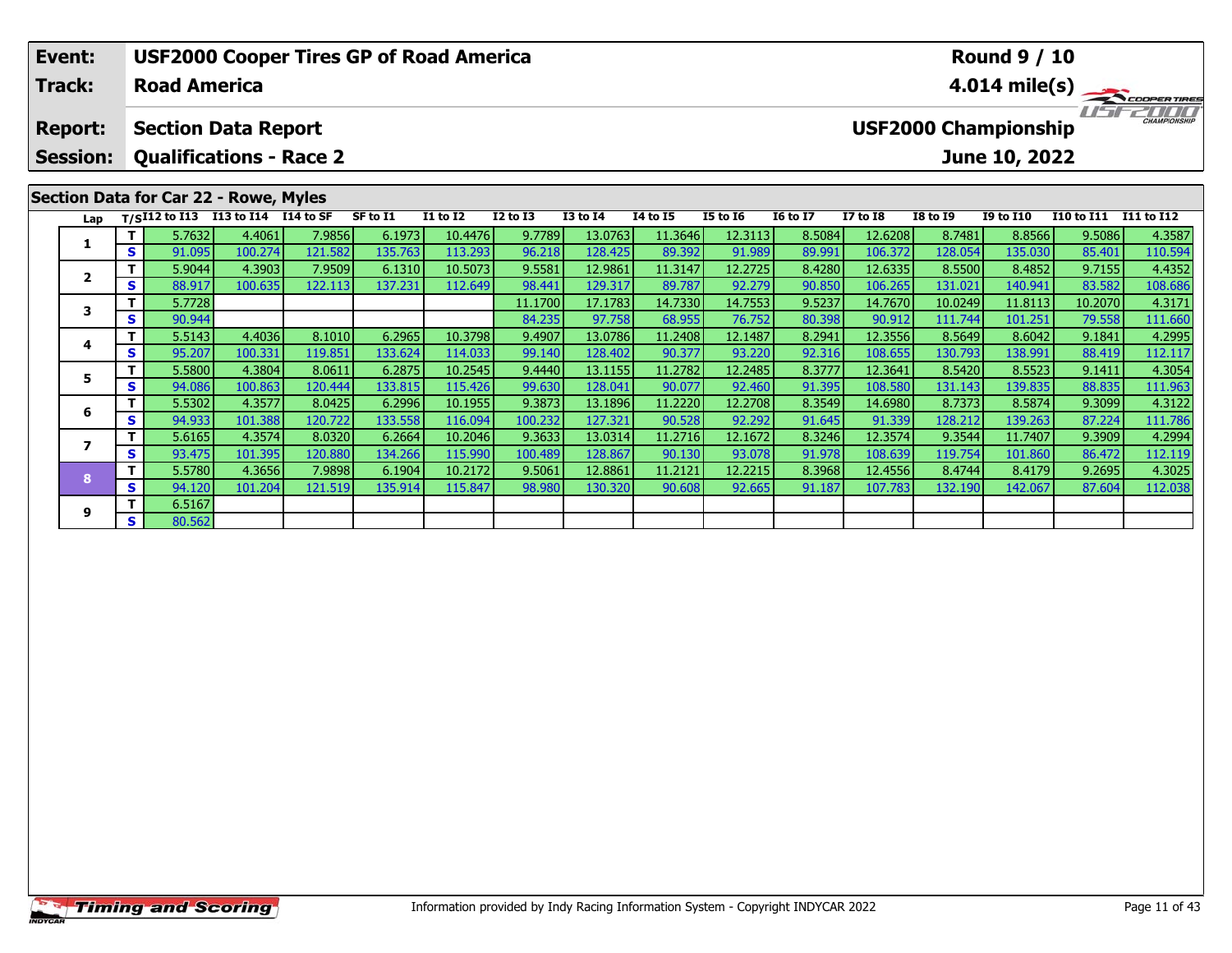| Event:                                | <b>USF2000 Cooper Tires GP of Road America</b> | <b>Round 9 / 10</b>                                       |  |  |  |  |  |  |
|---------------------------------------|------------------------------------------------|-----------------------------------------------------------|--|--|--|--|--|--|
| Track:                                | <b>Road America</b>                            | $4.014 \text{ mile(s)}$                                   |  |  |  |  |  |  |
| <b>Report:</b>                        | Section Data Report                            | <b>LISITE CHAMPIONSHIP</b><br><b>USF2000 Championship</b> |  |  |  |  |  |  |
|                                       | <b>Session: Qualifications - Race 2</b>        | June 10, 2022                                             |  |  |  |  |  |  |
| Section Data for Car 22 - Rowe, Myles |                                                |                                                           |  |  |  |  |  |  |

|                       |  | <b>Timing and Scoring</b> |
|-----------------------|--|---------------------------|
| <i><b>INDYCAR</b></i> |  |                           |

**Lap T/SLap PI to PO PO to SF SF to PI PIA to PO** 

**T** 243.1029 79.5786 151.8844 94.9411<br>**S** 59.441 12.458 89.597 16.028

98.807

75.866

16.028

**d T** 133.2627 108.435 **S** 108.435

**R T** 131.4835 109.903 188.4239

**1 T** 133.9321 134.2657<br>**S** 107.893 101.354

 **<sup>T</sup>** 131.9564 **<sup>S</sup>** 109.509109.509

 **<sup>T</sup>** 134.4949 **<sup>S</sup>** 107.442135.7778

**5 T** 131.9323<br>**S** 109.529

**T** 135.7778<br>**S** 106.427

**1**

**2**

**3**

**4**

**5**

**6**

**7**

**8**

**9**9 <mark>「S</mark>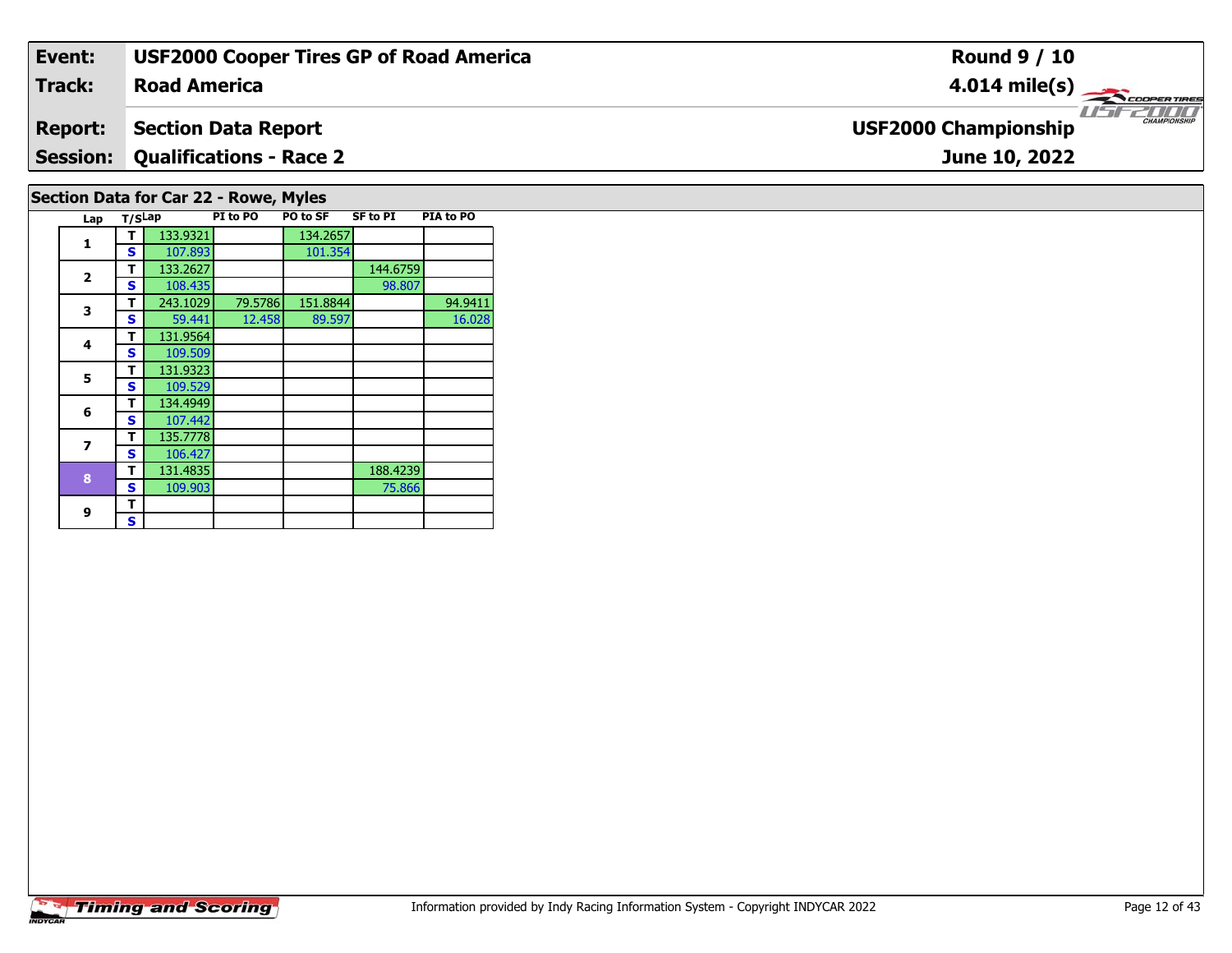| Event:          |    |                     |                                         |         | <b>USF2000 Cooper Tires GP of Road America</b> |                 |                 |                 |                 | <b>Round 9 / 10</b> |                         |                 |                 |                             |                   |              |  |
|-----------------|----|---------------------|-----------------------------------------|---------|------------------------------------------------|-----------------|-----------------|-----------------|-----------------|---------------------|-------------------------|-----------------|-----------------|-----------------------------|-------------------|--------------|--|
| <b>Track:</b>   |    | <b>Road America</b> |                                         |         |                                                |                 |                 |                 |                 |                     | $4.014 \text{ mile(s)}$ |                 |                 |                             |                   |              |  |
| <b>Report:</b>  |    |                     | <b>Section Data Report</b>              |         |                                                |                 |                 |                 |                 |                     |                         |                 |                 | <b>USF2000 Championship</b> |                   | CHAMPIONSHIP |  |
| <b>Session:</b> |    |                     | <b>Qualifications - Race 2</b>          |         |                                                |                 |                 |                 |                 |                     |                         |                 |                 | June 10, 2022               |                   |              |  |
|                 |    |                     | Section Data for Car 23 - Denmark, Jace |         |                                                |                 |                 |                 |                 |                     |                         |                 |                 |                             |                   |              |  |
| Lap             |    |                     | $T/SI12$ to I13 I13 to I14 I14 to SF    |         | SF to I1                                       | <b>I1 to I2</b> | <b>I2 to I3</b> | <b>I3 to I4</b> | <b>I4 to I5</b> | <b>I5 to 16</b>     | <b>16 to 17</b>         | <b>I7 to I8</b> | <b>I8 to 19</b> | <b>I9 to I10</b>            | <b>I10 to I11</b> | I11 to I12   |  |
|                 |    | 5.7617              | 4.3871                                  | 7.9800  | 6.2369                                         | 10.5187         | 9.6964          | 12.9953         | 11.4267         | 12.3161             | 8.5650                  | 12.6347         | 8.5155          | 8.7605                      | 9.3559            | 4.3104       |  |
|                 | S. | 91.119              | 100.708                                 | 121.668 | 134.901                                        | 112.527         | 97.037          | 129.225         | 88.907          | 91.953              | 89.397                  | 106.255         | 131.552         | 136.512                     | 86.795            | 111.833      |  |
| $\overline{2}$  |    | 5.8106              | 4.3804                                  | 7.8509  | 6.1179                                         | 10.7708         | 10.0503         | 12.7590         | 11.5266         | 12.5368             | 8.6714                  | 12.7276         | 8.5188          | 8.4480                      | 9.2380            | 4.3051       |  |
|                 | S. | 90.352              | 100.863                                 | 123.669 | 137.525                                        | 109.893         | 93.620          | 131.618         | 88.136          | 90.334              | 88.300                  | 105.479         | 131.501         | 141.561                     | 87.903            | 111.971      |  |
| 3               |    | 5.8208              |                                         |         |                                                |                 | 14.5040         | 20.2756         | 12.0323         | 12.4652             | 8.8102                  | 13.3725         | 13.2585         | 16.8226                     | 10.0855           | 4.3292       |  |
|                 | S. | 90.194              |                                         |         |                                                |                 | 64.872          | 82.825          | 84.432          | 90.853              | 86.909                  | 100.393         | 84.491          | 71.089                      | 80.516            | 111.347      |  |
|                 |    | 6.1321              | 5.0519                                  | 11.9289 | 9.6664                                         | 11.5133         | 10.8718         | 15.1222         | 17.0673         | 13.3401             | 8.9623                  | 12.9390         | 8.6624          | 8.5834                      | 9.1480            | 4.3037       |  |
| 4               | S  | 85.615              | 87.456                                  | 81.391  | 87.040                                         | 102.806         | 86.546          | 111.050         | 59.524          | 84.894              | 85.434                  | 103.756         | 129.321         | 139.328                     | 88.768            | 112.007      |  |

**<sup>T</sup>** 5.5828 4.3384 7.9730 6.2304 10.2159 9.4239 13.0047 11.2378 12.1784 8.3618 12.4437 8.5075 8.5138 9.0456 4.2909 **<sup>S</sup>** 94.039 101.839 121.775 135.042 115.862 99.843 129.132 90.401 92.993 91.569 107.886 131.675 140.467 89.772 112.341

6 | T | 5.5098| 4.3309| 7.9710| 6.2557| 10.3592| 9.4620| 13.0563| 11.1875| 12.1625| 8.2650| 12.4610| 8.5026| 8.4860| 9.1097| 4.3057<br>| S | 95.285| 102.015| 121.805| 134.496| 114.259| 99.441| 128.621| 90.808| 93.114| 92.641|

7 | T | 5.5261 | 4.3415 7.9931 | 6.2371 10.2880 | 9.3661 12.9747 11.2841 12.1870 | 8.3727 12.4852 | 8.5276 | 8.4762 | 9.1483 | 4.3210<br>7 | S | 95.004 101.766 121.468 134.897 115.050 100.459 129.430 | 90.030 | 92.927 | 91.45

**6**

**7**

**8**

**<sup>T</sup>** 5.6984 **<sup>S</sup>** 92.131

111.955<br>4.3210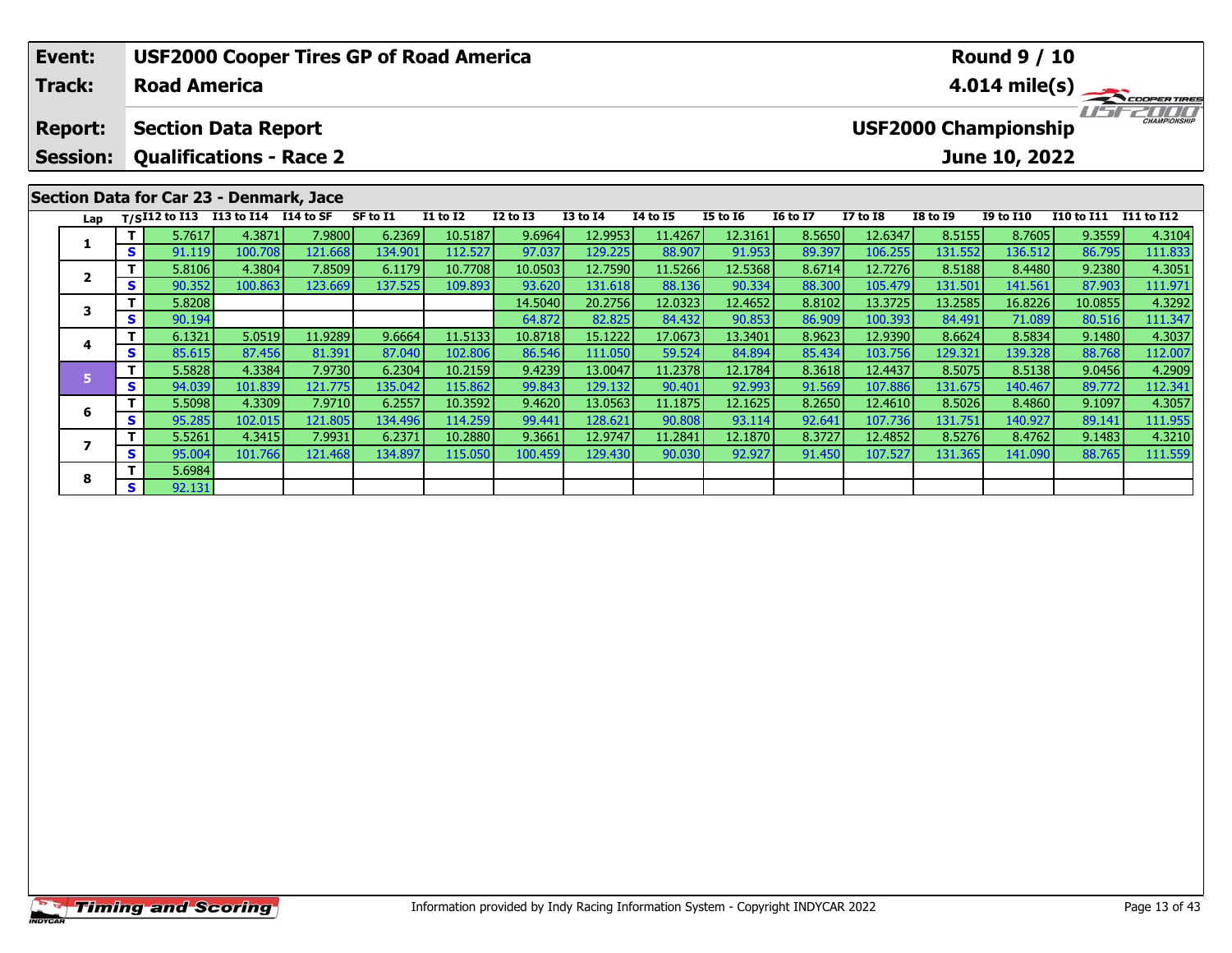| Event:                                  | <b>USF2000 Cooper Tires GP of Road America</b> | <b>Round 9 / 10</b>                                |  |  |  |  |  |  |  |
|-----------------------------------------|------------------------------------------------|----------------------------------------------------|--|--|--|--|--|--|--|
| Track:                                  | <b>Road America</b>                            | $4.014 \text{ mile(s)}$                            |  |  |  |  |  |  |  |
| <b>Report:</b>                          | <b>Section Data Report</b>                     | <b>EXAMPLONSHIP</b><br><b>USF2000 Championship</b> |  |  |  |  |  |  |  |
| <b>Session:</b>                         | <b>Qualifications - Race 2</b>                 | June 10, 2022                                      |  |  |  |  |  |  |  |
| Section Data for Car 23 - Denmark, Jace |                                                |                                                    |  |  |  |  |  |  |  |

## **Lap T/SLap PI to PO PO to SF SF to PI PIA to PO 11 T** 133.4609 134.5352<br>**S** 108.274 101.151 **2d T** 133.7122 146.5271 146.5271 146.5271 97.559 **3T** 253.4501 81.1566 164.5496 97.1162<br>**S** 57.015 12.215 82.701 15.669 15.669 **4 <sup>T</sup>** 153.2928 **<sup>S</sup>** 94.26794.267 **5 <sup>T</sup>** 131.3486 **<sup>S</sup>** 110.016 **6 <sup>T</sup>** 131.4249 **<sup>S</sup>** 109.952131.5287 **7T** 131.5287 279.2537<br>**S** 109.865 51.190 51.190 8  $\frac{1}{s}$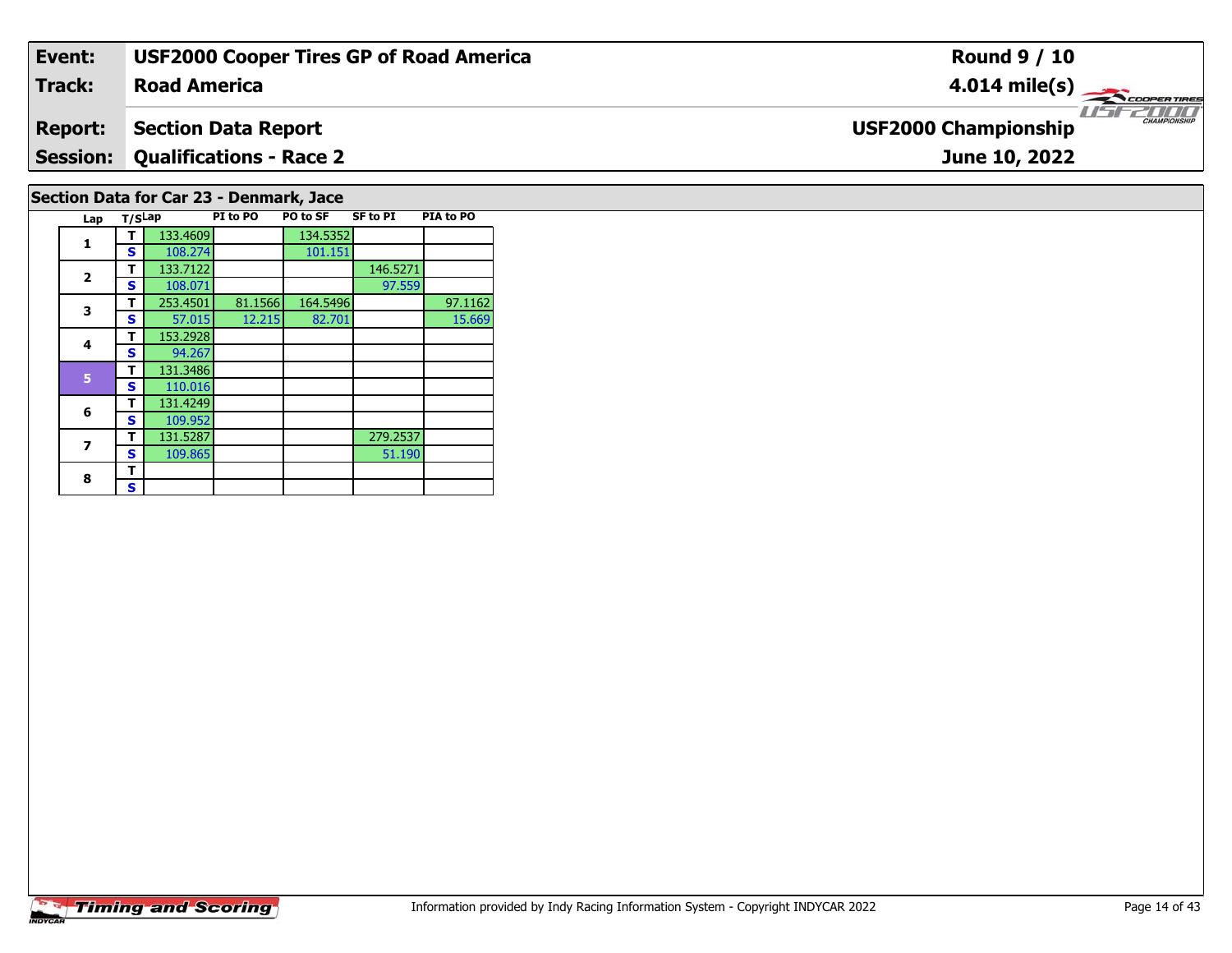| Event:                            |                                                              |                     |                                                                    |         | <b>USF2000 Cooper Tires GP of Road America</b> |                 |                 |                 | <b>Round 9 / 10</b> |                         |                                                                     |                 |                 |                  |            |            |
|-----------------------------------|--------------------------------------------------------------|---------------------|--------------------------------------------------------------------|---------|------------------------------------------------|-----------------|-----------------|-----------------|---------------------|-------------------------|---------------------------------------------------------------------|-----------------|-----------------|------------------|------------|------------|
| <b>Track:</b>                     |                                                              | <b>Road America</b> |                                                                    |         |                                                |                 |                 |                 |                     | $4.014 \text{ mile(s)}$ |                                                                     |                 |                 |                  |            |            |
| <b>Report:</b><br><b>Session:</b> | <b>Section Data Report</b><br><b>Qualifications - Race 2</b> |                     |                                                                    |         |                                                |                 |                 |                 |                     |                         | <b>CHAMPIONSHIP</b><br><b>USF2000 Championship</b><br>June 10, 2022 |                 |                 |                  |            |            |
| Lap                               |                                                              | $T/SI12$ to $I13$   | Section Data for Car 3 - Jones, Jagger (R)<br>I13 to I14 I14 to SF |         | SF to I1                                       | <b>I1 to I2</b> | <b>I2 to I3</b> | <b>I3 to I4</b> | 14 to 15            | <b>I5 to 16</b>         | <b>16 to 17</b>                                                     | <b>I7 to I8</b> | <b>I8 to I9</b> | <b>I9 to I10</b> | I10 to I11 | I11 to I12 |
|                                   |                                                              | 5.7092              | 4.3753                                                             | 8.0645  | 6.3078                                         | 10.5300         | 9.6723          | 13.1520         | 11.3470             | 12.9004                 | 9.5277                                                              | 12.8967         | 8.5808          | 8.5232           | 9.4051     | 4.3729     |
| 1                                 | S.                                                           | 91.957              | 100.980                                                            | 120.393 | 133.385                                        | 112.406         | 97.279          | 127.685         | 89.531              | 87.788                  | 80.364                                                              | 104.096         | 130.550         | 140.312          | 86.341     | 110.235    |
| $\overline{\mathbf{2}}$           |                                                              | 5.6122              | 4.3759                                                             | 8.0144  | 6.2325                                         | 10.4266         | 9.6344          | 13.0910         | 11.1688             | 12.4047                 | 8.3675                                                              | 12.6106         | 8.5423          | 8.5321           | 9.2143     | 4.3328     |
|                                   | S.                                                           | 93.546              | 100.966                                                            | 121.146 | 134.996                                        | 113.521         | 97.661          | 128.280         | 90.960              | 91.296                  | 91.507                                                              | 106.458         | 131.139         | 140.166          | 88.129     | 111.255    |
| 3                                 |                                                              | 6.0154              |                                                                    |         |                                                |                 | 9.8985          | 13.1965         | 11.6046             | 12.5796                 | 8.6671                                                              | 14.5399         | 12.1914         | 9.2873           | 9.2570     | 4.3011     |
|                                   | S.                                                           | 87.276              |                                                                    |         |                                                |                 | 95.056          | 127.255         | 87.544              | 90.027                  | 88.343                                                              | 92.332          | 91.887          | 128.768          | 87.722     | 112.075    |
| 4                                 |                                                              | 5.5527              | 4.4104                                                             | 8.0557  | 6.2338                                         | 10.2426         | 9.4871          | 13.0373         | 11.1851             | 12.2424                 | 8.3111                                                              | 12.4778         | 8.4823          | 8.4005           | 9.1596     | 4.3078     |
|                                   | S                                                            | 94.549              | 100.176                                                            | 120.524 | 134.968                                        | 115.560         | 99.178          | 128.809         | 90.827              | 92.506                  | 92.128                                                              | 107.591         | 132.066         | 142.362          | 88.655     | 111.901    |

**<sup>T</sup>** 5.6731 4.3676 7.9312 6.1353 10.2373 9.5253 12.8640 11.3143 12.2558 8.4309 12.5802 8.4809 8.8383 9.2493 4.3028 **<sup>S</sup>** 92.542 101.158 122.416 137.135 115.620 98.780 130.544 89.790 92.405 90.819 106.715 132.088 135.310 87.795 112.031

6 T | 5.5903 4.3656 7.9730 6.1996 10.2464 9.4430 12.9771 11.1430 12.1883 8.3261 12.5987 8.5142 8.5005 9.1633 4.2849<br>S | 93.913 101.204 121.775 135.713 115.517 99.641 129.406 91.170 92.917 91.962 106.559 131.572 140.687 88.

**5**

**7**

**7 S** 5.5769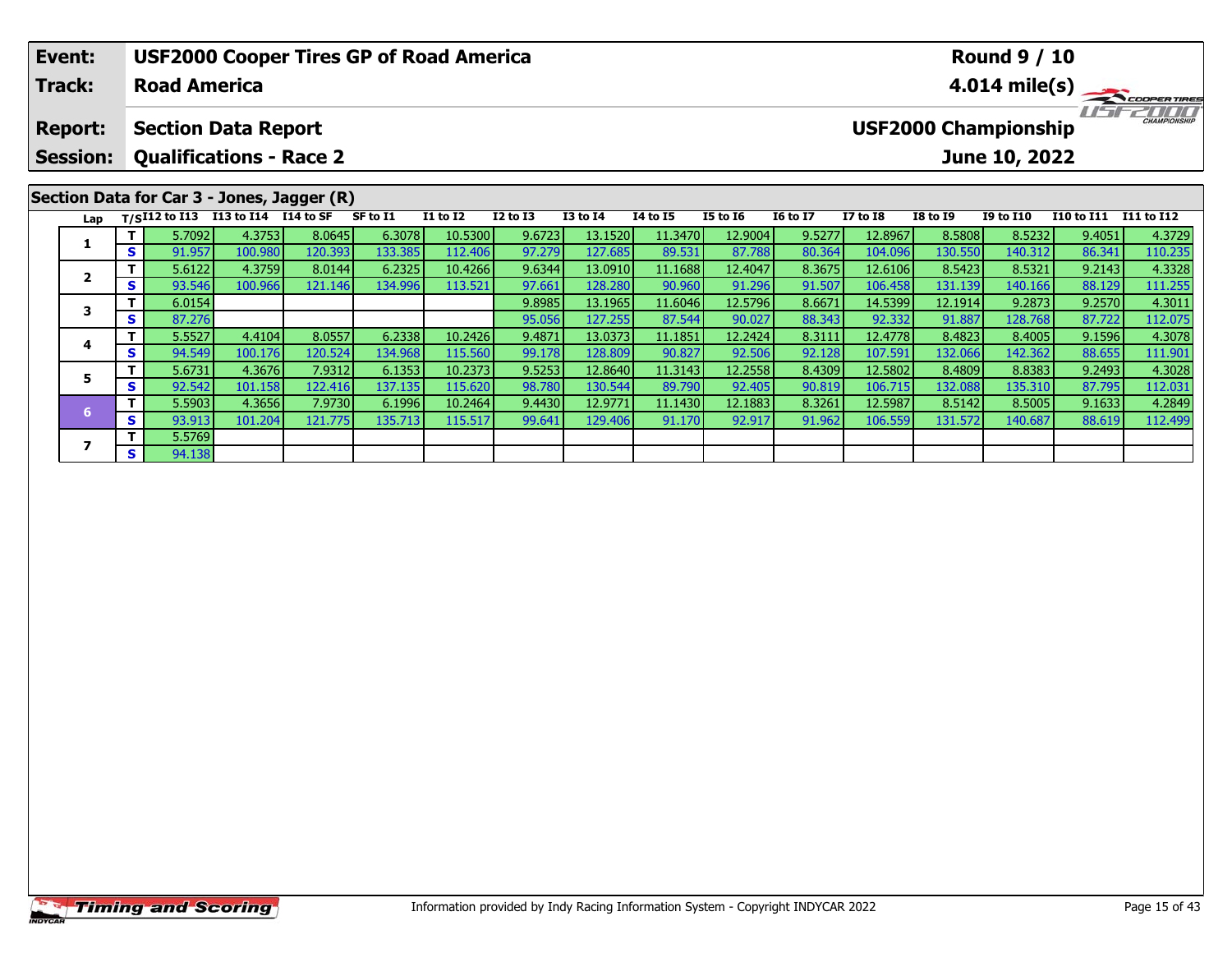| Event:                                                                                                               | <b>USF2000 Cooper Tires GP of Road America</b> | <b>Round 9 / 10</b>                                    |  |  |  |  |  |  |
|----------------------------------------------------------------------------------------------------------------------|------------------------------------------------|--------------------------------------------------------|--|--|--|--|--|--|
| Track:                                                                                                               | <b>Road America</b>                            | $4.014 \text{ mile(s)}$                                |  |  |  |  |  |  |
| <b>Report:</b>                                                                                                       | <b>Section Data Report</b>                     | <b>THE CHAMPIONSHIP</b><br><b>USF2000 Championship</b> |  |  |  |  |  |  |
|                                                                                                                      | <b>Session: Qualifications - Race 2</b>        | June 10, 2022                                          |  |  |  |  |  |  |
| Section Data for Car 3 - Jones, Jagger (R)<br>SF to PT<br><b>PTA to PO</b><br><b>PT to PO FO FO SE</b><br>lan T/Clan |                                                |                                                        |  |  |  |  |  |  |

| Lap                     | T/SLap |          | PI to PO | <b>PO to SF</b> | <b>SF to PI</b> | <b>PIA to PO</b> |
|-------------------------|--------|----------|----------|-----------------|-----------------|------------------|
| 1                       |        | 135.3649 |          | 133.1863        |                 |                  |
|                         | S      | 106.751  |          | 102.176         |                 |                  |
| $\overline{\mathbf{2}}$ | т      | 132.5601 |          |                 | 145.7967        |                  |
|                         | s      | 109.010  |          |                 | 98.047          |                  |
| 3                       | т      | 247.8542 | 96.6847  | 137.9492        |                 | 112.3072         |
|                         | S      | 58.302   | 10.254   | 98.648          |                 | 13.550           |
| 4                       | т      | 131.5862 |          |                 |                 |                  |
|                         | S      | 109.817  |          |                 |                 |                  |
| 5                       | т      | 132.1863 |          |                 |                 |                  |
|                         | S      | 109.318  |          |                 |                 |                  |
| $6\phantom{1}$          | т      | 131.5140 |          |                 | 435.6152        |                  |
|                         | S      | 109.877  |          |                 | 32.816          |                  |
| 7                       | т      |          |          |                 |                 |                  |
|                         | S      |          |          |                 |                 |                  |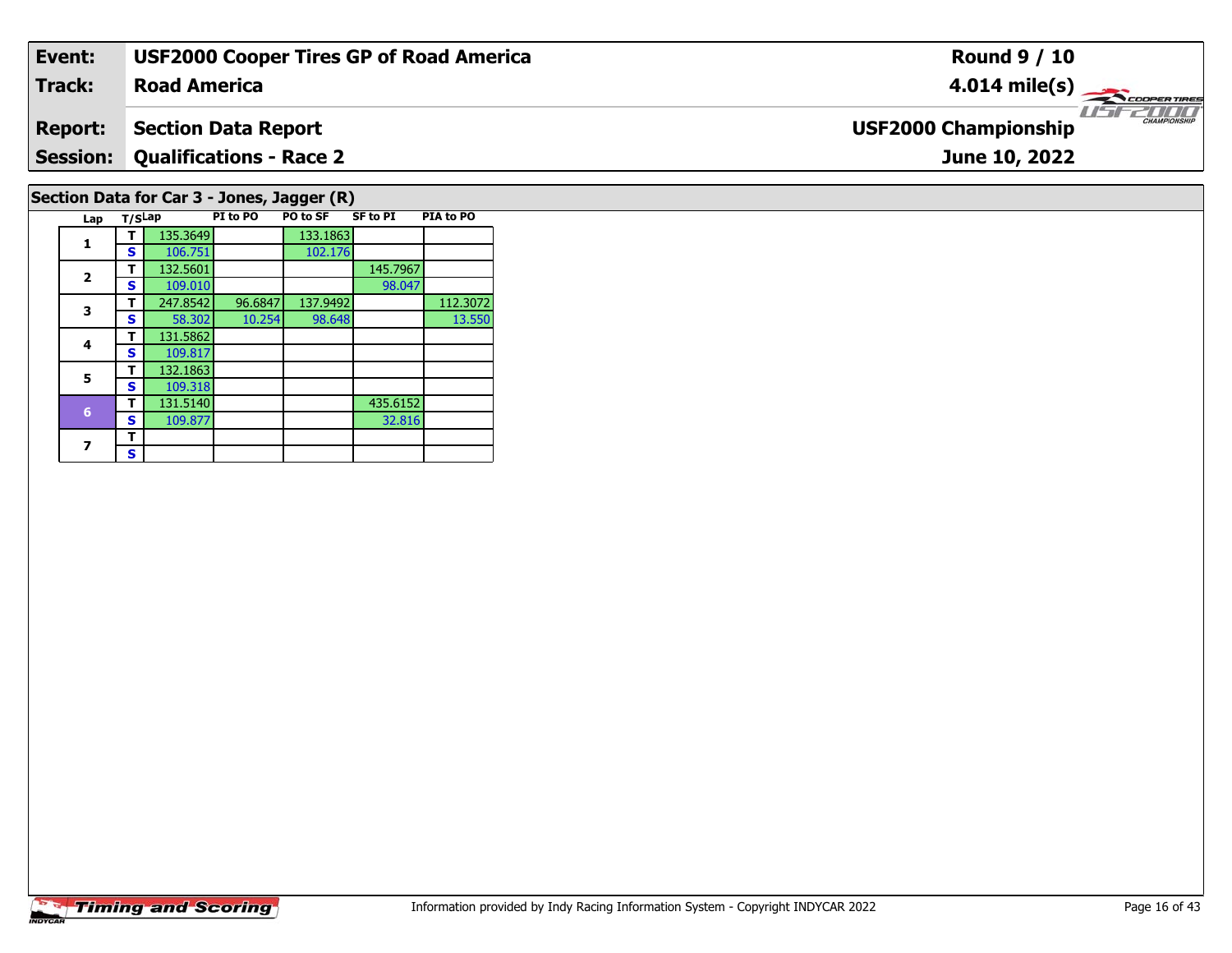|                                                                    | Event:<br><b>Track:</b> |    | <b>Road America</b> |                      | <b>USF2000 Cooper Tires GP of Road America</b>  |          |                 |                 | <b>Round 9 / 10</b><br>$4.014 \text{ mile(s)}$ |          |                 |                 |                             |                 |                  |                   |            |
|--------------------------------------------------------------------|-------------------------|----|---------------------|----------------------|-------------------------------------------------|----------|-----------------|-----------------|------------------------------------------------|----------|-----------------|-----------------|-----------------------------|-----------------|------------------|-------------------|------------|
| <b>Section Data Report</b><br><b>Report:</b>                       |                         |    |                     |                      |                                                 |          |                 |                 |                                                |          |                 |                 | <b>USF2000 Championship</b> |                 |                  |                   |            |
| <b>Qualifications - Race 2</b><br>June 10, 2022<br><b>Session:</b> |                         |    |                     |                      |                                                 |          |                 |                 |                                                |          |                 |                 |                             |                 |                  |                   |            |
|                                                                    |                         |    |                     |                      | Section Data for Car 30 - Andersson, Viktor (R) |          |                 |                 |                                                |          |                 |                 |                             |                 |                  |                   |            |
|                                                                    | Lap                     |    | $T/SI12$ to $I13$   | I13 to I14 I14 to SF |                                                 | SF to I1 | <b>I1 to I2</b> | <b>I2 to I3</b> | <b>I3 to I4</b>                                | 14 to 15 | <b>I5 to 16</b> | <b>16 to 17</b> | <b>I7 to I8</b>             | <b>I8 to I9</b> | <b>I9 to I10</b> | <b>I10 to I11</b> | I11 to I12 |
|                                                                    | 1                       |    | 5.6984              | 4.4122               | 7.9950                                          | 6.1716   | 10.4576         | 9.7379          | 12.9435                                        | 11.3579  | 12.2546         | 8.4322          | 12.7240                     | 8.5313          | 8.5027           | 9.2806            | 4.3294     |
|                                                                    |                         | s  | 92.131              | 100.136              | 121.440                                         | 136.328  | 113.184         | 96.623          | 129.742                                        | 89.445   | 92.414          | 90.805          | 105.509                     | 131.308         | 140.651          | 87.499            | 111.342    |
|                                                                    | $\overline{2}$          |    |                     |                      | 8.1882                                          | 6.2821   | 10.5896         | 10.4847         | 13.1835                                        | 11.5855  | 12.2620         | 8.4232          | 12.8188                     | 8.4884          | 8.4155           | 9.3419            | 4.3178     |
|                                                                    |                         | S  |                     |                      | 118.574                                         | 133.930  | 111.773         | 89.741          | 127.380                                        | 87.688   | 92.359          | 90.902          | 104.729                     | 131.972         | 142.108          | 86.925            | 111.641    |
|                                                                    | 3                       |    | 5.6332              | 4.4116               | 7.9665                                          | 6.1528   | 10.4388         | 9.6545          | 12.9191                                        | 11.2525  | 12.3005         | 8.4316          | 12.8038                     | 8.5190          | 8.3972           | 9.4168            | 4.3512     |
|                                                                    |                         | s  | 93.197              | 100.149              | 121.874                                         | 136.745  | 113.388         | 97.458          | 129.987                                        | 90.283   | 92.069          | 90.811          | 104.852                     | 131.498         | 142.418          | 86.234            | 110.784    |
|                                                                    | 4                       |    | 5.6882              | 4.4112               | 8.0722                                          | 6.2506   | 10.3804         | 9.7270          | 13.1257                                        | 11.2681  | 12.2835         | 8.4393          | 12.7694                     | 8.6235          | 8.5497           | 9.2455            | 4.3365     |
|                                                                    |                         | S  | 92.296              | 100.158              | 120.278                                         | 134.605  | 114.026         | 96.732          | 127.941                                        | 90.158   | 92.197          | 90.728          | 105.134                     | 129.904         | 139.877          | 87.831            | 111.160    |
|                                                                    | 5                       |    | 5.8733              |                      |                                                 |          |                 | 10.3444         | 13.3300                                        | 11.8013  | 12.6407         | 8.5639          | 12.7198                     | 8.5568          | 8.5307           | 9.2371            | 4.3280     |
|                                                                    |                         | S  | 89.388              |                      |                                                 |          |                 | 90.958          | 125.980                                        | 86.085   | 89.592          | 89.408          | 105.544                     | 130.917         | 140.1891         | 87.911            | 111.378    |
|                                                                    | 6                       |    | 5.5945              | 4.3899               | 8.0666                                          | 6.2923   | 10.3356         | 9.5433          | 13.1803                                        | 11.4159  | 12.2449         | 8.3139          | 12.6391                     | 8.5679          | 8.5505           | 9.1485            | 4.3089     |
|                                                                    |                         | S. | 93.842              | 100.644              | 120.362                                         | 133.713  | 114.520         | 98.594          | 127.411                                        | 88.991   | 92.487          | 92.097          | 106.218                     | 130.747         | 139.864          | 88.763            | 111.872    |
|                                                                    |                         | T. | 5.6181              | 4.4492               | 8.1078                                          | 6.2967   | 10.3009         | 9.5784          | 13.1218                                        | 11.1698  | 12.1982         | 8.3357          | 12.6798                     | 8.5899          | 8.5311           | 9.1612            | 4.3246     |

**<sup>T</sup>** 5.6181 4.4492 8.1078 6.2967 10.3009 9.5784 13.1218 11.1698 12.1982 8.3357 12.6798 8.5899 8.5311 9.1612 4.3246 **<sup>S</sup>** 93.448 99.303 119.750 133.620 114.906 98.232 127.979 90.951 92.842 91.856 105.877 130.412 140.182 88.640 111.466

**<sup>T</sup>** 8.0951 6.2669 10.3370 9.5652 13.1036 11.2076 12.2987 8.3805 12.7777 8.6230 8.5243 9.2115 4.3517 **<sup>S</sup>** 119.938 134.255 114.505 98.368 128.157 90.645 92.083 91.365 105.066 129.912 140.294 88.156 110.772

**8**

**9**

**T** 5.8405<br>**S** 89.890 89.890

111.466<br>4.3517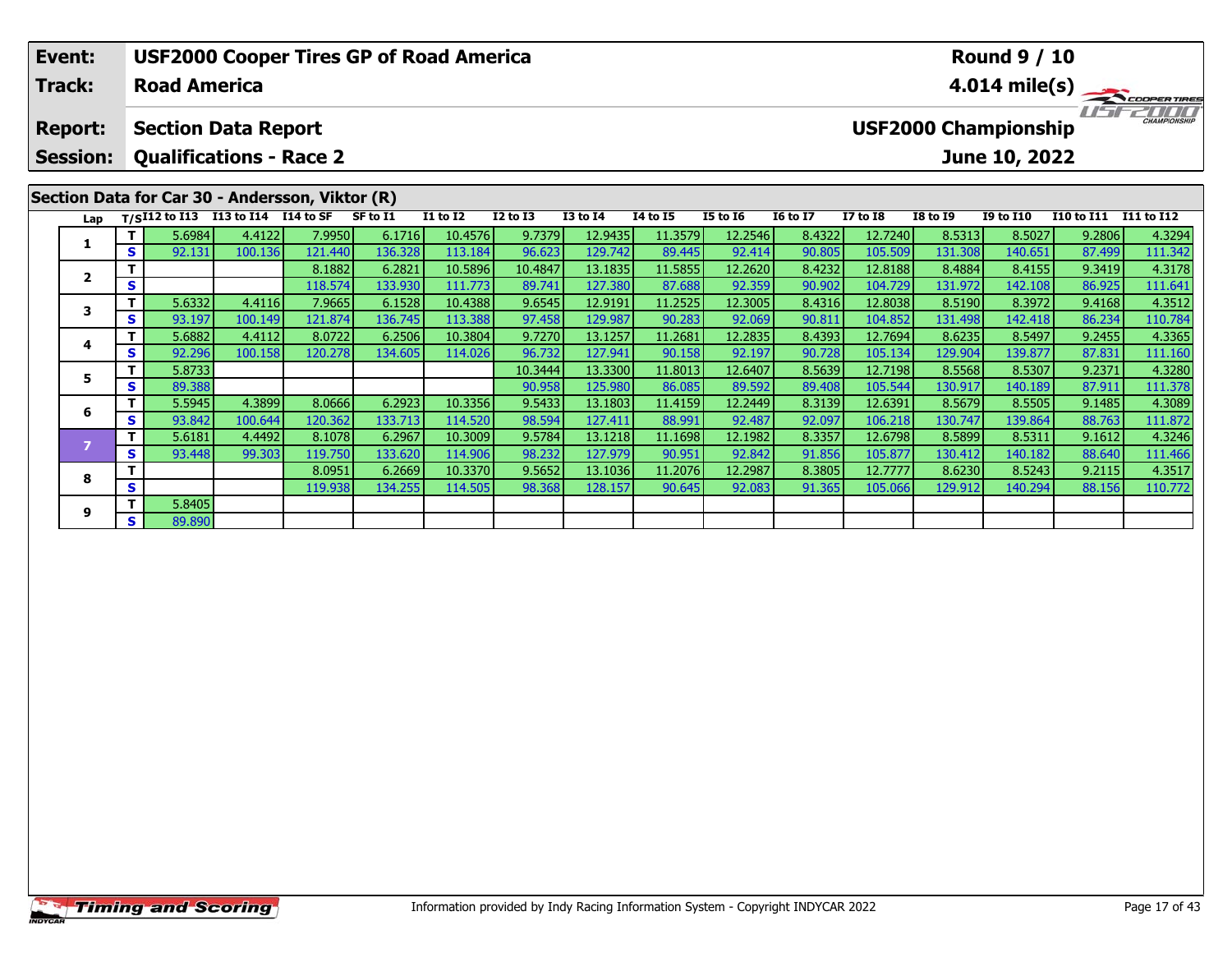| Event:                                          | <b>USF2000 Cooper Tires GP of Road America</b> | <b>Round 9 / 10</b>                         |  |  |  |  |  |  |
|-------------------------------------------------|------------------------------------------------|---------------------------------------------|--|--|--|--|--|--|
| Track:                                          | <b>Road America</b>                            | $4.014 \text{ mile(s)}$                     |  |  |  |  |  |  |
| <b>Report:</b>                                  | Section Data Report                            | CHAMPIONSHIP<br><b>USF2000 Championship</b> |  |  |  |  |  |  |
|                                                 | <b>Session: Qualifications - Race 2</b>        | June 10, 2022                               |  |  |  |  |  |  |
| Section Data for Car 30 - Andersson, Viktor (R) |                                                |                                             |  |  |  |  |  |  |

| Lap                     | T/SLap |          | <b>SF to PI</b> |
|-------------------------|--------|----------|-----------------|
| 1                       | т      | 132.8289 |                 |
|                         | S      | 108.790  |                 |
| $\overline{\mathbf{2}}$ | т      | 134.7309 |                 |
|                         | S      | 107.254  |                 |
| 3                       | T      | 132.6491 |                 |
|                         | S      | 108.937  |                 |
| 4                       | т      | 133.1708 | 145.3060        |
|                         | S      | 108.510  | 98.379          |
| 5                       | т      | 242.7715 |                 |
|                         | S      | 59.523   |                 |
| 6                       | т      | 132.5921 |                 |
|                         | S      | 108.984  |                 |
| 7                       | т      | 132.4632 |                 |
|                         | S      | 109.090  |                 |
| 8                       | т      | 132.8534 | 191.4618        |
|                         | S      | 108.770  | 74.662          |
| 9                       | Т      |          |                 |
|                         | S      |          |                 |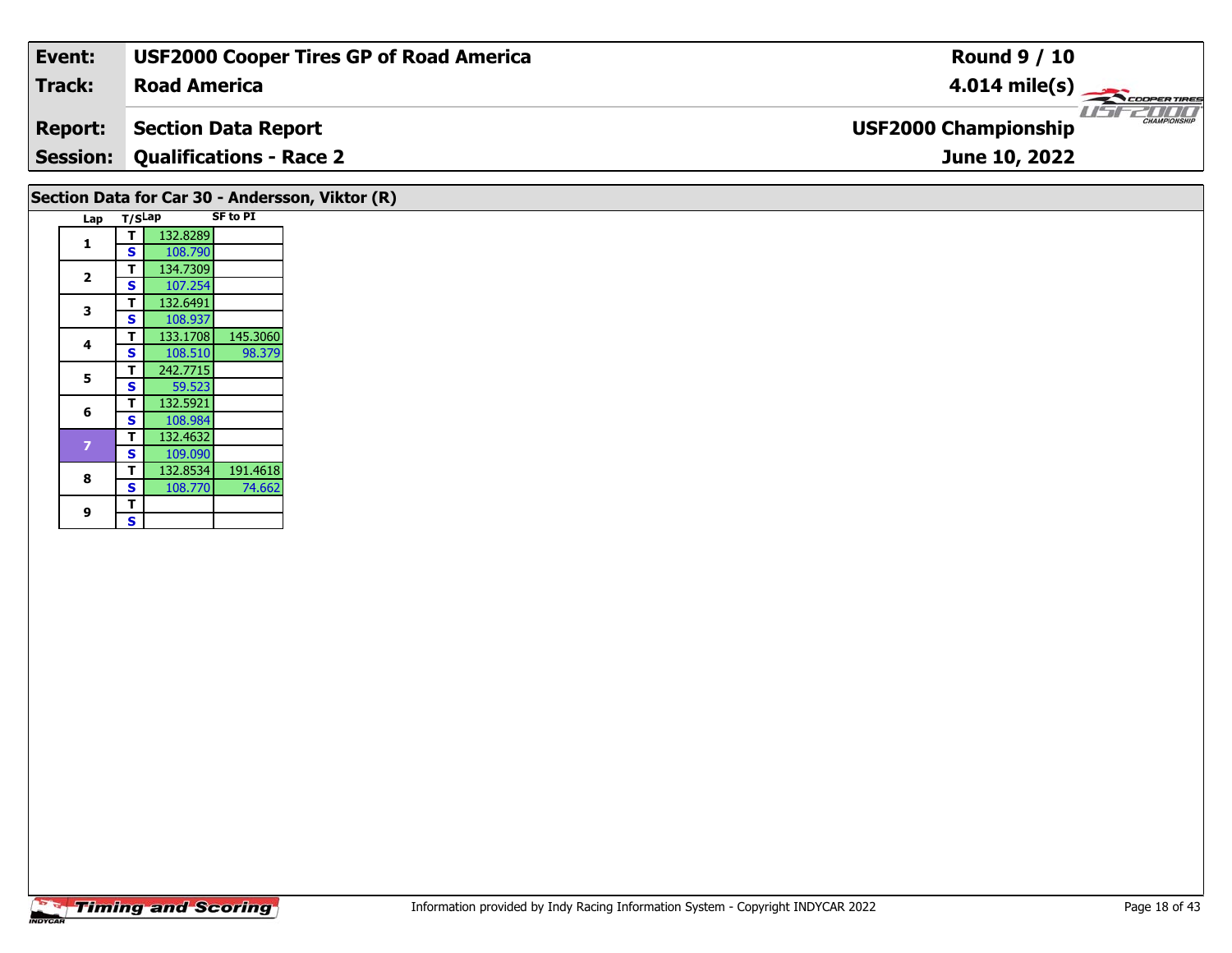|                                                                                                                                                   | Event:<br><b>Track:</b> |     | <b>USF2000 Cooper Tires GP of Road America</b><br><b>Round 9 / 10</b><br>$4.014 \text{ mile(s)}$<br><b>Road America</b> |                      |                   |                   |                    |                  |                    |                   |                   |                  |                     |                   |                   |                   |                   |
|---------------------------------------------------------------------------------------------------------------------------------------------------|-------------------------|-----|-------------------------------------------------------------------------------------------------------------------------|----------------------|-------------------|-------------------|--------------------|------------------|--------------------|-------------------|-------------------|------------------|---------------------|-------------------|-------------------|-------------------|-------------------|
| <b>USF2000 Championship</b><br><b>Section Data Report</b><br><b>Report:</b><br><b>Qualifications - Race 2</b><br>June 10, 2022<br><b>Session:</b> |                         |     |                                                                                                                         |                      |                   |                   |                    |                  |                    |                   |                   |                  | <b>CHAMPIONSHIP</b> |                   |                   |                   |                   |
|                                                                                                                                                   |                         |     | Section Data for Car 32 - Weir, Christian                                                                               |                      |                   |                   |                    |                  |                    |                   |                   |                  |                     |                   |                   |                   |                   |
|                                                                                                                                                   | Lap                     |     | $T/SI12$ to $\overline{I13}$                                                                                            | I13 to I14 I14 to SF |                   | SF to I1          | <b>I1 to I2</b>    | $I2$ to $I3$     | <b>I3 to I4</b>    | 14 to 15          | <b>I5 to 16</b>   | <b>16 to 17</b>  | <b>I7 to I8</b>     | <b>I8 to I9</b>   | <b>I9 to I10</b>  | <b>I10 to I11</b> | <b>I11 to I12</b> |
|                                                                                                                                                   |                         | S.  | 5.7596<br>91.152                                                                                                        | 4.3711<br>101.077    | 8.0665<br>120.363 | 6.2775<br>134.028 | 10.6888<br>110.736 | 9.8401<br>95.620 | 13.0192<br>128.988 | 11.4968<br>88.365 | 12.4580<br>90.905 | 8.4212<br>90.923 | 12.6769<br>105.901  | 8.5334<br>131.276 | 8.4587<br>141.382 | 9.2681<br>87.617  | 4.3352<br>111.193 |
|                                                                                                                                                   |                         |     | 5.7593                                                                                                                  | 4.3788               | 8.0098            | 6.2281            | 10.3019            | 9.5318           | 13.0106            | 11.2193           | 12.2253           | 8.4283           | 12.5566             | 8.5683            | 8.5352            | 9.2367            | 4.3394            |
|                                                                                                                                                   | $\mathbf{2}$            | S.  | 91.157                                                                                                                  | 100.899              | 121.215           | 135.092           | 114.895            | 98.713           | 129.073            | 90.550            | 92.636            | 90.847           | 106.916             | 130.741           | 140.115           | 87.915            | 111.086           |
|                                                                                                                                                   |                         | Τ.  | 5.5830                                                                                                                  | 4.3453               | 8.0432            | 6.2376            | 10.3093            | 9.6469           | 13.0697            | 11.2718           | 12.3065           | 8.4957           | 12.5543             | 8.5337            | 8.5221            | 9.2419            | 4.3151            |
|                                                                                                                                                   | 3                       | S.  | 94.035                                                                                                                  | 101.677              | 120.712           | 134.886           | 114.812            | 97.535           | 128.489            | 90.128            | 92.025            | 90.126           | 106.935             | 131.271           | 140.330           | 87.866            | 111.711           |
|                                                                                                                                                   | 4                       |     | 5.7019                                                                                                                  | 4.3819               | 8.0533            | 6.2211            | 10.2590            | 9.6831           | 13.2209            | 11.2064           | 12.2535           | 8.4778           | 12.5267             | 8.5611            | 8.5321            | 9.2634            | 4.3277            |
|                                                                                                                                                   |                         | S.  | 92.075                                                                                                                  | 100.828              | 120.560           | 135.244           | 115.375            | 97.170           | 127.020            | 90.654            | 92.423            | 90.316           | 107.171             | 130.851           | 140.166           | 87.662            | 111.386           |
|                                                                                                                                                   | 5                       |     | 5.7566                                                                                                                  | 4.4261               | 8.0729            | 6.2934            | 10.8134            | 9.6733           | 13.0390            | 11.3316           | 12.2534           | 8.4091           | 12.5495             | 8.5185            | 8.4805            | 9.3188            | 4.3321            |
|                                                                                                                                                   |                         | S.  | 91.200                                                                                                                  | 99.821               | 120.268           | 133.690           | 109.460            | 97.269           | 128.792            | 89.653            | 92.423            | 91.054           | 106.976             | 131.505           | 141.019           | 87.141            | 111.273           |
|                                                                                                                                                   | 6                       | Τ.  | 5.6466                                                                                                                  | 4.3635               | 8.0243            | 6.2642            | 10.3326            | 9.5693           | 13.1380            | 11.1958           | 12.2379           | 8.3982           | 12.6922             | 8.4438            | 8.4825            | 9.1850            | 4.3130            |
|                                                                                                                                                   |                         | S.  | 92.976                                                                                                                  | 101.253              | 120.996           | 134.313           | 114.554            | 98.326           | 127.821            | 90.740            | 92.540            | 91.172           | 105.774             | 132.669           | 140.985           | 88.410            | 111.766           |
|                                                                                                                                                   |                         | T I | 5.5550                                                                                                                  | 4.3868               | 8.0770            | 6.2876            | 10.3678            | 9.5479           | 13.05331           | 11.2375           | 12.26951          | 8.4642           | 12.5714             | 8.5477            | 8.5131            | 9.2237            | 4.3215            |

7 | T | 5.5550 4.3868 8.0770 6.2876 10.3678 9.5479 13.0533 11.2375 12.2695 8.4642 12.5714 8.5477 8.5131 9.2237 4.3215<br>7 | S | 94.509 100.715 120.207 133.813 114.165 98.546 128.651 90.403 92.302 90.461 106.790 131.056 140.4

8 T | 5.6627 4.3722 8.0486 6.2410 10.3471 9.4721 12.9927 11.4092 12.3087 8.4232 12.6581 8.5571 8.4960 9.2253 4.3263<br>S S 92.712 101.052 120.631 134.812 114.393 99.335 129.251 89.043 92.008 90.902 106.059 130.912 140.761 88.

**7**

**8**

**9**

**<sup>T</sup>** 5.6961 **<sup>S</sup>** 92.168

111.546<br>4.3263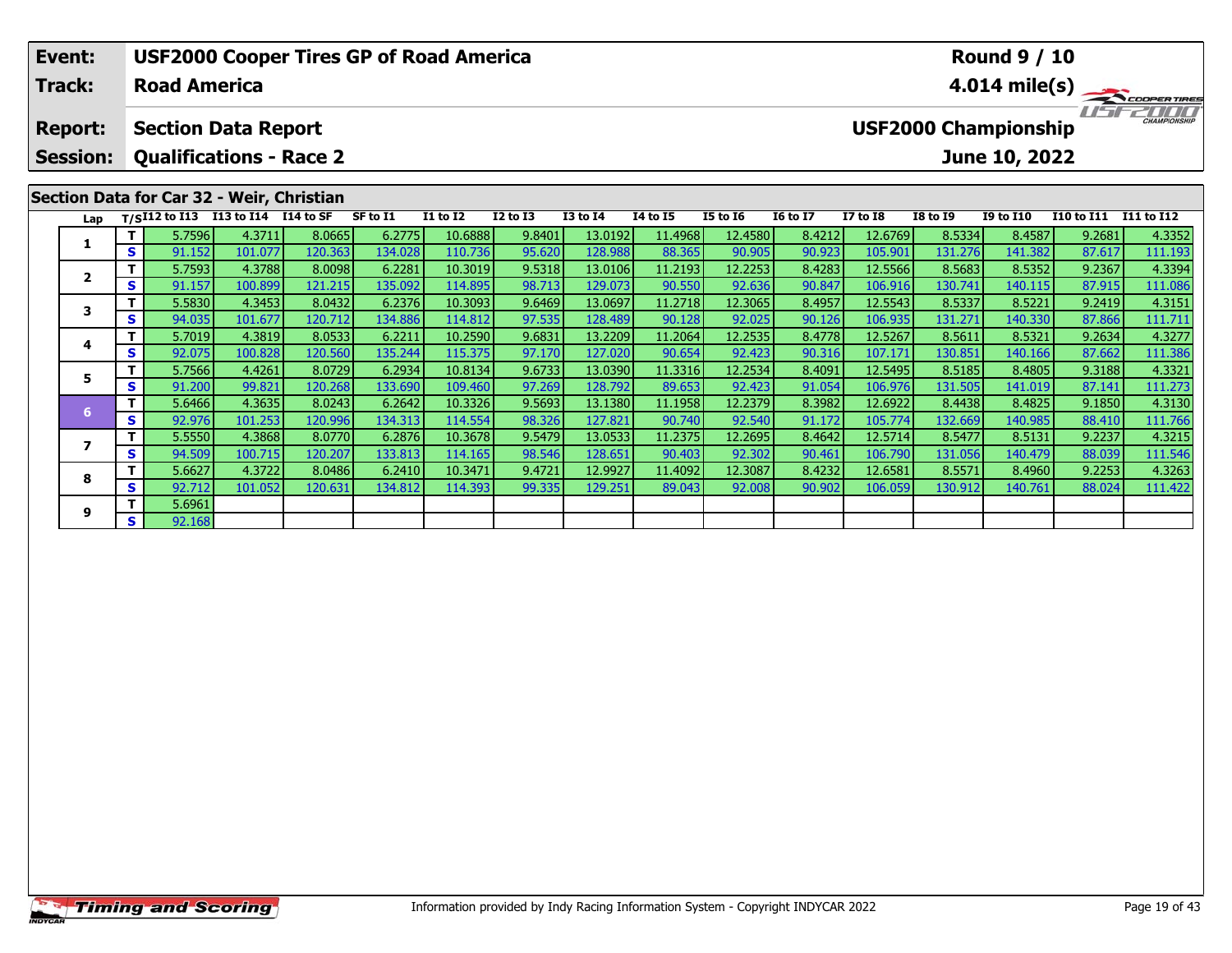| Event:                                    | <b>USF2000 Cooper Tires GP of Road America</b> | <b>Round 9 / 10</b>                                       |  |  |  |  |  |
|-------------------------------------------|------------------------------------------------|-----------------------------------------------------------|--|--|--|--|--|
| <b>Track:</b>                             | <b>Road America</b>                            | $4.014 \text{ mile(s)}$                                   |  |  |  |  |  |
| <b>Report:</b>                            | <b>Section Data Report</b>                     | <b>LISITE CHAMPIONSHIP</b><br><b>USF2000 Championship</b> |  |  |  |  |  |
| <b>Session:</b>                           | <b>Qualifications - Race 2</b>                 | June 10, 2022                                             |  |  |  |  |  |
| Section Data for Car 32 - Weir, Christian |                                                |                                                           |  |  |  |  |  |

|                         |        |          | .        |                 |
|-------------------------|--------|----------|----------|-----------------|
| Lap                     | T/SLap |          | PO to SF | <b>SF to PI</b> |
|                         | т      | 133.6711 | 143.7415 |                 |
| 1                       | S      | 108.104  | 94.673   |                 |
|                         | т      | 132.3294 |          |                 |
| $\overline{\mathbf{2}}$ | S      | 109.200  |          |                 |
|                         | т      | 132.4761 |          |                 |
| 3                       | S      | 109.079  |          |                 |
|                         | т      | 132.6699 |          |                 |
| 4                       | S      | 108.920  |          |                 |
| 5                       | т      | 133.2682 |          |                 |
|                         | S      | 108.431  |          |                 |
|                         | т      | 132.2869 |          |                 |
| 6                       | S      | 109.235  |          |                 |
|                         | т      | 132.4240 |          |                 |
| 7                       | S      | 109.122  |          |                 |
| 8                       | т      | 132.5403 |          | 186.4112        |
|                         | S      | 109.026  |          | 76.685          |
| 9                       | т      |          |          |                 |
|                         | S      |          |          |                 |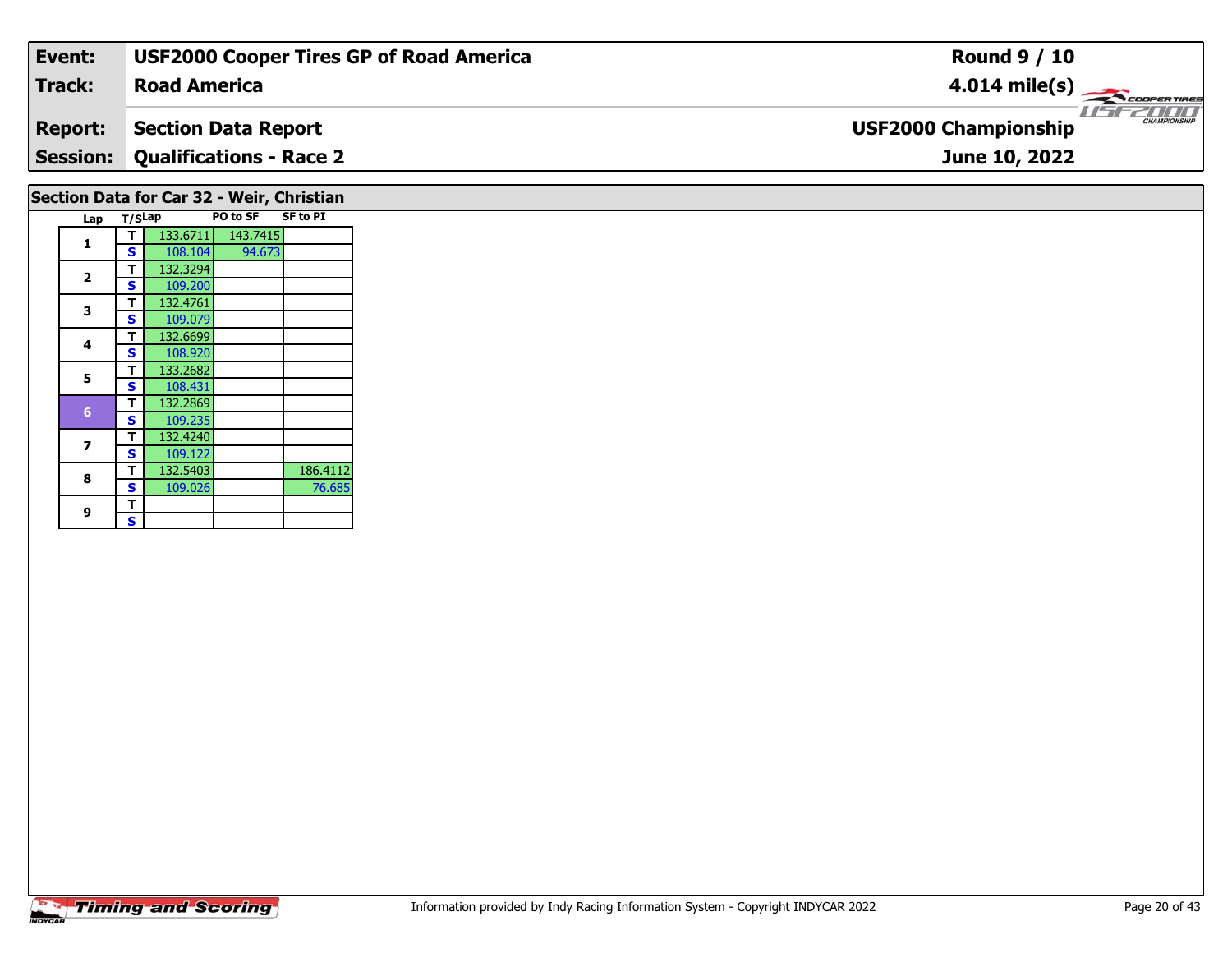|                                                                                                               | Event:                                      |    |                     | <b>USF2000 Cooper Tires GP of Road America</b> |         |          |          | <b>Round 9 / 10</b> |                 |                 |                 |                 |                         |                 |                  |                   |            |  |  |
|---------------------------------------------------------------------------------------------------------------|---------------------------------------------|----|---------------------|------------------------------------------------|---------|----------|----------|---------------------|-----------------|-----------------|-----------------|-----------------|-------------------------|-----------------|------------------|-------------------|------------|--|--|
|                                                                                                               | <b>Track:</b>                               |    | <b>Road America</b> |                                                |         |          |          |                     |                 |                 |                 |                 | $4.014 \text{ mile(s)}$ |                 |                  |                   |            |  |  |
| <b>USF2000 Championship</b><br><b>Section Data Report</b><br><b>Report:</b><br><b>Qualifications - Race 2</b> |                                             |    |                     |                                                |         |          |          |                     |                 |                 |                 |                 |                         |                 | CHAMPIONSHIP     |                   |            |  |  |
|                                                                                                               | <b>Session:</b>                             |    |                     |                                                |         |          |          |                     |                 |                 |                 |                 |                         |                 | June 10, 2022    |                   |            |  |  |
|                                                                                                               | Section Data for Car 33 - Kohlbecker, Spike |    |                     |                                                |         |          |          |                     |                 |                 |                 |                 |                         |                 |                  |                   |            |  |  |
|                                                                                                               | Lap                                         |    |                     | T/SI12 to I13 I13 to I14 I14 to SF             |         | SF to I1 | I1 to I2 | <b>I2 to I3</b>     | <b>I3 to I4</b> | <b>I4 to I5</b> | <b>I5 to 16</b> | <b>16 to 17</b> | <b>I7 to I8</b>         | <b>I8 to I9</b> | <b>I9 to I10</b> | <b>I10 to I11</b> | I11 to I12 |  |  |
|                                                                                                               |                                             |    | 5.6705              | 4.3866                                         | 8.0205  | 6.2142   | 10.3548  | 9.6466              | 12.9920         | 11.2326         | 12.3370         | 8.4619          | 12.5195                 | 8.4627          | 8.4148           | 9.4051            | 4.3404     |  |  |
|                                                                                                               |                                             | S  | 92.584              | 100.720                                        | 121.053 | 135.394  | 114.308  | 97.538              | 129.258         | 90.443          | 91.797          | 90.486          | 107.233                 | 132.372         | 142.120          | 86.341            | 111.060    |  |  |
|                                                                                                               | $\overline{2}$                              |    | 5.7728              | 4.4984                                         | 8.1094  | 6.2741   | 10.3175  | 9.6504              | 13.0706         | 11.2598         | 12.3957         | 8.4394          | 12.5907                 | 8.5884          | 8.5514           | 9.2847            | 4.3468     |  |  |
|                                                                                                               |                                             | S. | 90.944              | 98.217                                         | 119.726 | 134.101  | 114.721  | 97.499              | 128.481         | 90.224          | 91.362          | 90.727          | 106.626                 | 130.435         | 139.850          | 87.461            | 110.897    |  |  |
|                                                                                                               | 3                                           |    | 5.6367              | 4.3804                                         | 8.2093  | 6.4076   | 10.5746  | 9.6573              | 13.0519         | 11.2912         | 12.4026         | 8.4809          | 12.6097                 | 8.5562          | 8.5486           | 9.2407            | 4.3325     |  |  |
|                                                                                                               |                                             | S. | 93.140              | 100.863                                        | 118.269 | 131.307  | 111.932  | 97.430              | 128.665         | 89.974          | 91.311          | 90.283          | 106.466                 | 130.926         | 139.895          | 87.877            | 111.263    |  |  |
|                                                                                                               | 4                                           |    | 5.7913              |                                                |         |          |          | 9.9621              | 13.8145         | 11.7572         | 14.3006         | 11.4506         | 16.3841                 | 9.4741          | 8.8849           | 9.3440            | 4.3530     |  |  |
|                                                                                                               |                                             | S. | 90.653              |                                                |         |          |          | 94.449              | 121.562         | 86.407          | 79.192          | 66.868          | 81.939                  | 118.241         | 134.600          | 86.906            | 110.739    |  |  |
|                                                                                                               |                                             | т  | 5.6519              | 4.3943                                         | 8.0238  | 6.2493   | 10.3437  | 9.5578              | 13.1440         | 11.1867         | 12.2792         | 8.4069          | 12.4769                 | 8.5078          | 8.5216           | 9.1994            | 4.3194     |  |  |
|                                                                                                               | 5                                           | S  | 92.889              | 100.543                                        | 121.004 | 134.633  | 114.431  | 98.444              | 127.763         | 90.814          | 92.229          | 91.078          | 107.599                 | 131.671         | 140.339          | 88.272            | 111.600    |  |  |

6 | T | 5.6326| 4.3745| 8.0431| 6.2596| 10.2502| 9.6274| 13.0835| 11.2018| 12.3250| 8.4445| 12.4768| 8.5245| 8.4905| 9.2436| 4.3425<br>| S | 93.207| 100.999| 120.713| 134.412| 115.474| 97.732| 128.354| 90.692| 91.886| 90.672|

7 | T | 5.6402 | 4.3828 | 8.0622 | 6.2533 | 10.2307 | 9.5201 | 13.0530 | 11.4642 | 12.3521 | 8.4786 | 12.7334 | 8.5502 | 8.4842 | 9.2618 | 4.3385<br>7 | S | 93.082 | 100.807 | 120.427 | 134.547 | 115.695 | 98.834 | 128.654 |

**6**

**7**

**8**

**<sup>T</sup>** 6.0097 **<sup>S</sup>** 87.359

4.3425

111.006<br>4.3385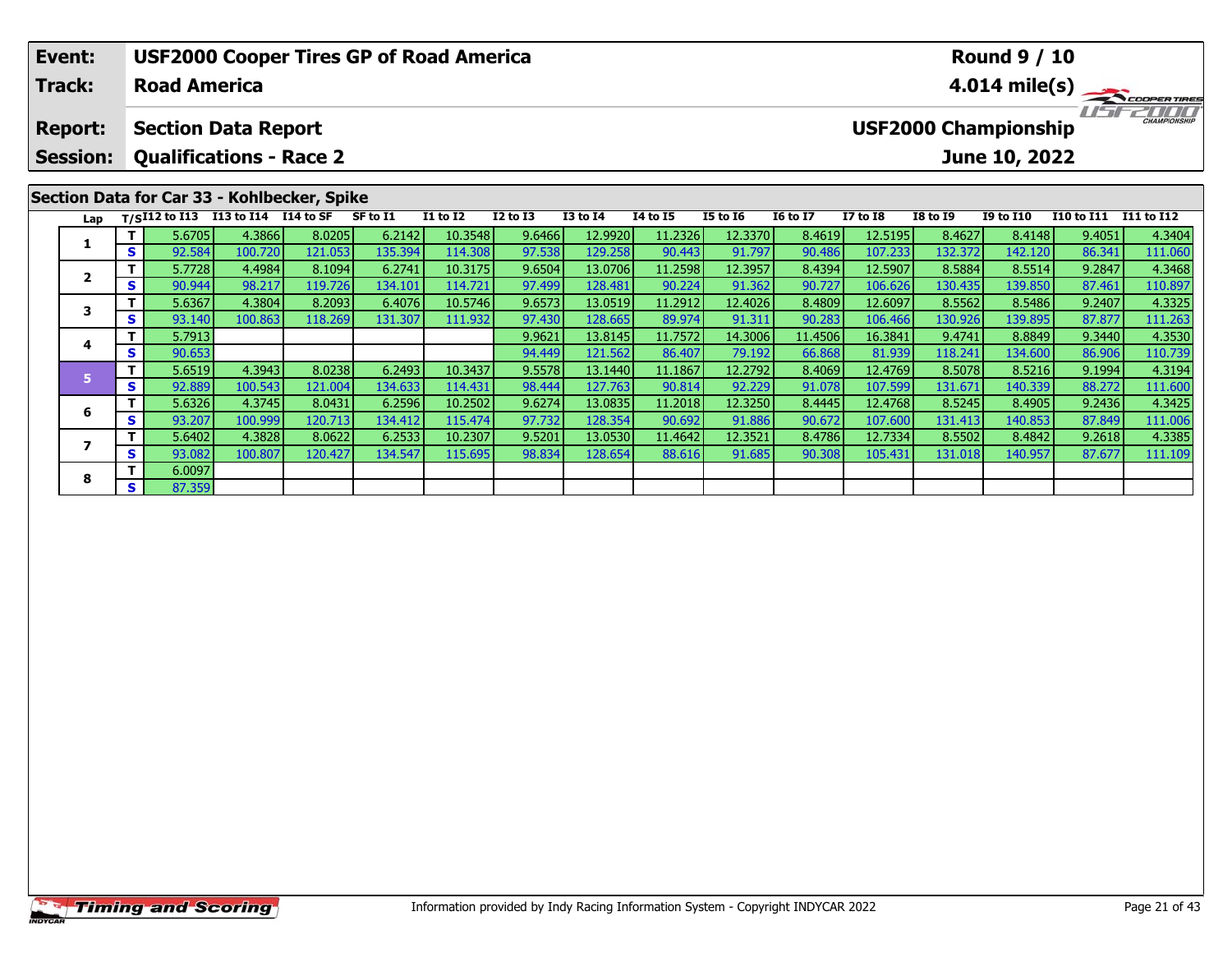| Event:                                      | <b>USF2000 Cooper Tires GP of Road America</b> | <b>Round 9 / 10</b>                          |  |  |  |  |  |
|---------------------------------------------|------------------------------------------------|----------------------------------------------|--|--|--|--|--|
| Track:                                      | <b>Road America</b>                            | $4.014 \text{ mile(s)}$                      |  |  |  |  |  |
| <b>Report:</b>                              | Section Data Report                            | $\frac{1}{1}$<br><b>USF2000 Championship</b> |  |  |  |  |  |
|                                             | <b>Session: Qualifications - Race 2</b>        | June 10, 2022                                |  |  |  |  |  |
| Section Data for Car 33 - Kohlbecker, Spike |                                                |                                              |  |  |  |  |  |

|                       |  | <b>Timing and Scoring</b> |
|-----------------------|--|---------------------------|
| <i><b>INDYCAR</b></i> |  |                           |

**Lap T/SLap PI to PO PO to SF SF to PI PIA to PO** 

**T** 262.8723 108.5710 141.6431 124.5146<br> **S** 54.971 9.131 96.075 12.222

95.025

97.990

77.863

12.222

**<sup>T</sup>** 132.4592 143.2090 **<sup>S</sup>** 109.093 95.025

**T** 133.3802 145.8820<br> **S** 108.340 97.990

**T** 132.8053 183.5924<br>**S** 108.809 77.863

**1**

**2**

**3**

**4**

**6**

**7**

8  $\frac{1}{s}$ 

**2 S** 108.527

**<sup>T</sup>** 132.2627 **<sup>S</sup>** 109.255

 **<sup>T</sup>** 132.3201 **<sup>S</sup>** 109.208132.8053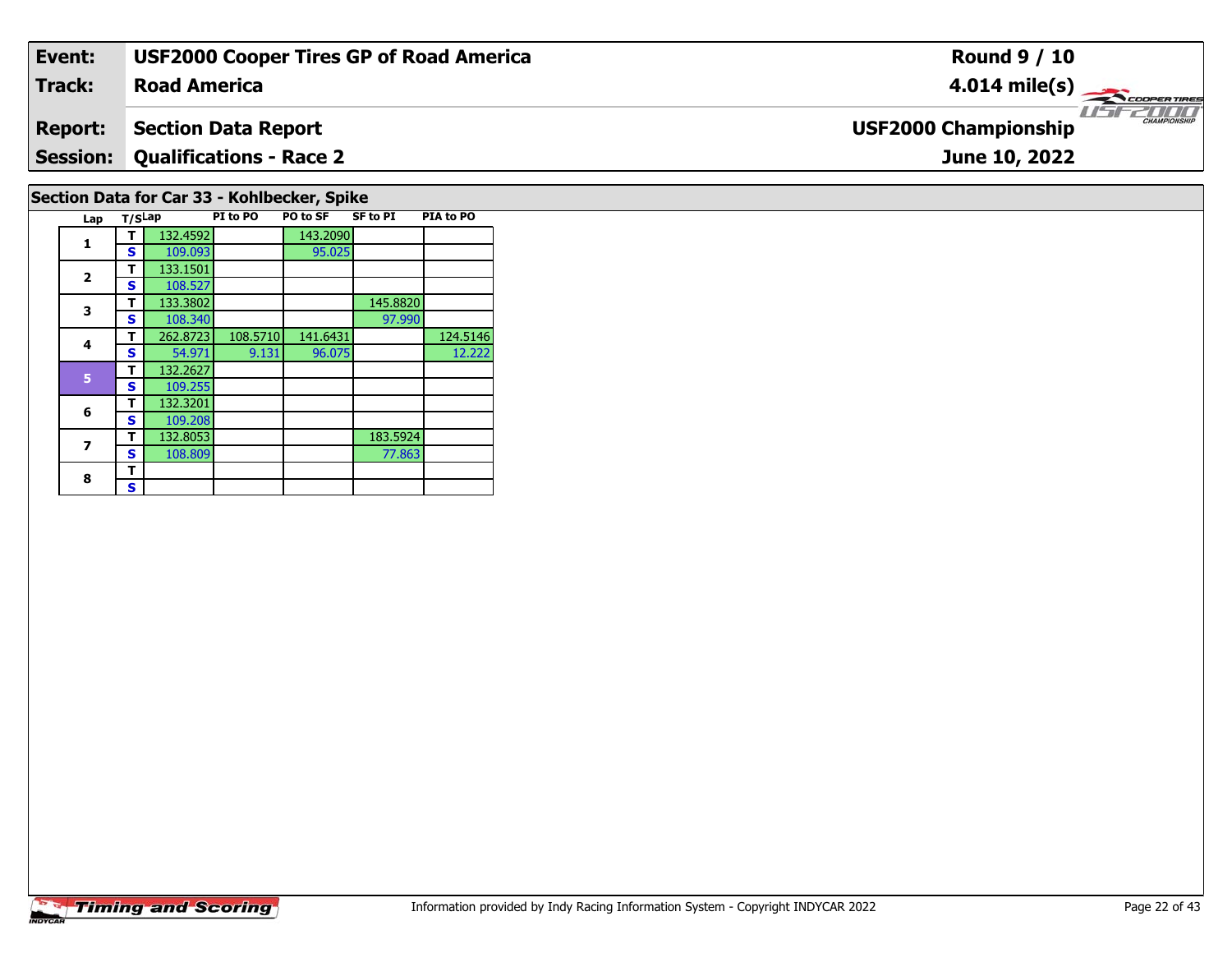| Event:                   |          | <b>USF2000 Cooper Tires GP of Road America</b>  |                   |                   |                   |                    |                  |                    |                   |                   | <b>Round 9 / 10</b>                                   |                         |                   |                   |                   |                   |  |
|--------------------------|----------|-------------------------------------------------|-------------------|-------------------|-------------------|--------------------|------------------|--------------------|-------------------|-------------------|-------------------------------------------------------|-------------------------|-------------------|-------------------|-------------------|-------------------|--|
| <b>Track:</b>            |          | <b>Road America</b>                             |                   |                   |                   |                    |                  |                    |                   |                   |                                                       | $4.014 \text{ mile(s)}$ |                   |                   |                   |                   |  |
| <b>Report:</b>           |          | <b>Section Data Report</b>                      |                   |                   |                   |                    |                  |                    |                   |                   | CHAMPIONSHIP<br>i isan<br><b>USF2000 Championship</b> |                         |                   |                   |                   |                   |  |
| <b>Session:</b>          |          | <b>Qualifications - Race 2</b>                  |                   |                   |                   |                    |                  |                    |                   |                   | June 10, 2022                                         |                         |                   |                   |                   |                   |  |
|                          |          | Section Data for Car 4 - d'Orlando, Michael     |                   |                   |                   |                    |                  |                    |                   |                   |                                                       |                         |                   |                   |                   |                   |  |
| Lap                      |          | T/SI12 to I13 I13 to I14 $\overline{114}$ to SF |                   |                   | SF to I1          | <b>I1 to I2</b>    | <b>I2 to I3</b>  | <b>I3 to I4</b>    | 14 to 15          | <b>I5 to 16</b>   | <b>16 to 17</b>                                       | <b>I7 to I8</b>         | <b>I8 to 19</b>   | <b>I9 to I10</b>  | <b>I10 to I11</b> | I11 to I12        |  |
|                          | Τ.<br>S. | 5.7101<br>91.942                                | 4.3710<br>101.079 | 7.9860<br>121.576 | 6.2223<br>135.217 | 10.3700<br>114.140 | 9.6595<br>97.408 | 12.9658<br>129.519 | 11.2210<br>90.536 | 12.6945<br>89.212 | 9.0392<br>84.707                                      | 12.6089<br>106.472      | 8.5849<br>130.488 | 8.5963<br>139.119 | 9.2189<br>88.085  | 4.3377<br>111.129 |  |
|                          | Τ.       | 5.5692                                          | 4.3676            | 8.0543            | 6.3037            | 10.3717            | 9.6212           | 13.0806            | 11.2344           | 12.2430           | 8.3701                                                | 12.4629                 | 8.5810            | 8.5904            | 9.2850            | 4.3251            |  |
| $\overline{2}$           | S.       | 94.268                                          | 101.158           | 120.545           | 133.471           | 114.122            | 97.795           | 128.382            | 90.428            | 92.502            | 91.478                                                | 107.720                 | 130.547           | 139.215           | 87.458            | 111.453           |  |
|                          | Τ.       | 5.6063                                          | 4.3830            | 8.0430            | 6.2852            | 10.3727            | 9.5568           | 13.0509            | 11.2547           | 12.2464           | 8.4216                                                | 12.4793                 | 8.6136            | 8.5854            | 9.2305            | 4.3191            |  |
| 3                        | S.       | 93.645                                          | 100.803           | 120.715           | 133.864           | 114.111            | 98.454           | 128.675            | 90.265            | 92.476            | 90.919                                                | 107.578                 | 130.053           | 139.296           | 87.974            | 111.608           |  |
| 4                        | Τ.       | 5.8973                                          |                   |                   |                   |                    | 9.9432           | 13.7021            | 11.8150           | 12.3576           | 8.6887                                                | 12.8473                 | 8.3992            | 10.1208           | 12.8915           | 5.1355            |  |
|                          | S        | 89.024                                          |                   |                   |                   |                    | 94.628           | 122.559            | 85.985            | 91.644            | 88.124                                                | 104.497                 | 133.373           | 118.163           | 62.991            | 93.865            |  |
| 5                        | Τ.       | 5.7298                                          | 4.3348            | 7.9505            | 6.1912            | 10.2455            | 9.4268           | 12.8676            | 11.1858           | 12.1876           | 8.3349                                                | 12.3300                 | 8.5010            | 8.5012            | 9.0624            | 4.2883            |  |
|                          | s l      | 91.626                                          | 101.924           | 122.119           | 135.897           | 115.527            | 99.812           | 130.507            | 90.821            | 92.922            | 91.865                                                | 108.881                 | 131.776           | 140.675           | 89.606            | 112.409           |  |
| 6                        | Τ.       | 5.5115                                          | 4.3488            | 7.9927            | 6.2642            | 10.1769            | 9.4215           | 13.0419            | 11.1463           | 12.1222           | 8.3264                                                | 12.4016                 | 8.5064            | 8.5213            | 9.0638            | 4.2737            |  |
|                          | S.       | 95.255                                          | 101.595           | 121.474           | 134.313           | 116.306            | 99.868           | 128.763            | 91.143            | 93.424            | 91.958                                                | 108.252                 | 131.692           | 140.344           | 89.592            | 112.793           |  |
| $\overline{\phantom{a}}$ | т.       | 5.5676                                          | 4.3401            | 8.0060            | 6.2569            | 10.2232            | 9.6540           | 16.1094            | 12.7028           | 12.6801           | 8.6090                                                | 12.4452                 | 8.4765            | 8.4458            | 9.1384            | 4.2743            |  |
|                          | S.       | 94.296                                          | 101.799           | 121.273           | 134.470           | 115.779            | 97.463           | 104.245            | 79.975            | 89.313            | 88.940                                                | 107.873                 | 132.157           | 141.598           | 88.861            | 112.778           |  |

8 T | 5.5943 4.3517 7.9286 6.1286 10.2452 9.5558 12.7763 11.1608 12.1953 8.3740 12.4515 8.5378 8.5304 9.1543 4.2945<br>8 S 93.846 101.528 122.457 137.285 115.531 98.465 131.440 91.025 92.864 91.436 107.818 131.208 140.194 88.

**8**

**9**

**<sup>T</sup>** 5.9502 **<sup>S</sup>** 88.232

112.778<br>4.2945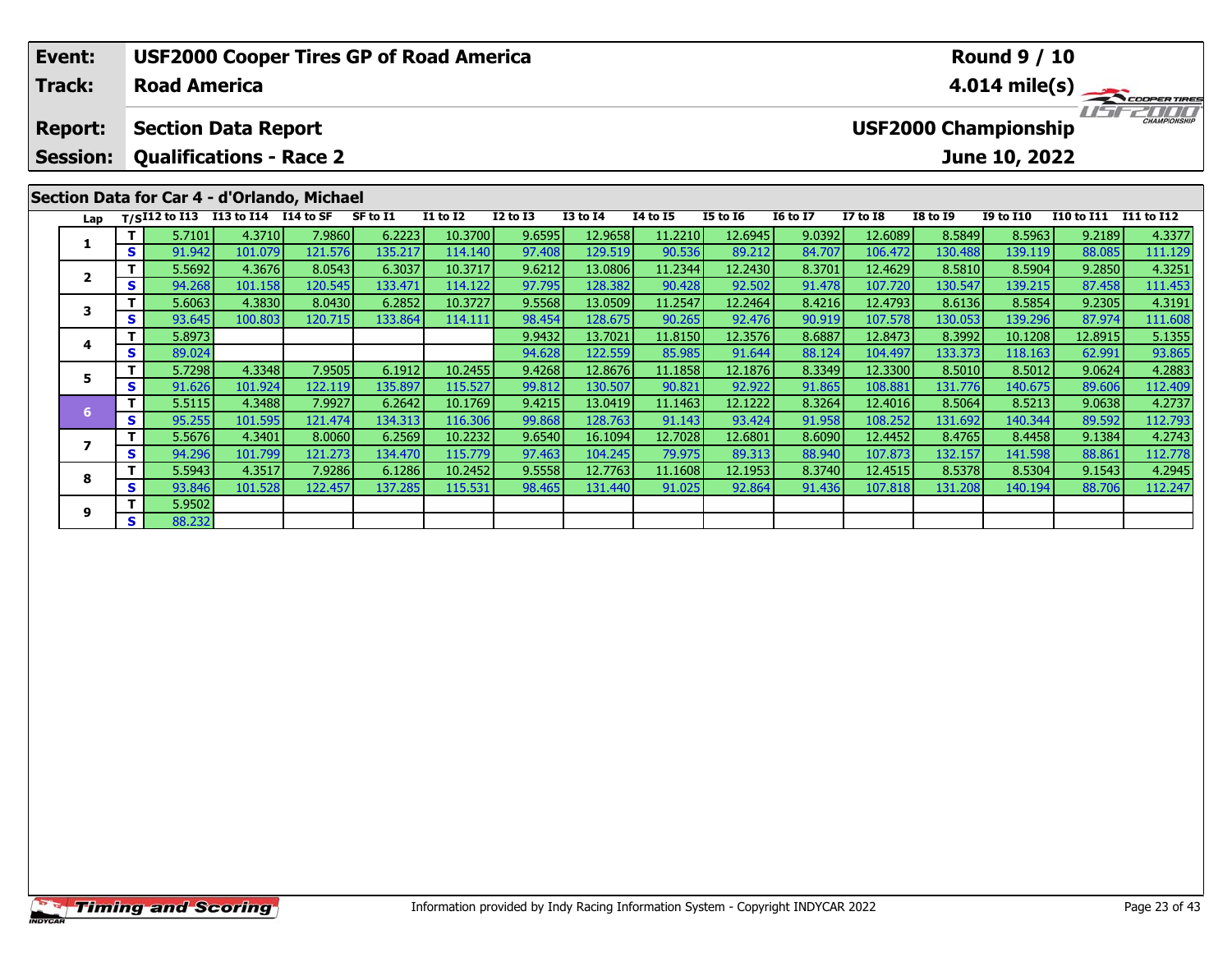| Event:                                      | <b>USF2000 Cooper Tires GP of Road America</b> | <b>Round 9 / 10</b>                         |  |  |  |  |  |
|---------------------------------------------|------------------------------------------------|---------------------------------------------|--|--|--|--|--|
| Track:                                      | <b>Road America</b>                            | $4.014 \text{ mile(s)}$                     |  |  |  |  |  |
| <b>Report:</b>                              | <b>Section Data Report</b>                     | CHAMPIONSHIP<br><b>USF2000 Championship</b> |  |  |  |  |  |
|                                             | <b>Session: Qualifications - Race 2</b>        | June 10, 2022                               |  |  |  |  |  |
| Section Data for Car 4 - d'Orlando, Michael |                                                |                                             |  |  |  |  |  |

| Lap                     | T/SLap |          | PI to PO | PO to SF | <b>SF to PI</b> | PIA to PO |
|-------------------------|--------|----------|----------|----------|-----------------|-----------|
| 1                       | т      | 133.5861 |          | 133.5388 |                 |           |
|                         | S      | 108.173  |          | 101.906  |                 |           |
| $\overline{\mathbf{2}}$ | т      | 132.4602 |          |          |                 |           |
|                         | S      | 109.092  |          |          |                 |           |
| 3                       | т      | 132.4485 |          |          | 146.1460        |           |
|                         | S      | 109.102  |          |          | 97.813          |           |
| 4                       | т      | 264.0967 | 111.9172 | 138.4648 |                 | 128.1429  |
|                         | s      | 54.716   | 8.858    | 98.281   |                 | 11.876    |
| 5                       | т      | 131.1374 |          |          |                 |           |
|                         | S      | 110.193  |          |          |                 |           |
| $6\phantom{1}6$         | т      | 131.1192 |          |          |                 |           |
|                         | S      | 110.208  |          |          |                 |           |
| 7                       | т      | 136.9293 |          |          |                 |           |
|                         | S      | 105.532  |          |          |                 |           |
| 8                       | т      | 131.2791 |          |          | 181.4101        |           |
|                         | S      | 110.074  |          |          | 78.799          |           |
| 9                       | т      |          |          |          |                 |           |
|                         | S      |          |          |          |                 |           |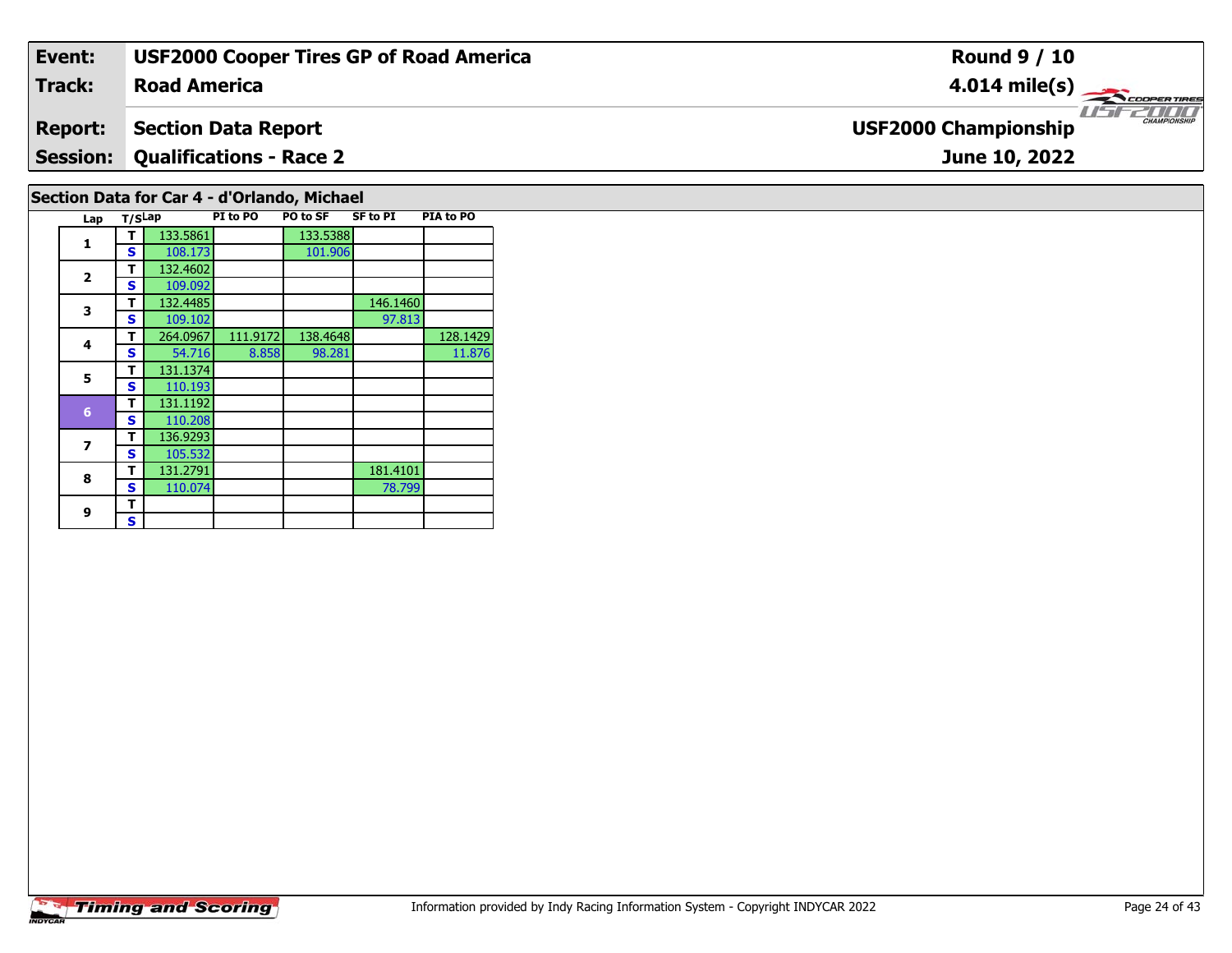|                                                                                                                                                   | Event:                  |    | <b>USF2000 Cooper Tires GP of Road America</b><br><b>Round 9 / 10</b> |                                          |         |          |                 |                 |                 |                 |                 |                 |                 |                     |                  |                   |                         |
|---------------------------------------------------------------------------------------------------------------------------------------------------|-------------------------|----|-----------------------------------------------------------------------|------------------------------------------|---------|----------|-----------------|-----------------|-----------------|-----------------|-----------------|-----------------|-----------------|---------------------|------------------|-------------------|-------------------------|
|                                                                                                                                                   | <b>Track:</b>           |    | <b>Road America</b>                                                   |                                          |         |          |                 |                 |                 |                 |                 |                 |                 |                     |                  |                   | $4.014 \text{ mile(s)}$ |
| <b>USF2000 Championship</b><br><b>Section Data Report</b><br><b>Report:</b><br><b>Qualifications - Race 2</b><br>June 10, 2022<br><b>Session:</b> |                         |    |                                                                       |                                          |         |          |                 |                 |                 |                 |                 |                 |                 | <b>CHAMPIONSHIP</b> |                  |                   |                         |
|                                                                                                                                                   |                         |    |                                                                       |                                          |         |          |                 |                 |                 |                 |                 |                 |                 |                     |                  |                   |                         |
|                                                                                                                                                   |                         |    |                                                                       | Section Data for Car 5 - Hays, Nicky (R) |         |          |                 |                 |                 |                 |                 |                 |                 |                     |                  |                   |                         |
|                                                                                                                                                   | Lap                     |    | T/SI12 to I13                                                         | I13 to I14 I14 to SF                     |         | SF to I1 | <b>I1 to I2</b> | <b>I2 to I3</b> | <b>I3 to I4</b> | <b>I4 to I5</b> | <b>I5 to 16</b> | <b>16 to 17</b> | <b>I7 to I8</b> | <b>I8 to I9</b>     | <b>I9 to I10</b> | <b>I10 to I11</b> | I11 to I12              |
|                                                                                                                                                   | 1                       |    | 5.7904                                                                | 4.3649                                   | 8.0842  | 6.3449   | 10.4879         | 9.5508          | 13.0900         | 11.4601         | 12.2550         | 8.4293          | 12.6142         | 8.5931              | 8.6042           | 9.2447            | 4.3447                  |
|                                                                                                                                                   |                         | S. | 90.667                                                                | 101.221                                  | 120.100 | 132.605  | 112.857         | 98.516          | 128.290         | 88.647          | 92.411          | 90.836          | 106.428         | 130.364             | 138.991          | 87.839            | 110.950                 |
|                                                                                                                                                   | $\overline{\mathbf{2}}$ |    | 5.6699                                                                | 4.3600                                   | 8.0888  | 6.3469   | 10.4267         | 9.4766          | 13.0615         | 11.2616         | 12.2764         | 8.4366          | 12.5881         | 8.6037              | 8.6063           | 9.2194            | 4.3253                  |
|                                                                                                                                                   |                         | S. | 92.594                                                                | 101.334                                  | 120.031 | 132.563  | 113.520         | 99.288          | 128.570         | 90.210          | 92.250          | 90.757          | 106.648         | 130.203             | 138.957          | 88.080            | 111.448                 |
|                                                                                                                                                   | 3                       |    | 5.6924                                                                | 4.3572                                   | 8.0276  | 6.2975   | 10.2814         | 9.5729          | 13.0651         | 11.3519         | 12.3286         | 8.4833          | 12.6883         | 8.6462              | 8.6325           | 9.3244            | 4.3561                  |
|                                                                                                                                                   |                         | S  | 92.228                                                                | 101.400                                  | 120.946 | 133.603  | 115.124         | 98.289          | 128.535         | 89.492          | 91.860          | 90.258          | 105.806         | 129.563             | 138.536          | 87.088            | 110.660                 |
|                                                                                                                                                   | 4                       |    | 5.6797                                                                |                                          |         |          |                 | 10.2162         | 13.4279         | 11.7341         | 14.8057         | 9.8487          | 14.1393         | 8.7662              | 8.7345           | 9.3728            | 4.3294                  |
|                                                                                                                                                   |                         | S  | 92.434                                                                |                                          |         |          |                 | 92.100          | 125.062         | 86.578          | 76.491          | 77.744          | 94.948          | 127.789             | 136.918          | 86.639            | 111.342                 |
|                                                                                                                                                   | 5                       |    | 5.6278                                                                | 4.3571                                   | 8.0748  | 6.3375   | 10.4277         | 9.4611          | 13.1166         | 11.2591         | 12.2366         | 8.3371          | 12.4399         | 8.5703              | 8.5974           | 9.1436            | 4.3038                  |
|                                                                                                                                                   |                         | S. | 93.287                                                                | 101.402                                  | 120.239 | 132.760  | 113.509         | 99.450          | 128.030         | 90.230          | 92.550          | 91.840          | 107.919         | 130.710             | 139.101          | 88.810            | 112.005                 |

6 T | 5.5783 4.3450 8.0496 6.3293 10.3093 9.3873 13.0303 11.1498 12.2481 8.4053 12.5194 8.5354 8.5384 9.2148 4.3321<br>S 94.115 101.684 120.616 132.932 114.812 100.232 128.878 91.115 92.463 91.095 107.234 131.245 140.062 88.1

7 | T | 5.6865| 4.3413| 7.9875| 6.2554| 10.3528| 9.4946| 12.9152| 11.3076| 12.2644| 8.3844| 12.5964| 8.5952| 8.6169| 9.1965| 4.3326<br>7 | S | 92.324| 101.771 121.554| 134.502| 114.330| 99.099| 130.026| 89.843| 92.340| 91.322

**6**

**7**

**8**

**<sup>T</sup>** 5.6558 **<sup>S</sup>** 92.825

111.273<br>4.3326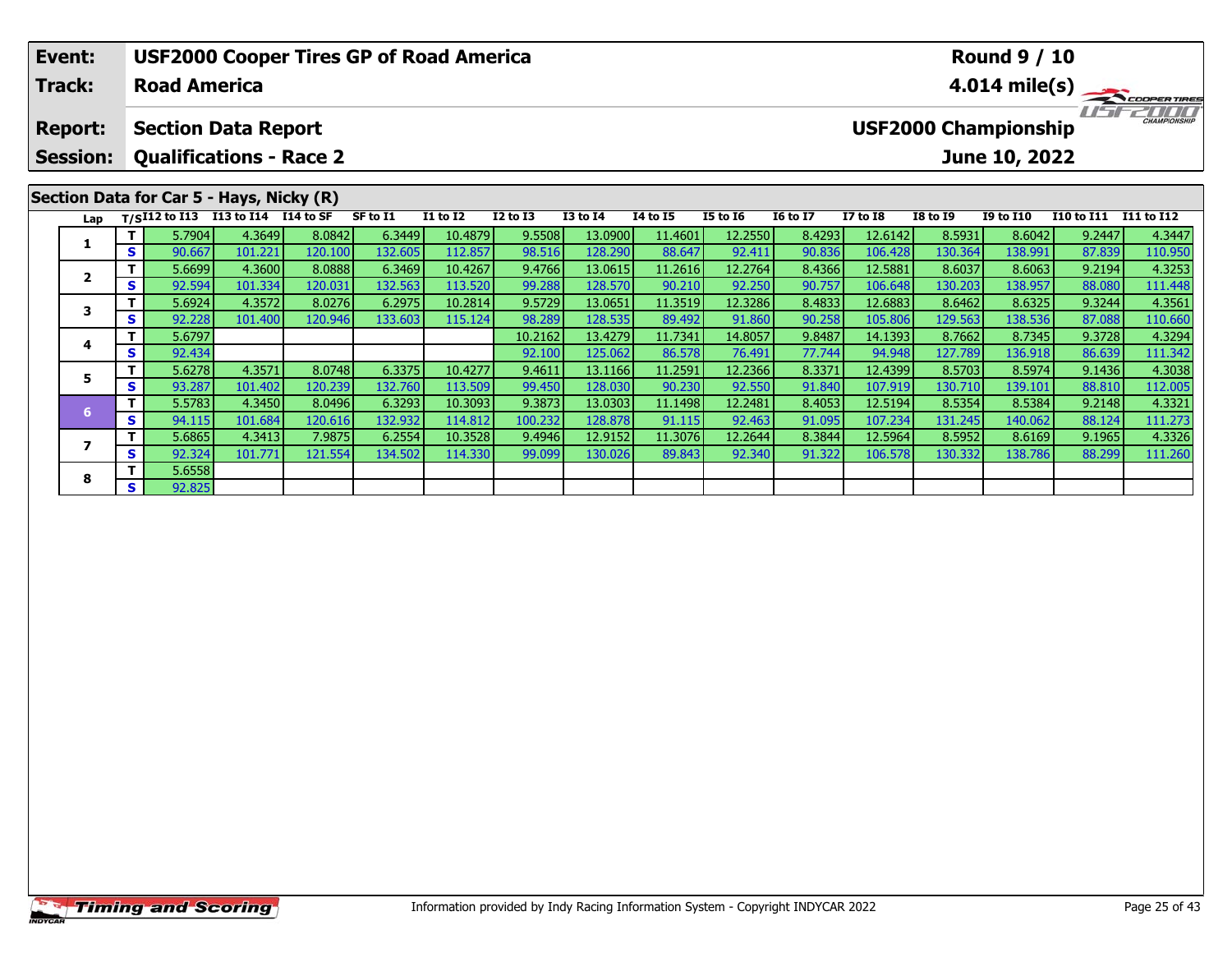| Event:          |                                          |          |                     |                 | <b>USF2000 Cooper Tires GP of Road America</b> | <b>Round 9 / 10</b>                         |
|-----------------|------------------------------------------|----------|---------------------|-----------------|------------------------------------------------|---------------------------------------------|
| <b>Track:</b>   | <b>Road America</b>                      |          |                     |                 |                                                | $4.014$ mile(s)<br><b>COOPERTIRES</b>       |
| <b>Report:</b>  | <b>Section Data Report</b>               |          |                     |                 |                                                | CHAMPIONSHIP<br><b>USF2000 Championship</b> |
| <b>Session:</b> | <b>Qualifications - Race 2</b>           |          |                     |                 |                                                | June 10, 2022                               |
|                 | Section Data for Car 5 - Hays, Nicky (R) |          |                     |                 |                                                |                                             |
|                 | Lap T/SLap                               | PI to PO | PO to SF            | <b>SF to PI</b> | PIA to PO                                      |                                             |
|                 | 133.2584<br>108.439<br><b>S</b>          |          | 133.6386<br>101.830 |                 |                                                |                                             |

**2**

**3**

**4**

**5**

**7**

8  $\frac{1}{s}$ 

 **<sup>T</sup>** 132.7478 **<sup>S</sup>** 108.856108.856<br>133.1054

**5 T** 132.2904<br>**S** 109.232

 **<sup>T</sup>** 131.9724 **<sup>S</sup>** 109.496132.3273

101.830

98.189

52.094

11.153

**T** 133.1054 145.5862<br> **S** 108.564 98.189

**T** 132.3273 274.4082<br>**S** 109.202 52.094

**4 T** 271.0079 120.0881 138.4215 136.4499<br>**S** 53.321 8.255 98.311 11.153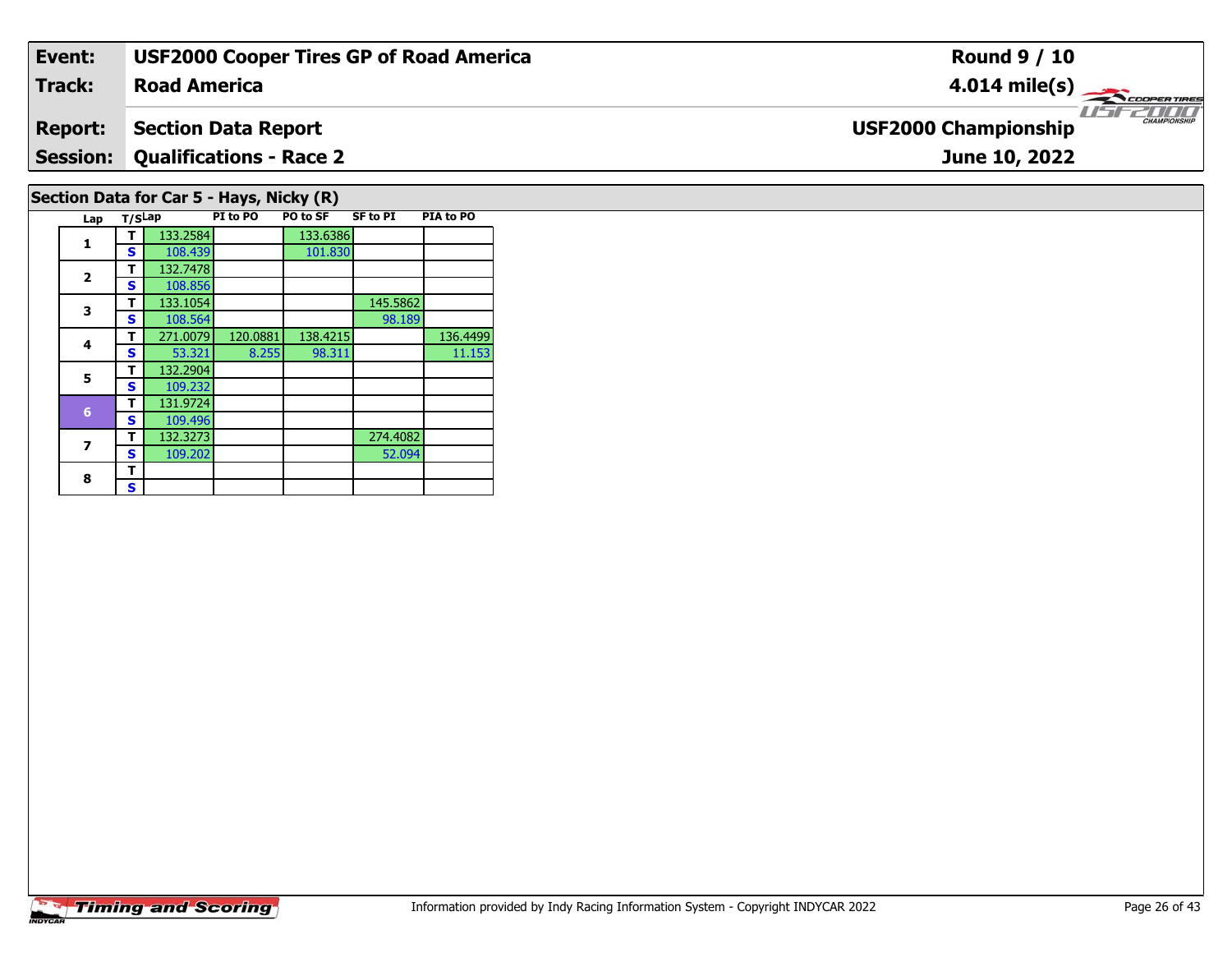|                                                                                                   | Event:                                            |    |                     | <b>USF2000 Cooper Tires GP of Road America</b>  |         |          |                 |              |                 |                 |                 |                 |                 |                             | <b>Round 9 / 10</b> |                   |                         |
|---------------------------------------------------------------------------------------------------|---------------------------------------------------|----|---------------------|-------------------------------------------------|---------|----------|-----------------|--------------|-----------------|-----------------|-----------------|-----------------|-----------------|-----------------------------|---------------------|-------------------|-------------------------|
|                                                                                                   | <b>Track:</b>                                     |    | <b>Road America</b> |                                                 |         |          |                 |              |                 |                 |                 |                 |                 |                             |                     |                   | $4.014 \text{ mile(s)}$ |
| <b>Section Data Report</b><br><b>Report:</b><br><b>Qualifications - Race 2</b><br><b>Session:</b> |                                                   |    |                     |                                                 |         |          |                 |              |                 |                 |                 |                 |                 | <b>USF2000 Championship</b> | June 10, 2022       |                   |                         |
|                                                                                                   | Section Data for Car 6 - Papasavvas, Evagoras (R) |    |                     | T/SI12 to I13 I13 to I14 $\overline{114}$ to SF |         | SF to I1 | <b>I1 to I2</b> | $I2$ to $I3$ | <b>I3 to I4</b> | <b>I4 to I5</b> | <b>I5 to 16</b> | <b>16 to 17</b> | <b>I7 to I8</b> | <b>I8 to I9</b>             | <b>I9 to I10</b>    | <b>I10 to I11</b> | I11 to I12              |
|                                                                                                   | Lap                                               |    |                     |                                                 |         |          |                 |              |                 |                 |                 |                 |                 |                             |                     |                   |                         |
|                                                                                                   |                                                   |    | 5.9264              | 4.4828                                          | 8.1233  | 6.3018   | 10.9400         | 9.8181       | 12.8892         | 11.5817         | 12.3468         | 8.4543          | 12.8984         | 8.6263                      | 8.4879              | 9.8537            | 4.4322                  |
|                                                                                                   |                                                   | S. | 88.587              | 98.559                                          | 119.522 | 133.512  | 108.193         | 95.834       | 130.289         | 87.717          | 91.724          | 90.567          | 104.083         | 129.862                     | 140.896             | 82.410            | 108.760                 |
|                                                                                                   | $\overline{\mathbf{z}}$                           |    | 5.8826              | 4.4086                                          | 8.0163  | 6.2101   | 10.7057         | 9.7260       | 13.1126         | 11.2783         | 12.4554         | 8.4822          | 12.7462         | 8.6186                      | 8.5300              | 9.3631            | 4.3692                  |
|                                                                                                   |                                                   | S. | 89.246              | 100.217                                         | 121.117 | 135.483  | 110.561         | 96.742       | 128.069         | 90.076          | 90.924          | 90.269          | 105.326         | 129.978                     | 140.200             | 86.728            | 110.328                 |
|                                                                                                   | 3                                                 |    | 5.7677              | 4.4124                                          | 8.0094  | 6.2241   | 10.6627         | 9.7107       | 12.9997         | 11.3647         | 12.3558         | 8.3682          | 12.7483         | 8.6397                      | 8.5667              | 9.2829            | 4.3664                  |
|                                                                                                   |                                                   | S. | 91.024              | 100.131                                         | 121.221 | 135.178  | 111.007         | 96.894       | 129.181         | 89.392          | 91.657          | 91.499          | 105.308         | 129.660                     | 139.600             | 87.478            | 110.399                 |
|                                                                                                   | 4                                                 |    | 5.7476              |                                                 |         |          |                 | 10.6001      | 14.5750         | 13.2137         | 14.1664         | 11.9616         | 12.8930         | 8.6248                      | 8.5566              | 9.2476            | 4.3279                  |
|                                                                                                   |                                                   | S. | 91.342              |                                                 |         |          |                 | 88.764       | 115.219         | 76.883          | 79.943          | 64.012          | 104.126         | 129.884                     | 139.765             | 87.811            | 111.381                 |
|                                                                                                   |                                                   | т  | 5.6773              | 4.3343                                          | 7.9785  | 6.2137   | 10.3111         | 9.4485       | 12.9772         | 11.1938         | 12.2842         | 8.3077          | 12.8046         | 8.6022                      | 8.5114              | 9.1920            | 4.3280                  |
|                                                                                                   | 5                                                 | S  | 92.474              | 101.935                                         | 121.691 | 135.405  | 114.792         | 99.583       | 129.405         | 90.756          | 92.192          | 92.165          | 104.845         | 130.226                     | 140.507             | 88.343            | 111.378                 |

6 | T | 5.6238| 4.3597| 8.0132| 6.2507| 10.5689| 9.5483| 13.0503| 11.2149| 15.2736| 9.3108| 13.1642| 8.6562| 8.5621| 9.2760| 4.3371<br>| S | 93.353| 101.341| 121.164| 134.603| 111.992| 98.542| 128.680| 90.586| 74.148| 82.236|

**6**

**7**

**7 S** 5.6878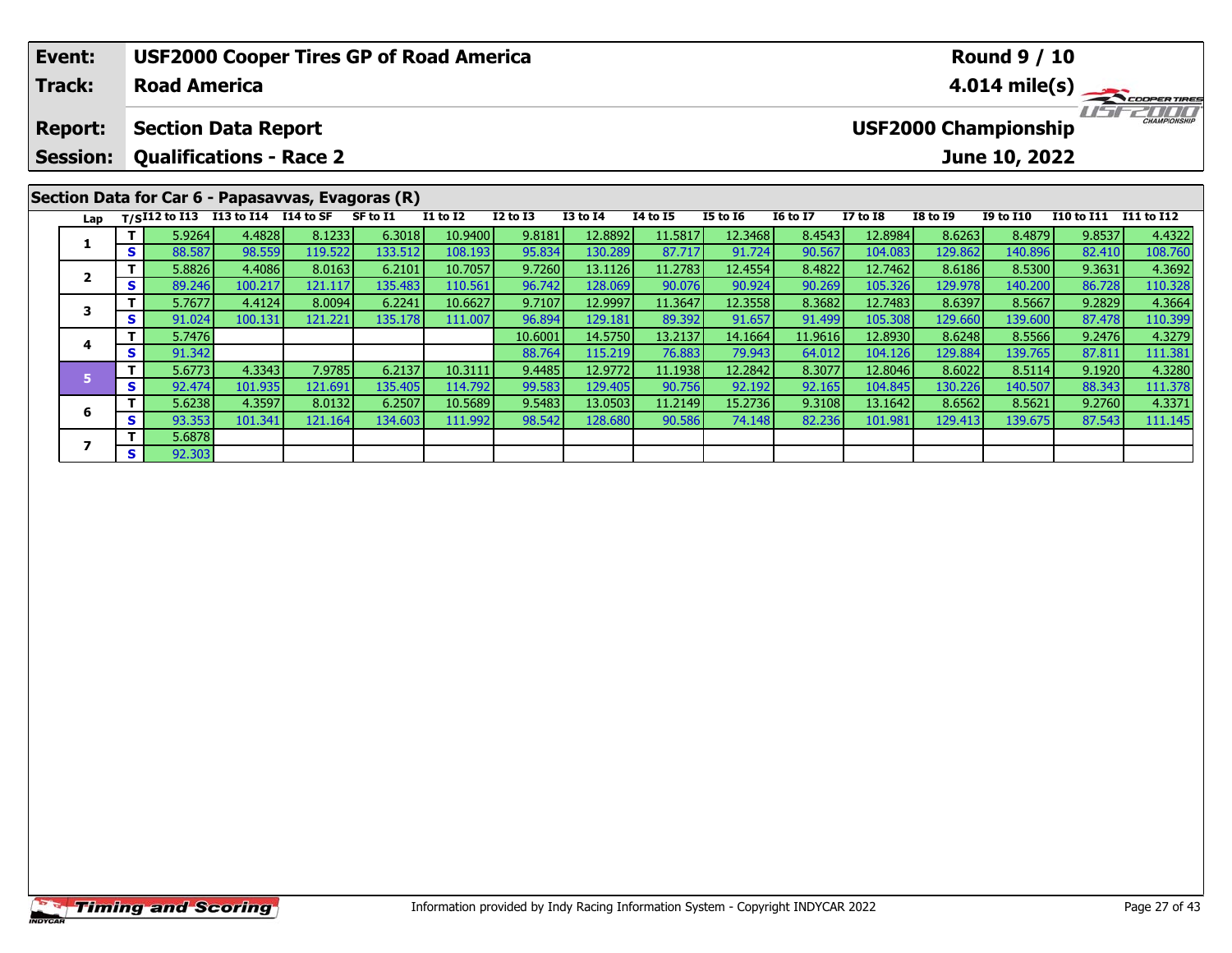| Event:         | <b>USF2000 Cooper Tires GP of Road America</b>    | <b>Round 9 / 10</b>                     |
|----------------|---------------------------------------------------|-----------------------------------------|
| Track:         | <b>Road America</b>                               | $4.014$ mile(s)<br><b>COOPERTIRES</b>   |
| <b>Report:</b> | <b>Section Data Report</b>                        | 77 M M M<br><b>USF2000 Championship</b> |
|                | <b>Session: Qualifications - Race 2</b>           | June 10, 2022                           |
|                | Section Data for Car 6 - Papasavvas, Evagoras (R) |                                         |
| Lap            | <b>SF to PI</b><br>T/SLap                         |                                         |
|                | 135.1629                                          |                                         |
|                | <b>S</b><br>106.911                               |                                         |
|                | 133.9049                                          |                                         |
| $\overline{2}$ | 107.915<br>S                                      |                                         |

**3**

**4**

**6**

**7**

 **<sup>T</sup>** 265.6908 **<sup>S</sup>** 54.38854.38

**<sup>T</sup>** 132.1645 **<sup>S</sup>** 109.336

 $\overline{\mathbf{T}}$  $\mathbf{s}$ 

**<sup>T</sup>** 133.4794 144.4546 **<sup>S</sup>** 108.259 98.958

**<sup>T</sup>** 137.2098 147.9302 **<sup>S</sup>** 105.316 96.633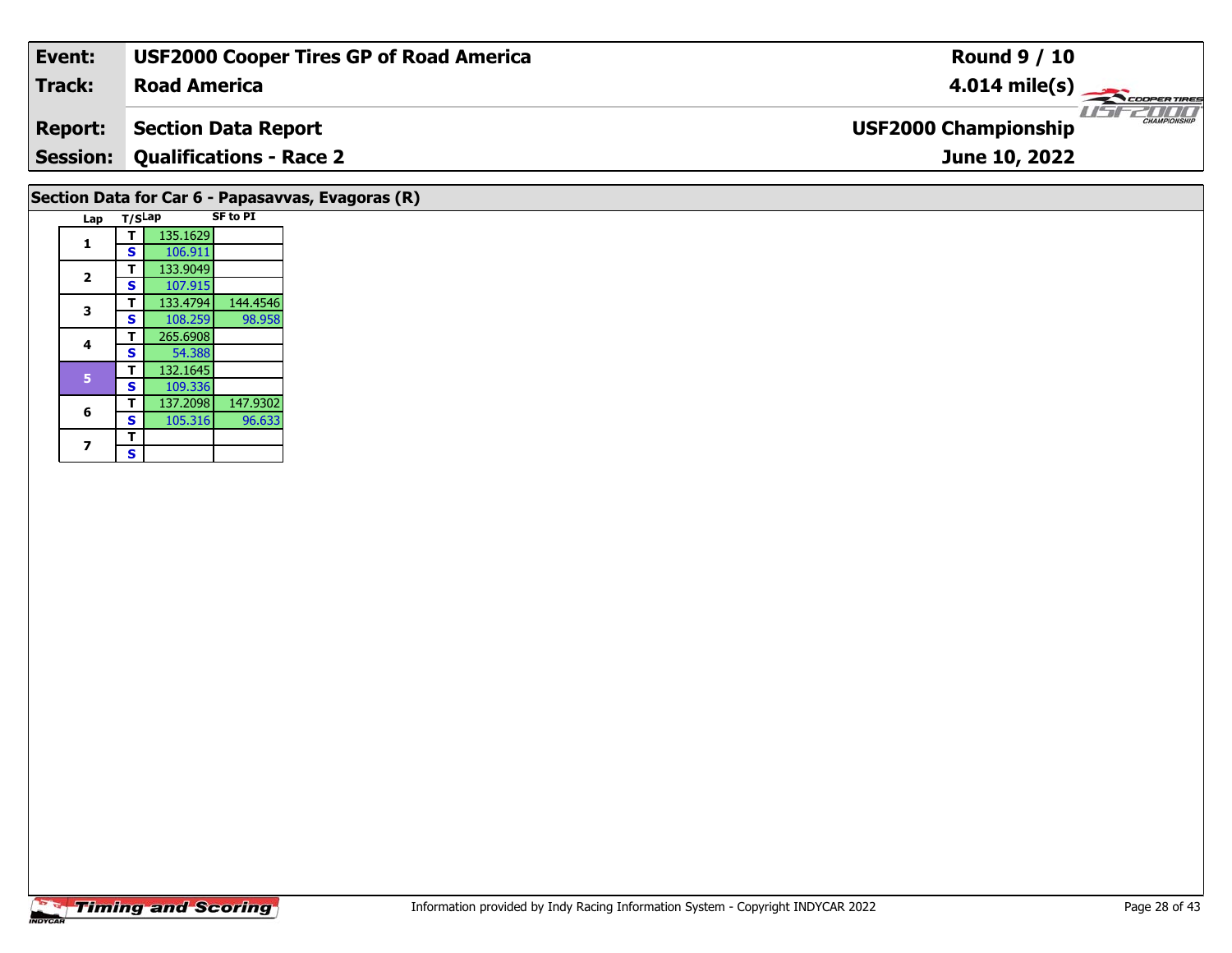| Event:          |          |                                    |                   |                                                   | <b>USF2000 Cooper Tires GP of Road America</b> |                    |                  |                    |                   |                                                    |                  | <b>Round 9 / 10</b>     |                   |                   |                  |                   |  |  |  |
|-----------------|----------|------------------------------------|-------------------|---------------------------------------------------|------------------------------------------------|--------------------|------------------|--------------------|-------------------|----------------------------------------------------|------------------|-------------------------|-------------------|-------------------|------------------|-------------------|--|--|--|
| <b>Track:</b>   |          | <b>Road America</b>                |                   |                                                   |                                                |                    |                  |                    |                   |                                                    |                  | $4.014 \text{ mile(s)}$ |                   |                   |                  |                   |  |  |  |
| <b>Report:</b>  |          | <b>Section Data Report</b>         |                   |                                                   |                                                |                    |                  |                    |                   | <b>CHAMPIONSHIP</b><br><b>USF2000 Championship</b> |                  |                         |                   |                   |                  |                   |  |  |  |
| <b>Session:</b> |          | <b>Qualifications - Race 2</b>     |                   |                                                   |                                                |                    |                  |                    |                   |                                                    |                  |                         |                   | June 10, 2022     |                  |                   |  |  |  |
|                 |          |                                    |                   | Section Data for Car 61 - d'Orlando, Nicholas (R) |                                                |                    |                  |                    |                   |                                                    |                  |                         |                   |                   |                  |                   |  |  |  |
| Lap             |          | T/SI12 to I13 I13 to I14 I14 to SF |                   |                                                   | SF to I1                                       | I1 to I2           | I2 to I3         | <b>I3 to I4</b>    | <b>I4 to I5</b>   | <b>I5 to 16</b>                                    | <b>16 to 17</b>  | <b>I7 to I8</b>         | <b>I8 to I9</b>   | <b>I9 to I10</b>  | I10 to I11       | <b>I11 to I12</b> |  |  |  |
|                 | Τ.<br>S. | 5.7653<br>91.062                   | 4.3954<br>100.518 | 8.0535<br>120.557                                 | 6.2663<br>134.268                              | 10.7777<br>109.823 | 9.8962<br>95.078 | 13.0433<br>128.749 | 11.4176<br>88.977 | 12.2784<br>92.235                                  | 8.4037<br>91.112 | 12.6510<br>106.118      | 8.4862<br>132.006 | 8.4640<br>141.294 | 9.2671<br>87.627 | 4.3443<br>110.960 |  |  |  |
|                 | Τ.       | 5.6879                             | 4.3908            | 8.0477                                            | 6.2652                                         | 10.4998            | 9.7418           | 13.0279            | 11.2197           | 12.2890                                            | 8.4243           | 12.6176                 | 8.5024            | 8.4410            | 9.2658           | 4.3175            |  |  |  |
| $\overline{2}$  | S.       | 92.301                             | 100.624           | 120.644                                           | 134.292                                        | 112.729            | 96.585           | 128.902            | 90.547            | 92.156                                             | 90.890           | 106.399                 | 131.754           | 141.679           | 87.639           | 111.649           |  |  |  |
| 3               | Τ.       | 5.6349                             | 4.5504            | 8.0581                                            | 6.2212                                         | 10.5864            | 9.9194           | 14.1581            | 11.8484           | 12.3570                                            | 8.4434           | 12.7972                 | 8.5961            | 8.7522            | 9.4146           | 4.3590            |  |  |  |
|                 | S.       | 93.169                             | 97.094            | 120.489                                           | 135.241                                        | 111.807            | 94.855           | 118.612            | 85.742            | 91.648                                             | 90.684           | 104.906                 | 130.318           | 136.641           | 86.254           | 110.586           |  |  |  |
| 4               | Τ.       | 5.7161                             | 4.4056            | 8.0392                                            | 6.2489                                         | 10.5501            | 9.8520           | 13.0458            | 11.2948           | 12.2745                                            | 8.3386           | 12.7273                 | 8.5943            | 8.5297            | 9.2610           | 4.3458            |  |  |  |
|                 | S.       | 91.846                             | 100.286           | 120.772                                           | 134.642                                        | 112.192            | 95.504           | 128.725            | 89.945            | 92.264                                             | 91.824           | 105.482                 | 130.345           | 140.205           | 87.684           | 110.922           |  |  |  |
| 5               | Τ.       | 5.6288                             | 4.4106            | 8.0251                                            | 6.2259                                         | 10.5050            | 9.6756           | 13.0426            | 11.3081           | 12.2736                                            | 8.4068           | 12.6931                 | 8.5231            | 8.4392            | 9.5742           | 4.3727            |  |  |  |
|                 | s l      | 93.270                             | 100.172           | 120.984                                           | 135.139                                        | 112.674            | 97.246           | 128.756            | 89.839            | 92.271                                             | 91.079           | 105.766                 | 131.434           | 141.709           | 84.816           | 110.240           |  |  |  |
| 6               | Τ.       | 5.7080                             | 4.3584            | 7.9624                                            | 6.1913                                         | 10.6801            | 9.8109           | 13.2047            | 11.2990           | 12.2917                                            | 8.5238           | 12.8576                 | 8.5449            | 8.8497            | 9.4342           | 4.3445            |  |  |  |
|                 | S.       | 91.976                             | 101.372           | 121.937                                           | 135.895                                        | 110.826            | 95.904           | 127.176            | 89.911            | 92.135                                             | 89.829           | 104.413                 | 131.099           | 135.136           | 86.075           | 110.955           |  |  |  |
| 7               | т.       | 5.7362                             | 4.3876            | 8.0047                                            | 6.2388                                         | 10.6485            | 9.7644           | 13.0537            | 11.2260           | 12.3418                                            | 8.4193           | 12.7256                 | 8.5270            | 8.4680            | 9.3009           | 4.3208            |  |  |  |
|                 | S.       | 91.524                             | 100.697           | 121.292                                           | 134.860                                        | 111.155            | 96.361           | 128.647            | 90.496            | 91.761                                             | 90.944           | 105.496                 | 131.374           | 141.227           | 87.308           | 111.564           |  |  |  |

8 T | 5.6238 4.3847 7.9968 6.2229 10.5858 9.6614 12.9497 12.2655 12.3616 8.5457 12.8246 8.5073 8.4372 9.3206 4.3243<br>8 S 93.353 100.764 121.412 135.204 111.814 97.388 129.680 82.827 91.614 89.598 104.682 131.678 141.742 87.

**8**

**9**

**<sup>T</sup>** 5.6422 **<sup>S</sup>** 93.049

111.564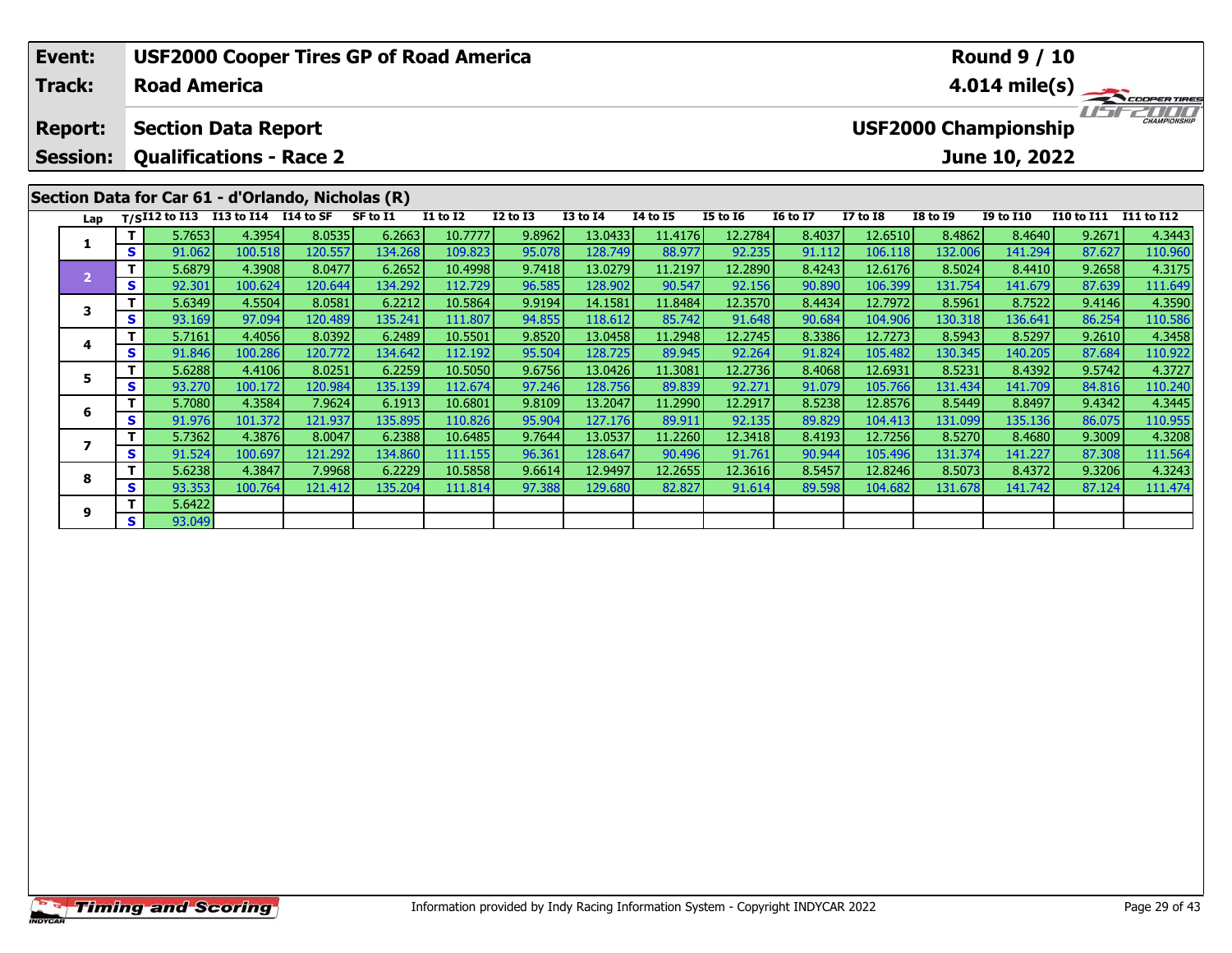| Event:                                            | <b>USF2000 Cooper Tires GP of Road America</b> | <b>Round 9 / 10</b>                                        |  |  |  |  |  |  |  |  |
|---------------------------------------------------|------------------------------------------------|------------------------------------------------------------|--|--|--|--|--|--|--|--|
| <b>Track:</b>                                     | <b>Road America</b>                            | $4.014 \text{ mile(s)}$                                    |  |  |  |  |  |  |  |  |
| <b>Report:</b>                                    | <b>Section Data Report</b>                     | 2000<br><b>CHAMPIONSHIP</b><br><b>USF2000 Championship</b> |  |  |  |  |  |  |  |  |
| <b>Session:</b>                                   | <b>Qualifications - Race 2</b>                 | June 10, 2022                                              |  |  |  |  |  |  |  |  |
| Section Data for Car 61 - d'Orlando, Nicholas (R) |                                                |                                                            |  |  |  |  |  |  |  |  |

| Lap                     | T/SLap |          | PO to SF | <b>SF to PI</b> |
|-------------------------|--------|----------|----------|-----------------|
|                         | т      | 133,5100 | 136.1282 |                 |
| 1                       | S      | 108.235  | 99.968   |                 |
|                         | т      | 132.7384 |          |                 |
| $\overline{\mathbf{2}}$ | S      | 108.864  |          |                 |
| 3                       | т      | 135.6964 |          |                 |
|                         | S      | 106.491  |          |                 |
| 4                       | т      | 133.2237 |          |                 |
|                         | S      | 108.467  |          |                 |
| 5                       | т      | 133.1044 |          |                 |
|                         | S      | 108.564  |          |                 |
| 6                       | т      | 134.0612 |          |                 |
|                         | S      | 107.790  |          |                 |
| 7                       | т      | 133.1633 |          |                 |
|                         | S      | 108.516  |          |                 |
| 8                       | т      | 134.0119 |          | 277.4114        |
|                         | S      | 107.829  |          | 51.530          |
| 9                       | т      |          |          |                 |
|                         | S      |          |          |                 |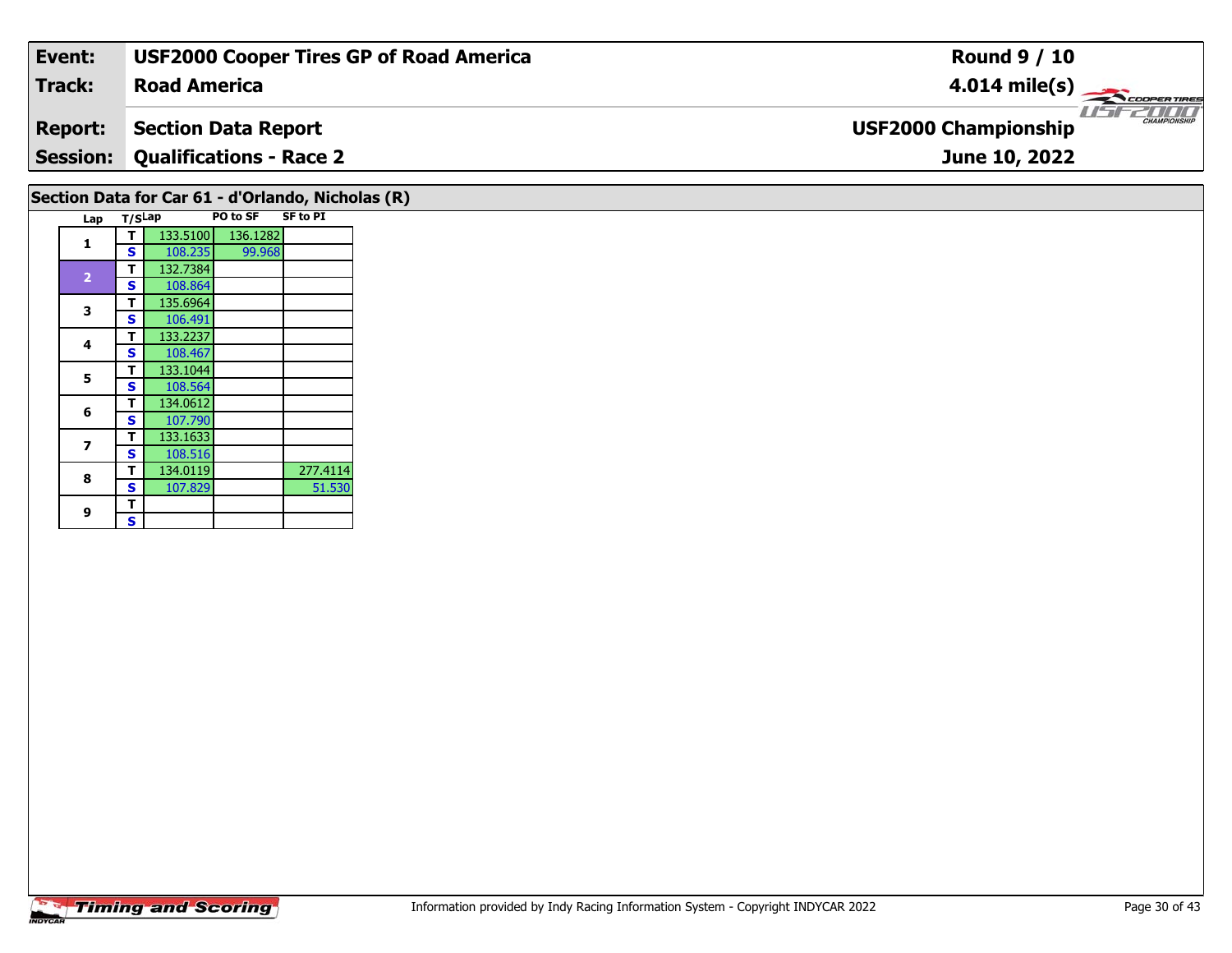|                                      | Event:                                       |                                |        | <b>USF2000 Cooper Tires GP of Road America</b>  |         |          |          | <b>Round 9 / 10</b> |                 |                 |                 |                         |                                                    |                 |                  |                   |                   |  |  |  |
|--------------------------------------|----------------------------------------------|--------------------------------|--------|-------------------------------------------------|---------|----------|----------|---------------------|-----------------|-----------------|-----------------|-------------------------|----------------------------------------------------|-----------------|------------------|-------------------|-------------------|--|--|--|
| <b>Road America</b><br><b>Track:</b> |                                              |                                |        |                                                 |         |          |          |                     |                 |                 |                 | $4.014 \text{ mile(s)}$ |                                                    |                 |                  |                   |                   |  |  |  |
|                                      | <b>Section Data Report</b><br><b>Report:</b> |                                |        |                                                 |         |          |          |                     |                 |                 |                 |                         | <b>CHAMPIONSHIP</b><br><b>USF2000 Championship</b> |                 |                  |                   |                   |  |  |  |
|                                      | <b>Session:</b>                              | <b>Qualifications - Race 2</b> |        |                                                 |         |          |          |                     |                 |                 |                 |                         |                                                    |                 | June 10, 2022    |                   |                   |  |  |  |
|                                      | Section Data for Car 63 - Burke, Trey        |                                |        |                                                 |         |          |          |                     |                 |                 |                 |                         |                                                    |                 |                  |                   |                   |  |  |  |
|                                      | Lap                                          |                                |        | T/SI12 to I13 I13 to I14 $\overline{114}$ to SF |         | SF to I1 | I1 to I2 | $I2$ to $I3$        | <b>I3 to I4</b> | <b>I4 to I5</b> | <b>I5 to 16</b> | <b>16 to 17</b>         | <b>I7 to I8</b>                                    | <b>I8 to I9</b> | <b>I9 to I10</b> | <b>I10 to I11</b> | <b>I11 to I12</b> |  |  |  |
|                                      |                                              |                                | 5.7237 | 4.4017                                          | 8.0941  | 6.3608   | 10.6461  | 9.6355              | 13.1562         | 11.3481         | 12.2364         | 8.4148                  | 12.6937                                            | 8.5825          | 8.5667           | 9.2386            | 4.3482            |  |  |  |
|                                      |                                              | S.                             | 91.724 | 100.374                                         | 119.953 | 132.273  | 111.180  | 97.650              | 127.645         | 89.522          | 92.552          | 90.992                  | 105.761                                            | 130.525         | 139.600          | 87.897            | 110.861           |  |  |  |
|                                      | $\overline{2}$                               |                                | 5.8063 | 4.4224                                          | 8.1122  | 6.3029   | 10.4530  | 9.5368              | 12.9497         | 11.2322         | 12.2287         | 8.3502                  | 12.6180                                            | 8.4973          | 8.4565           | 9.1916            | 4.3074            |  |  |  |
|                                      |                                              | S.                             | 90.419 | 99.905                                          | 119.685 | 133.488  | 113.234  | 98.661              | 129.680         | 90.446          | 92.610          | 91.696                  | 106.396                                            | 131.833         | 141.419          | 88.346            | 111.911           |  |  |  |
|                                      | 3                                            |                                | 5.7426 | 4.3577                                          | 7.9445  | 6.1777   | 10.3851  | 9.5419              | 12.8681         | 11.2302         | 12.2818         | 8.4067                  | 12.7954                                            | 8.5213          | 8.4339           | 9.5599            | 4.3513            |  |  |  |
|                                      |                                              | S.                             | 91.422 | 101.388                                         | 122.211 | 136.194  | 113.974  | 98.608              | 130.502         | 90.462          | 92.210          | 91.080                  | 104.921                                            | 131.462         | 141.798          | 84.943            | 110.782           |  |  |  |
|                                      | 4                                            |                                | 5.7500 |                                                 |         |          |          | 14.8782             | 25.6952         | 14.5583         | 13.1039         | 8.5728                  | 12.5474                                            | 8.5076          | 8.5304           | 9.2646            | 4.2938            |  |  |  |
|                                      |                                              | S.                             | 91.304 |                                                 |         |          |          | 63.241              | 65.355          | 69.782          | 86.425          | 89.315                  | 106.994                                            | 131.674         | 140.194          | 87.650            | 112.265           |  |  |  |
|                                      | 5                                            | т                              | 5.6468 | 4.3288                                          | 7.9576  | 6.1898   | 10.4119  | 9.5908              | 13.0509         | 11.2110         | 12.2505         | 8.3786                  | 12.5608                                            | 8.5083          | 8.5136           | 9.1756            | 4.2979            |  |  |  |
|                                      |                                              | S                              | 92.973 | 102.065                                         | 122.010 | 135.927  | 113.681  | 98.105              | 128.675         | 90.617          | 92.445          | 91.385                  | 106.880                                            | 131.663         | 140.470          | 88.501            | 112.158           |  |  |  |

**<sup>T</sup>** 5.7232 4.3884 7.9502 6.2185 10.5396 9.5255 13.0519 11.2127 12.2162 8.2997 12.6446 8.5959 8.6317 9.2898 4.3185 **<sup>S</sup>** 91.732 100.679 122.124 135.300 112.304 98.778 128.665 90.603 92.705 92.254 106.172 130.321 138.549 87.413 111.623

7 | T | 5.6675| 4.4199| 8.0815| 6.2894| 10.4188| 9.5965| 13.2558| 11.2951| 12.2002| 8.4079| 12.6307| 8.6173| 8.6018| 9.1355| 4.3169<br>7 | S | 92.633 | 99.961 120.140 133.775 113.606 | 98.047 126.686 | 89.942 | 92.826 | 91.06

**6**

**7**

**8**

**<sup>T</sup>** 5.7064 **<sup>S</sup>** 92.002

111.623<br>4.3169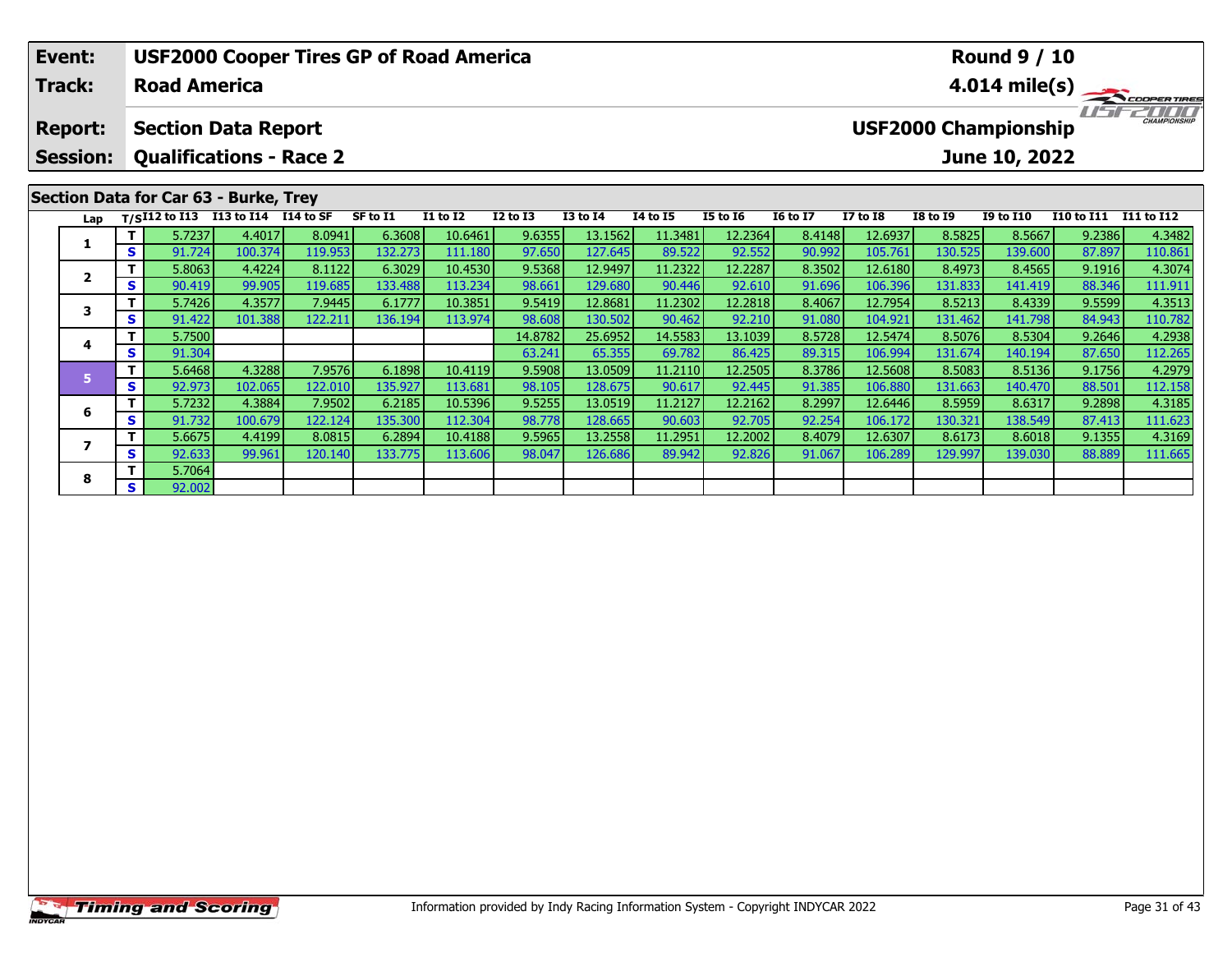| Event:                                | <b>USF2000 Cooper Tires GP of Road America</b> | <b>Round 9 / 10</b>                          |  |  |  |  |  |  |  |  |
|---------------------------------------|------------------------------------------------|----------------------------------------------|--|--|--|--|--|--|--|--|
| Track:                                | <b>Road America</b>                            | $4.014 \text{ mile(s)}$                      |  |  |  |  |  |  |  |  |
| <b>Report:</b>                        | <b>Section Data Report</b>                     | $\frac{1}{1}$<br><b>USF2000 Championship</b> |  |  |  |  |  |  |  |  |
| <b>Session:</b>                       | <b>Qualifications - Race 2</b>                 | June 10, 2022                                |  |  |  |  |  |  |  |  |
| Section Data for Car 63 - Burke, Trey |                                                |                                              |  |  |  |  |  |  |  |  |

**Lap T/SLap PI to PO PO to SF SF to PI PIA to PO** 

**<sup>T</sup>** 370.0587 204.0370 154.1332 219.3619 **<sup>S</sup>** 39.049 4.859 88.290 6.937

100.428

99.013

80.241

6.937

**T** 133.4471 135.5044<br> **S** 108.286 100.428

**T** 132.5981 144.3750<br> **S** 108.979 99.013

**T** 132.9348 178.1501 178.1501 **S** 108.703

**1**

**2**

**3**

**4**

**6**

**7**

8  $\frac{1}{s}$ 

 **<sup>T</sup>** 132.4652 **<sup>S</sup>** 109.088109.088<br>132.5981

**<sup>T</sup>** 132.0729 **<sup>S</sup>** 109.412

**<sup>T</sup>** 132.6064 **<sup>S</sup>** 108.972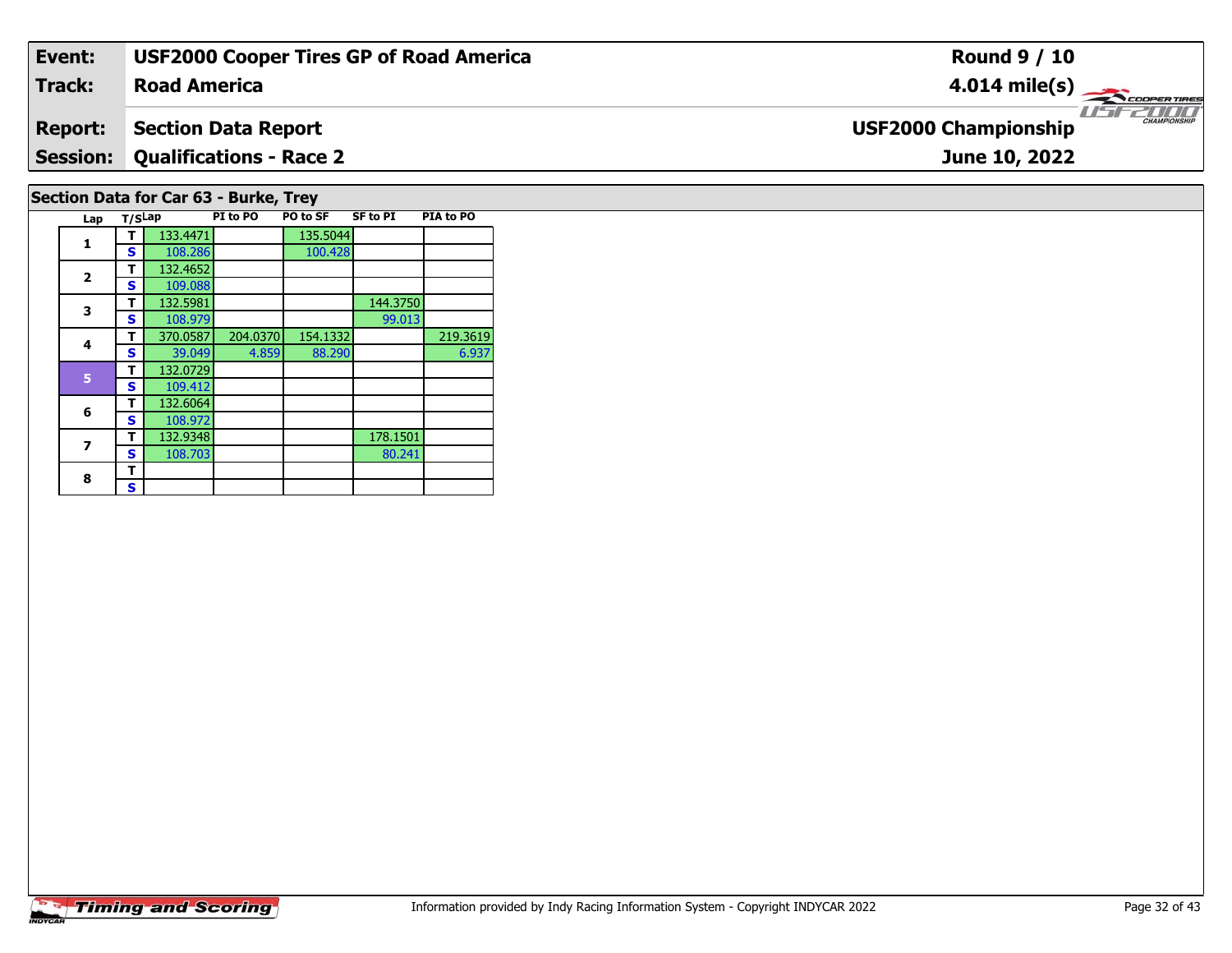|                                              | <b>USF2000 Cooper Tires GP of Road America</b><br><b>Round 9 / 10</b><br>Event:<br><b>Track:</b><br><b>Road America</b><br>$4.014 \text{ mile(s)}$ |                                                 |                                                                    |                      |         |          |          |                 |                 |                 |                             |                 |                     |                 |                  |                   |            |
|----------------------------------------------|----------------------------------------------------------------------------------------------------------------------------------------------------|-------------------------------------------------|--------------------------------------------------------------------|----------------------|---------|----------|----------|-----------------|-----------------|-----------------|-----------------------------|-----------------|---------------------|-----------------|------------------|-------------------|------------|
| <b>Section Data Report</b><br><b>Report:</b> |                                                                                                                                                    |                                                 |                                                                    |                      |         |          |          |                 |                 |                 | <b>USF2000 Championship</b> |                 | <b>CHAMPIONSHIP</b> |                 |                  |                   |            |
|                                              | <b>Session:</b>                                                                                                                                    | <b>Qualifications - Race 2</b><br>June 10, 2022 |                                                                    |                      |         |          |          |                 |                 |                 |                             |                 |                     |                 |                  |                   |            |
|                                              |                                                                                                                                                    |                                                 | Section Data for Car 8 - Dyszelski, Danny (R)<br>$T/SI12$ to $I13$ | I13 to I14 I14 to SF |         | SF to I1 | I1 to I2 | <b>I2 to I3</b> | <b>I3 to I4</b> | <b>I4 to I5</b> | <b>I5 to 16</b>             | <b>16 to 17</b> | <b>I7 to I8</b>     | <b>I8 to 19</b> | <b>I9 to I10</b> | <b>I10 to I11</b> | I11 to I12 |
|                                              | Lap                                                                                                                                                |                                                 | 5.7868                                                             | 4.4028               | 7.9459  | 6.1096   | 10.6720  | 9.6692          | 13.0458         | 11.2182         | 12.3256                     | 8.3793          | 12.6909             | 8.5624          | 8.4907           | 9.3744            | 4.3444     |
|                                              | 1                                                                                                                                                  | S.                                              | 90.724                                                             | 100.349              | 122.190 | 137.712  | 110.910  | 97.310          | 128.725         | 90.559          | 91.882                      | 91.378          | 105.784             | 130.831         | 140.849          | 86.624            | 110.958    |
|                                              | $\overline{\mathbf{2}}$                                                                                                                            |                                                 | 5.6951                                                             | 4.4352               | 8.0537  | 6.2573   | 10.5521  | 9.5546          | 12.9457         | 11.2280         | 12.2430                     | 8.4200          | 12.6664             | 8.5468          | 8.4801           | 9.2858            | 4.3135     |
|                                              |                                                                                                                                                    | S                                               | 92.185                                                             | 99.616               | 120.554 | 134.461  | 112.171  | 98.477          | 129.720         | 90.480          | 92.502                      | 90.936          | 105.989             | 131.070         | 141.025          | 87.450            | 111.753    |
|                                              | 3                                                                                                                                                  |                                                 |                                                                    |                      | 8.0626  | 6.2286   | 10.5290  | 9.5502          | 13.0006         | 11.3480         | 12.2800                     | 8.3295          | 12.6511             | 8.5636          | 8.4922           | 9.3546            | 4.3289     |
|                                              |                                                                                                                                                    | S                                               |                                                                    |                      | 120.421 | 135.081  | 112.417  | 98.522          | 129.172         | 89.523          | 92.223                      | 91.924          | 106.117             | 130.813         | 140.824          | 86.807            | 111.355    |
|                                              | 4                                                                                                                                                  |                                                 | 5.8372                                                             |                      |         |          |          | 10.3869         | 13.8846         | 11.9918         | 13.0275                     | 9.5673          | 13.1414             | 8.5753          | 8.4848           | 9.3884            | 4.3218     |
|                                              |                                                                                                                                                    | S                                               | 89.940                                                             |                      |         |          |          | 90.586          | 120.948         | 84.717          | 86.931                      | 80.031          | 102.158             | 130.634         | 140.947          | 86.495            | 111.538    |
|                                              | 5                                                                                                                                                  |                                                 | 5.6840                                                             | 4.3534               | 7.9121  | 6.1113   | 10.4884  | 9.6628          | 12.9520         | 11.2689         | 12.3464                     | 8.3386          | 12.5603             | 8.4521          | 8.4258           | 9.2488            | 4.2880     |
|                                              |                                                                                                                                                    | S                                               | 92.365                                                             | 101.488              | 122.712 | 137.673  | 112.852  | 97.374          | 129.657         | 90.152          | 91.727                      | 91.824          | 106.884             | 132.538         | 141.934          | 87.800            | 112.417    |
|                                              | 6                                                                                                                                                  |                                                 |                                                                    |                      | 7.9487  | 6.1791   | 10.4617  | 9.4525          | 12.9764         | 11.1550         | 12.1742                     | 8.2954          | 12.6060             | 8.4714          | 8.4594           | 9.2878            | 4.2869     |
|                                              |                                                                                                                                                    | S                                               |                                                                    |                      | 122.147 | 136.163  | 113.140  | 99.541          | 129.4131        | 91.072          | 93.025                      | 92.302          | 106.497             | 132.236         | 141.370          | 87.431            | 112.446    |

**<sup>T</sup>** 8.0895 6.2239 10.4492 9.6120 12.9460 11.2040 12.1700 8.2886 12.6446 8.5403 8.4390 9.2102 4.2955 **<sup>S</sup>** 120.021 135.183 113.275 97.889 129.717 90.674 93.057 92.378 106.172 131.170 141.712 88.168 112.221

**<sup>T</sup>** 8.0107 6.1909 10.3617 9.4676 12.9493 11.2572 12.3130 8.4258 12.7360 8.5552 8.4537 9.2314 4.2909 **<sup>S</sup>** 121.202 135.903 114.232 99.382 129.684 90.245 91.976 90.873 105.410 130.941 141.466 87.966 112.341

**7**

**8**

**9**

**<sup>T</sup>** 5.8889 **<sup>S</sup>** 89.151

4.2955

112.221<br>4.2909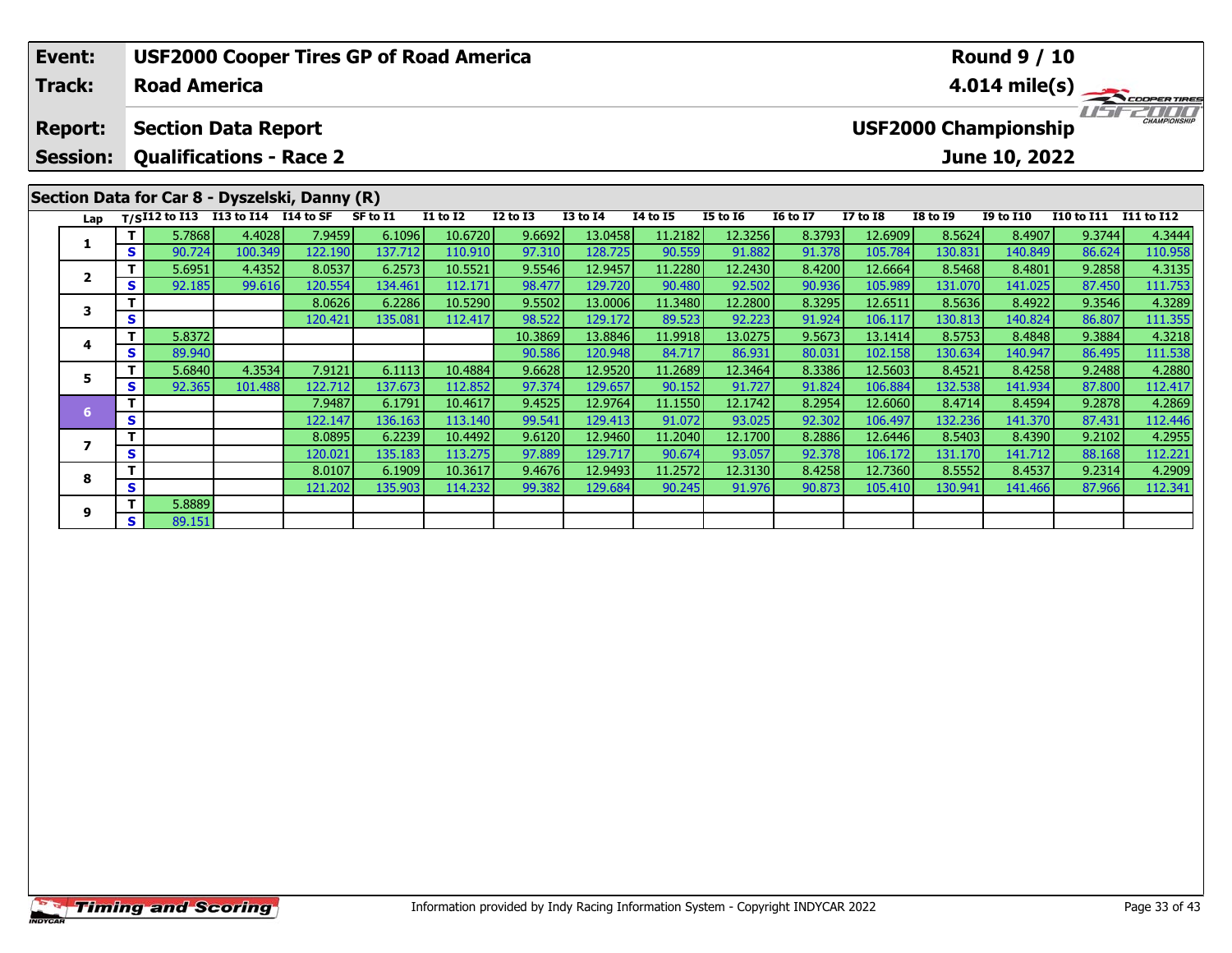| Event:                                        | <b>USF2000 Cooper Tires GP of Road America</b> | <b>Round 9 / 10</b>                    |  |  |  |  |  |  |  |  |  |
|-----------------------------------------------|------------------------------------------------|----------------------------------------|--|--|--|--|--|--|--|--|--|
| Track:                                        | <b>Road America</b>                            | $4.014 \text{ mile(s)}$                |  |  |  |  |  |  |  |  |  |
| <b>Report:</b>                                | <b>Section Data Report</b>                     | $L = E$<br><b>USF2000 Championship</b> |  |  |  |  |  |  |  |  |  |
|                                               | <b>Session: Qualifications - Race 2</b>        | June 10, 2022                          |  |  |  |  |  |  |  |  |  |
| Section Data for Car 8 - Dyszelski, Danny (R) |                                                |                                        |  |  |  |  |  |  |  |  |  |

|     |        |          | <b>SF to PI</b> |  |  |  |
|-----|--------|----------|-----------------|--|--|--|
| Lap | T/SLap |          |                 |  |  |  |
| 1   | т      | 133.0180 |                 |  |  |  |
|     | S      | 108.635  |                 |  |  |  |
| 2   | т      | 132.6773 |                 |  |  |  |
|     | S      | 108.914  |                 |  |  |  |
| 3   | T      | 132.9328 | 144.3850        |  |  |  |
|     | S      | 108.705  | 99.006          |  |  |  |
| 4   | т      | 245.1881 |                 |  |  |  |
|     | S      | 58.936   |                 |  |  |  |
| 5   | т      | 132.0929 |                 |  |  |  |
|     | S      | 109.396  |                 |  |  |  |
| 6   | т      | 131.7046 |                 |  |  |  |
|     | S      | 109.718  |                 |  |  |  |
| 7   | т      | 132.5099 |                 |  |  |  |
|     | S      | 109.051  |                 |  |  |  |
| 8   | т      | 132.3695 | 186.7898        |  |  |  |
|     | S      | 109.167  | 76.530          |  |  |  |
|     | т      |          |                 |  |  |  |
| 9   | S      |          |                 |  |  |  |
|     |        |          |                 |  |  |  |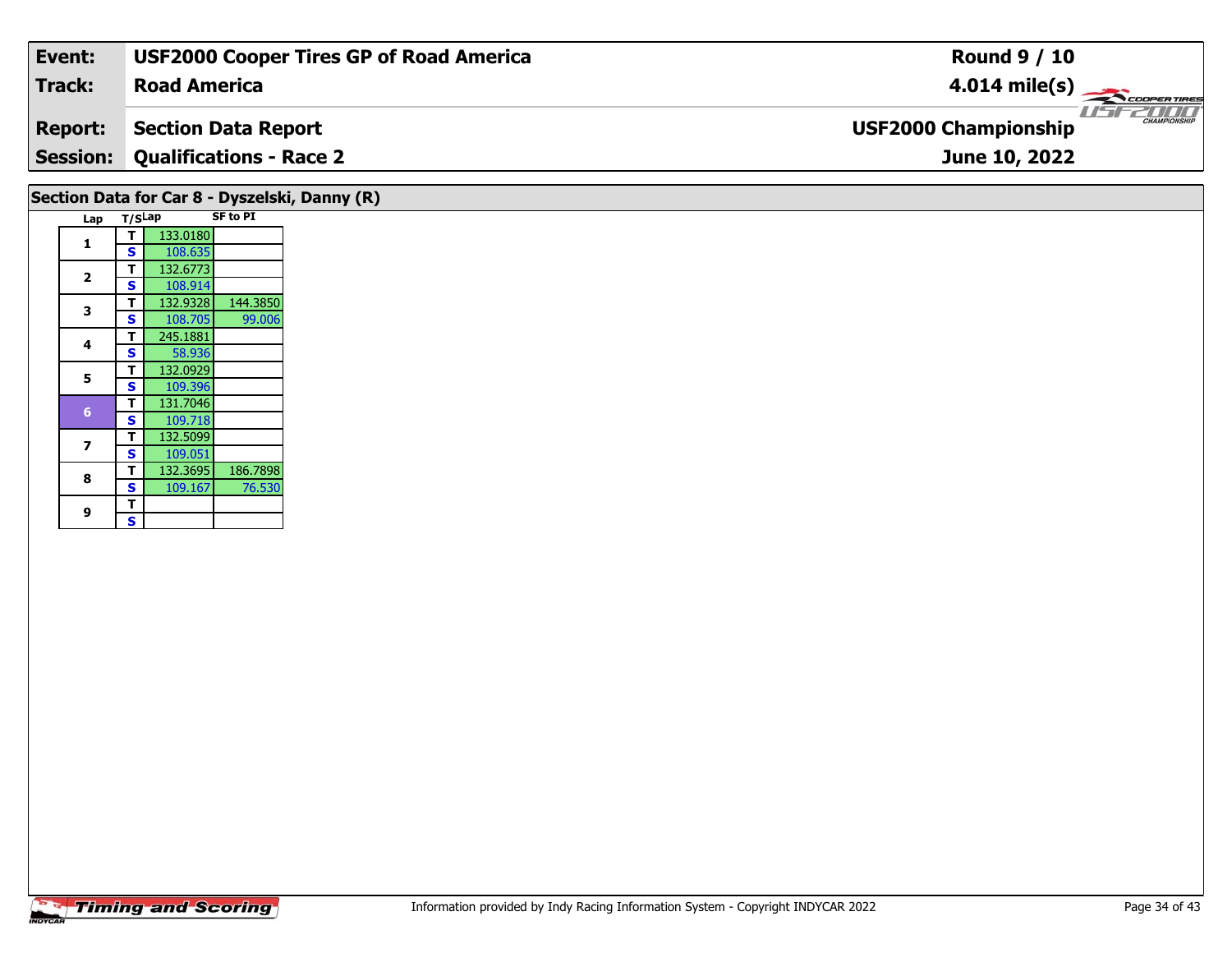| Event:                            | <b>USF2000 Cooper Tires GP of Road America</b><br><b>Round 9 / 10</b> |                                                                                                              |                                               |         |          |                 |                 |                 |                 |                 |                 |                 |                 |                  |                   |                   |  |  |
|-----------------------------------|-----------------------------------------------------------------------|--------------------------------------------------------------------------------------------------------------|-----------------------------------------------|---------|----------|-----------------|-----------------|-----------------|-----------------|-----------------|-----------------|-----------------|-----------------|------------------|-------------------|-------------------|--|--|
| <b>Track:</b>                     |                                                                       | <b>Road America</b>                                                                                          |                                               |         |          |                 |                 |                 |                 |                 |                 | 4.014 mile(s)   |                 |                  |                   |                   |  |  |
| <b>Report:</b><br><b>Session:</b> |                                                                       | <b>USF2000 Championship</b><br><b>Section Data Report</b><br><b>Qualifications - Race 2</b><br>June 10, 2022 |                                               |         |          |                 |                 |                 |                 |                 |                 |                 |                 |                  |                   |                   |  |  |
|                                   |                                                                       |                                                                                                              | Section Data for Car 9 - Garciarce, Jorge (R) |         |          |                 |                 |                 |                 |                 |                 |                 |                 |                  |                   |                   |  |  |
| Lap                               |                                                                       | $T/SI12$ to $I13$                                                                                            | I13 to I14 I14 to SF                          |         | SF to I1 | <b>I1 to I2</b> | <b>I2 to I3</b> | <b>I3 to I4</b> | <b>I4 to I5</b> | <b>I5 to 16</b> | <b>16 to 17</b> | <b>I7 to I8</b> | <b>I8 to I9</b> | <b>I9 to I10</b> | <b>I10 to I11</b> | <b>I11 to I12</b> |  |  |
| 1                                 |                                                                       |                                                                                                              |                                               | 7.9840  | 6.1735   | 10.5648         | 9.7428          | 12.9309         | 11.3545         | 12.3070         | 8.4900          | 12.7024         | 8.4607          | 8.4763           | 9.5422            | 4.3790            |  |  |
|                                   | S                                                                     |                                                                                                              |                                               | 121.607 | 136.286  | 112.036         | 96.575          | 129.869         | 89.472          | 92.021          | 90.186          | 105.689         | 132.404         | 141.089          | 85.100            | 110.081           |  |  |
| $\overline{\mathbf{2}}$           |                                                                       |                                                                                                              |                                               | 7.9794  | 6.1764   | 10.5044         | 9.7025          | 13.0953         | 11.2780         | 12.3143         | 8.4404          | 12.6139         | 8.5016          | 8.4361           | 9.2953            | 4.3162            |  |  |
|                                   | S                                                                     |                                                                                                              |                                               | 121.677 | 136.222  | 112.680         | 96.976          | 128.238         | 90.079          | 91.966          | 90.716          | 106.430         | 131.767         | 141.761          | 87.361            | 111.683           |  |  |
| 3                                 |                                                                       |                                                                                                              |                                               | 8.0226  | 6.1692   | 10.5268         | 9.6000          | 12.8808         | 11.2433         | 12.2695         | 8.3506          | 12.6016         | 8.5000          | 8.4328           | 9.2723            | 4.3217            |  |  |
|                                   | S                                                                     |                                                                                                              |                                               | 121.022 | 136.381  | 112.440         | 98.011          | 130.374         | 90.357          | 92.302          | 91.692          | 106.534         | 131.791         | 141.816          | 87.578            | 111.541           |  |  |
| 4                                 |                                                                       | 5.7623                                                                                                       | 274.2478                                      |         |          |                 | 10.2425         | 13.2505         | 12.4865         | 13.1527         | 8.8468          | 13.0150         | 8.7745          | 8.5662           | 9.2290            | 4.3773            |  |  |
|                                   | S.                                                                    | 91.109                                                                                                       | 1.611                                         |         |          |                 | 91.863          | 126.736         | 81.361          | 86.104          | 86.549          | 103.150         | 127.669         | 139.608          | 87.988            | 110.124           |  |  |
| 5                                 |                                                                       |                                                                                                              |                                               | 7.9972  | 6.1716   | 10.3590         | 9.6176          | 12.9640         | 11.2742         | 12.1730         | 8.3191          | 12.4860         | 8.4566          | 8.3544           | 9.2851            | 4.3275            |  |  |
|                                   | S                                                                     |                                                                                                              |                                               | 121.406 | 136.328  | 114.262         | 97.832          | 129.537         | 90.109          | 93.034          | 92.039          | 107.520         | 132.468         | 143.147          | 87.457            | 111.391           |  |  |

6 | T | 5.8236| 4.3667| 7.9614| 6.1704| 10.4114| 9.5411| 12.9529| 11.1518| 12.6347| 8.4076| 12.5824| 8.5164| 8.5004| 9.2538| 4.2938<br>| S | 90.150| 101.179| 121.952| 136.355| 113.687| 98.616| 129.648| 91.098| 89.634| 91.070|

7 | T | 5.6878| 4.4146| 8.0323| 6.2243| 10.4617| 9.6067| 12.9601| 11.2620| 12.2632| 8.3445| 12.6060| 8.5464| 8.4736| 10.5351| 5.0949<br>7 | S | 92.303 100.081 120.876 135.174 113.140 97.943 129.576 90.207 92.349 91.759 106.49

**6**

**7**

**8**

**<sup>T</sup>** 6.0260 **<sup>S</sup>** 87.122

4.2938

112.265<br>5.0949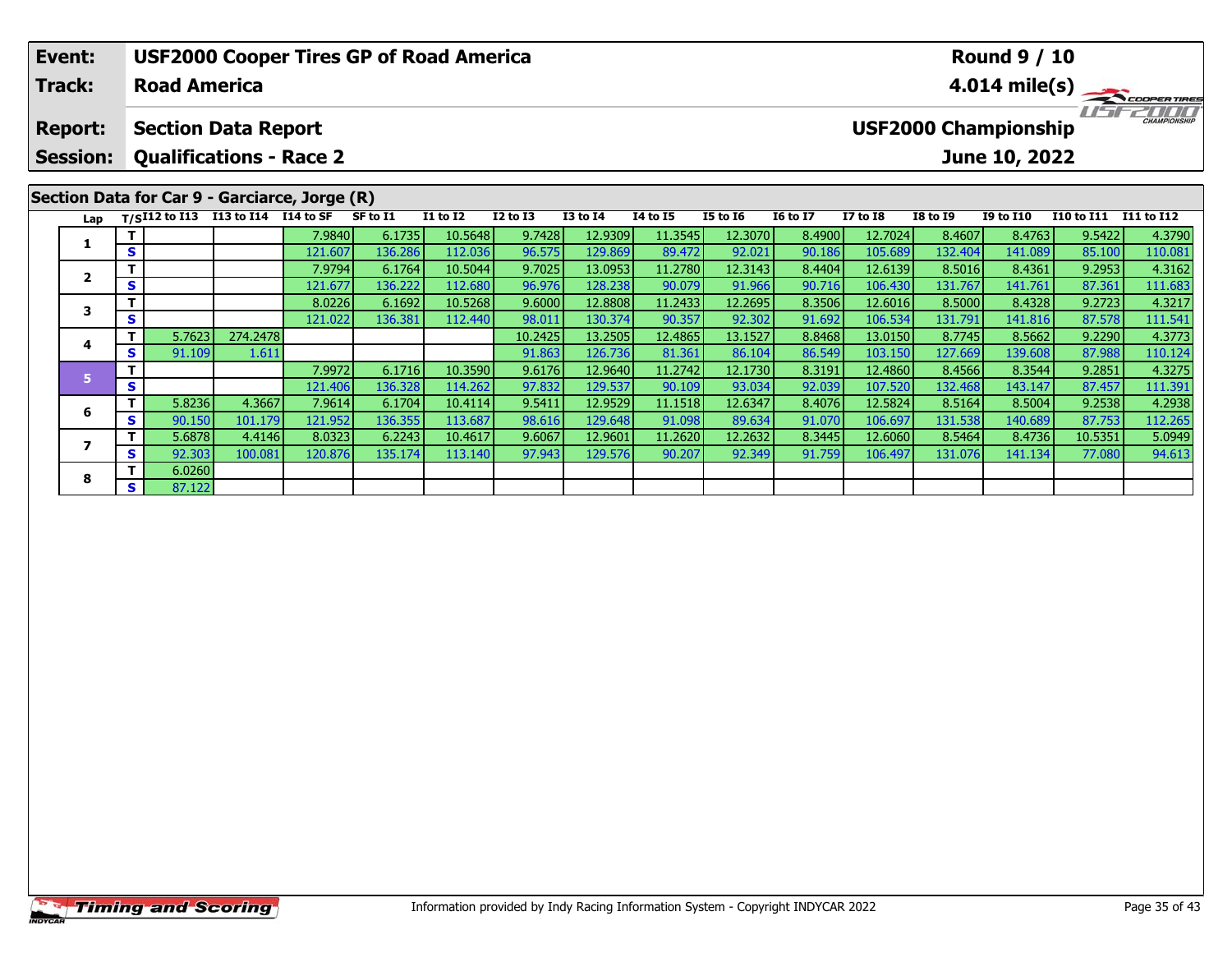| Event:                                        | <b>USF2000 Cooper Tires GP of Road America</b> | <b>Round 9 / 10</b>                                      |  |  |  |  |  |  |  |  |  |
|-----------------------------------------------|------------------------------------------------|----------------------------------------------------------|--|--|--|--|--|--|--|--|--|
| Track:                                        | <b>Road America</b>                            | $4.014 \text{ mile(s)}$                                  |  |  |  |  |  |  |  |  |  |
| <b>Report:</b>                                | <b>Section Data Report</b>                     | <b>LISTER MANPIONSHIP</b><br><b>USF2000 Championship</b> |  |  |  |  |  |  |  |  |  |
|                                               | <b>Session: Qualifications - Race 2</b>        | June 10, 2022                                            |  |  |  |  |  |  |  |  |  |
| Section Data for Car 9 - Garciarce, Jorge (R) |                                                |                                                          |  |  |  |  |  |  |  |  |  |

| Lap            | T/SLap |          | <b>SF to PI</b> |  |  |
|----------------|--------|----------|-----------------|--|--|
| 1              | т      | 133.3506 |                 |  |  |
|                | S      | 108.364  |                 |  |  |
| $\overline{2}$ | т      | 132.7434 |                 |  |  |
|                | S      | 108.860  |                 |  |  |
| 3              | т      | 132.3438 | 144.4445        |  |  |
|                | S      | 109.188  | 98.965          |  |  |
| 4              | т      | 269.9025 |                 |  |  |
|                | S      | 53.539   |                 |  |  |
| 5              | т      | 131.8929 |                 |  |  |
|                | S      | 109.562  |                 |  |  |
| 6              | т      | 132.5684 |                 |  |  |
|                | S      | 109.003  |                 |  |  |
| 7              | т      | 134.5132 | 278.3124        |  |  |
|                | S      | 107.427  | 51.363          |  |  |
| 8              | т      |          |                 |  |  |
|                | S      |          |                 |  |  |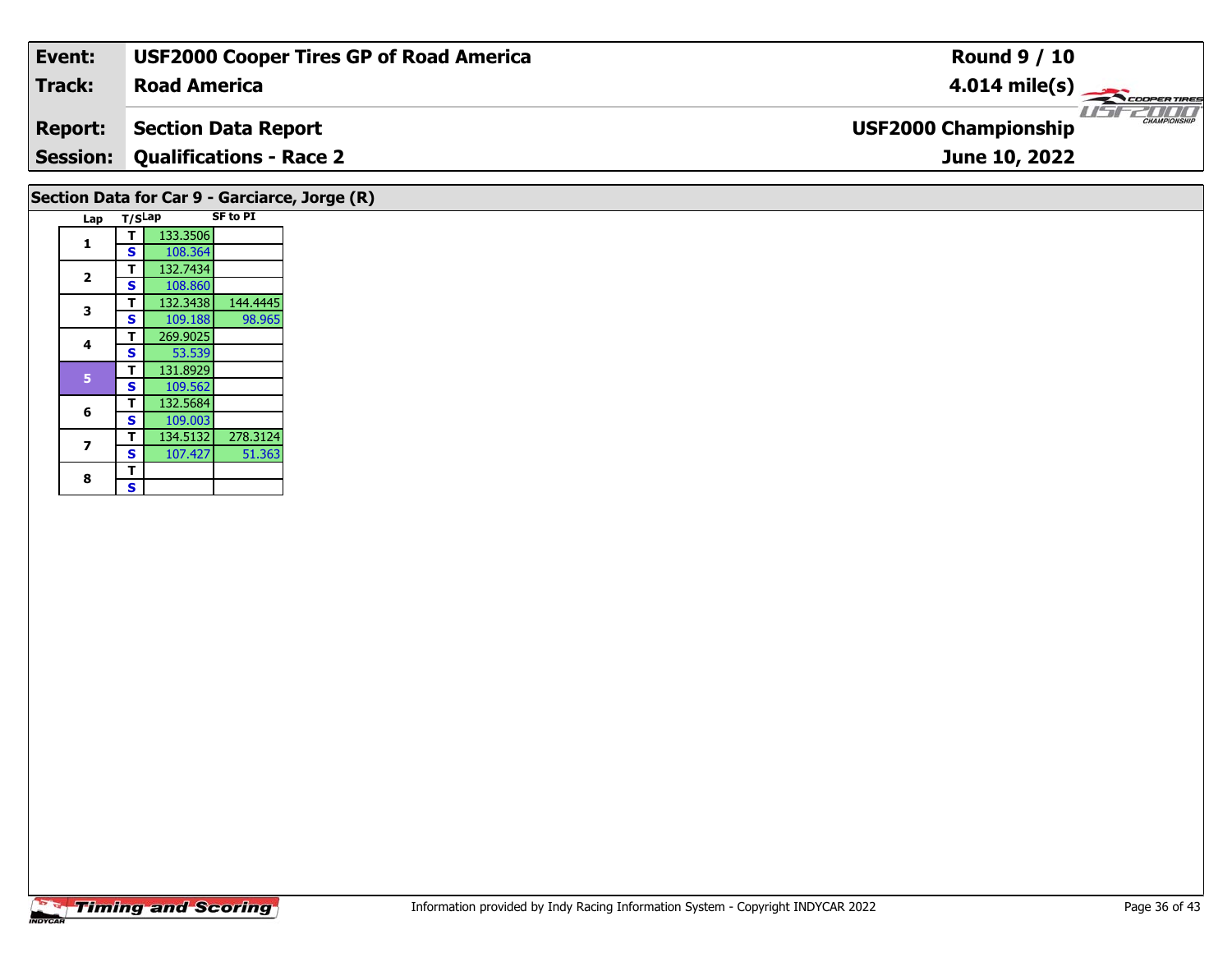| Event:                                       |                                                 |          |                  |                                    |                   | <b>USF2000 Cooper Tires GP of Road America</b> |                    |                                                                                                                                                                                                                                                                                                                                                                                                                                                                | <b>Round 9 / 10</b> |                   |                   |                         |                    |                   |                   |                   |                   |
|----------------------------------------------|-------------------------------------------------|----------|------------------|------------------------------------|-------------------|------------------------------------------------|--------------------|----------------------------------------------------------------------------------------------------------------------------------------------------------------------------------------------------------------------------------------------------------------------------------------------------------------------------------------------------------------------------------------------------------------------------------------------------------------|---------------------|-------------------|-------------------|-------------------------|--------------------|-------------------|-------------------|-------------------|-------------------|
| <b>Track:</b>                                |                                                 |          |                  | <b>Road America</b>                |                   |                                                |                    |                                                                                                                                                                                                                                                                                                                                                                                                                                                                |                     |                   |                   | $4.014 \text{ mile(s)}$ |                    |                   |                   |                   |                   |
| <b>Report:</b>                               |                                                 |          |                  | <b>Section Data Report</b>         |                   |                                                |                    | $\frac{1}{\sqrt{1-\frac{1}{2}}}\frac{1}{\sqrt{1-\frac{1}{2}}}\frac{1}{\sqrt{1-\frac{1}{2}}}\frac{1}{\sqrt{1-\frac{1}{2}}}\frac{1}{\sqrt{1-\frac{1}{2}}}\frac{1}{\sqrt{1-\frac{1}{2}}}\frac{1}{\sqrt{1-\frac{1}{2}}}\frac{1}{\sqrt{1-\frac{1}{2}}}\frac{1}{\sqrt{1-\frac{1}{2}}}\frac{1}{\sqrt{1-\frac{1}{2}}}\frac{1}{\sqrt{1-\frac{1}{2}}}\frac{1}{\sqrt{1-\frac{1}{2}}}\frac{1}{\sqrt{1-\frac{1}{2}}}\frac{1}{\sqrt{1-\frac{$<br><b>USF2000 Championship</b> |                     |                   |                   |                         |                    |                   |                   |                   |                   |
| <b>Session:</b>                              | <b>Qualifications - Race 2</b><br>June 10, 2022 |          |                  |                                    |                   |                                                |                    |                                                                                                                                                                                                                                                                                                                                                                                                                                                                |                     |                   |                   |                         |                    |                   |                   |                   |                   |
| Section Data for Car 90 - Douglas, Jacob (R) |                                                 |          |                  |                                    |                   |                                                |                    |                                                                                                                                                                                                                                                                                                                                                                                                                                                                |                     |                   |                   |                         |                    |                   |                   |                   |                   |
|                                              | Lap                                             |          |                  | T/SI12 to I13 I13 to I14 I14 to SF |                   | SF to I1                                       | <b>I1 to I2</b>    | <b>I2 to I3</b>                                                                                                                                                                                                                                                                                                                                                                                                                                                | <b>I3 to I4</b>     | <b>14 to 15</b>   | <b>I5 to 16</b>   | <b>16 to 17</b>         | <b>I7 to I8</b>    | <b>I8 to I9</b>   | <b>I9 to I10</b>  | <b>I10 to I11</b> | I11 to I12        |
|                                              |                                                 | Τ.<br>S. | 5.7085<br>91.968 | 4.3656<br>101.204                  | 7.9543<br>122.061 | 6.1505<br>136.796                              | 10.4775<br>112.969 | 9.6896<br>97.105                                                                                                                                                                                                                                                                                                                                                                                                                                               | 12.9793<br>129.384  | 11.2849<br>90.024 | 12.2951<br>92.110 | 8.3966<br>91.190        | 12.8489<br>104.484 | 8.5732<br>130.666 | 8.5078<br>140.566 | 9.5185<br>85.312  | 4.4315<br>108.777 |
|                                              |                                                 | Τ.       | 5.7059           | 4.4665                             | 8.0907            | 6.2430                                         | 10.4271            | 9.6008                                                                                                                                                                                                                                                                                                                                                                                                                                                         | 12.9676             | 11.2350           | 12.3637           | 8.3944                  | 12.7268            | 8.5476            | 8.4970            | 9.2266            | 4.3127            |
|                                              | $\overline{2}$                                  | S.       | 92.010           | 98.918                             | 120.003           | 134.769                                        | 113.515            | 98.003                                                                                                                                                                                                                                                                                                                                                                                                                                                         | 129.501             | 90.424            | 91.599            | 91.213                  | 105.486            | 131.058           | 140.745           | 88.011            | 111.773           |
|                                              | 3                                               | T.       | 5.6190           | 4.4036                             | 7.9923            | 6.1996                                         | 10.3987            | 9.5496                                                                                                                                                                                                                                                                                                                                                                                                                                                         | 12.9452             | 11.4580           | 12.3091           | 8.4268                  | 12.6691            | 8.5816            | 8.5244            | 9.3330            | 4.3399            |
|                                              |                                                 | S.       | 93.433           | 100.331                            | 121.481           | 135.713                                        | 113.825            | 98.529                                                                                                                                                                                                                                                                                                                                                                                                                                                         | 129.725             | 88.664            | 92.005            | 90.863                  | 105.966            | 130.538           | 140.292           | 87.008            | 111.073           |
|                                              | 4                                               | Τ.       | 5.6147           | 4.4045                             | 8.0597            | 6.2546                                         | 10.4239            | 9.5613                                                                                                                                                                                                                                                                                                                                                                                                                                                         | 13.0567             | 11.3002           | 12.3366           | 8.4627                  | 12.7307            | 8.6130            | 8.5638            | 9.3032            | 4.3351            |
|                                              |                                                 | S.       | 93.505           | 100.311                            | 120.465           | 134.519                                        | 113.550            | 98.408                                                                                                                                                                                                                                                                                                                                                                                                                                                         | 128.617             | 89.902            | 91.800            | 90.477                  | 105.454            | 130.062           | 139.647           | 87.287            | 111.196           |
|                                              | 5                                               | Τ.       | 5.6537           | 4.3949                             | 8.0293            | 6.2182                                         | 10.4638            | 9.5970                                                                                                                                                                                                                                                                                                                                                                                                                                                         | 13.0773             | 11.2952           | 12.4118           | 8.4344                  | 12.7584            | 8.6034            | 8.5453            | 9.2684            | 4.3341            |
|                                              |                                                 | <b>S</b> | 92.860           | 100.530                            | 120.921           | 135.307                                        | 113.117            | 98.042                                                                                                                                                                                                                                                                                                                                                                                                                                                         | 128.415             | 89.942            | 91.244            | 90.781                  | 105.225            | 130.208           | 139.949           | 87.614            | 111.222           |
| 6                                            |                                                 | Τ.       | 5.6898           | 4.5434                             | 8.1012            | 6.2477                                         | 10.9384            | 10.7655                                                                                                                                                                                                                                                                                                                                                                                                                                                        | 15.9708             | 13.5282           | 12.4841           | 8.5889                  | 13.0174            | 9.6406            | 9.9557            | 9.5167            | 4.3714            |
|                                              |                                                 | S.       | 92.270           | 97.244                             | 119.848           | 134.668                                        | 108.209            | 87.400                                                                                                                                                                                                                                                                                                                                                                                                                                                         | 105.149             | 75.096            | 90.715            | 89.148                  | 103.131            | 116.199           | 120.123           | 85.328            | 110.273           |
|                                              | 7                                               | т<br>S.  | 5.6642<br>92.687 | 4.4491<br>99.305                   | 8.0327<br>120.870 | 6.2317<br>135.014                              | 10.4955<br>112.776 | 9.5720<br>98.298                                                                                                                                                                                                                                                                                                                                                                                                                                               | 13.0449<br>128.734  | 11.2175<br>90.565 | 12.4437<br>91.010 | 8.5298<br>89.766        | 12.8549<br>104.435 | 8.6045<br>130.191 | 8.5359<br>140.103 | 9.2808<br>87.497  | 4.3276<br>111.389 |

8 T | 5.6680 4.3963 8.0253 6.2404 10.6572 9.7061 13.0513 11.3503 12.3459 8.4030 12.7985 8.5830 8.5150 9.2744 4.3426<br>- S 92.625 100.498 120.981 134.825 111.064 96.940 128.671 89.505 91.731 91.120 104.895 130.517 140.447 87.

**8**

**9**

**<sup>T</sup>** 5.9340 **<sup>S</sup>** 88.473

111.389<br>4.3426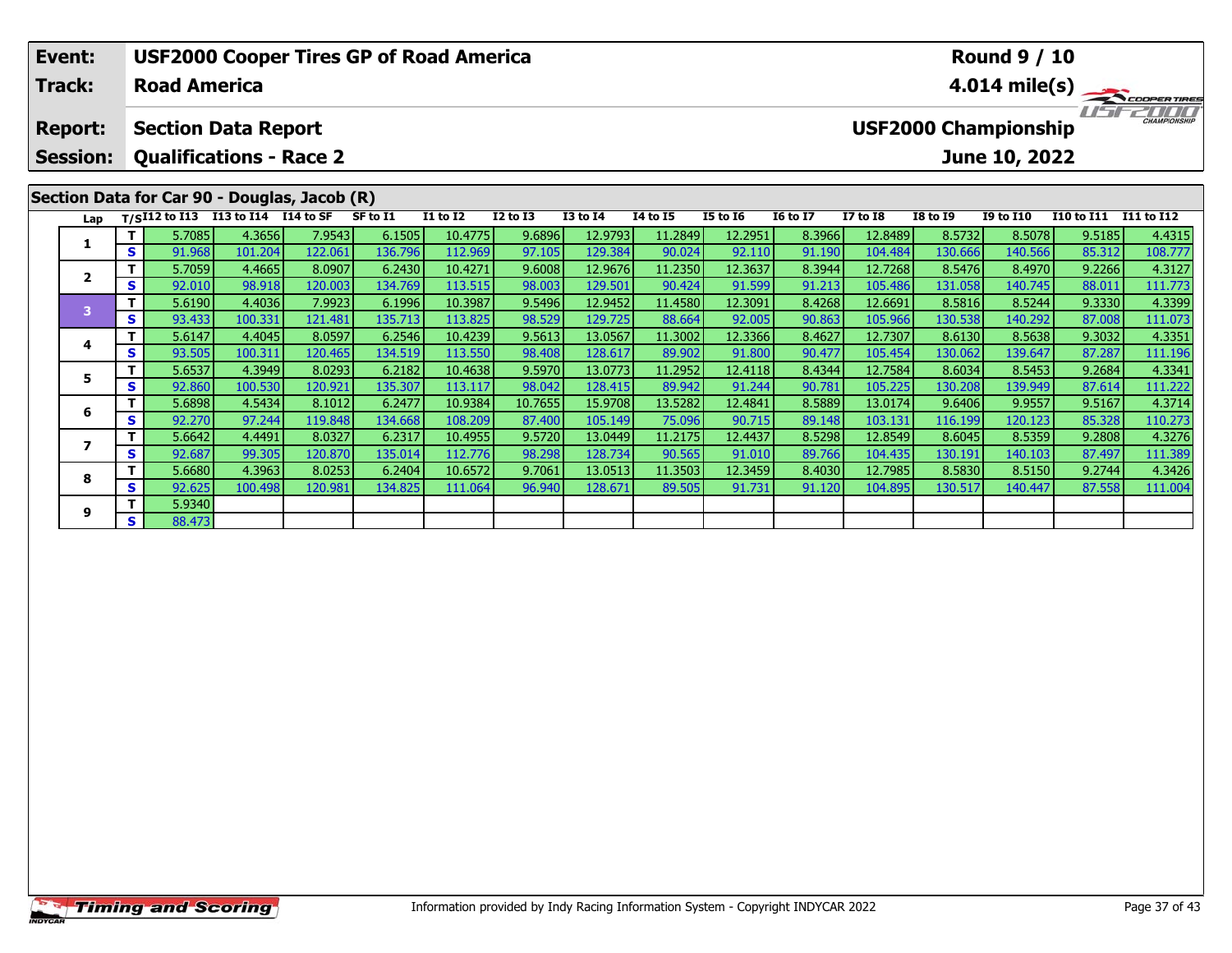| Event:                                       | <b>USF2000 Cooper Tires GP of Road America</b> | <b>Round 9 / 10</b>                                |  |  |  |  |  |  |
|----------------------------------------------|------------------------------------------------|----------------------------------------------------|--|--|--|--|--|--|
| Track:                                       | <b>Road America</b>                            | $4.014 \text{ mile(s)}$                            |  |  |  |  |  |  |
| <b>Report:</b>                               | <b>Section Data Report</b>                     | <b>CHAMPIONSHIP</b><br><b>USF2000 Championship</b> |  |  |  |  |  |  |
|                                              | <b>Session: Qualifications - Race 2</b>        | June 10, 2022                                      |  |  |  |  |  |  |
| Section Data for Car 90 - Douglas, Jacob (R) |                                                |                                                    |  |  |  |  |  |  |

|  |                         | s | 108.501  | 100.690 |          |
|--|-------------------------|---|----------|---------|----------|
|  | $\overline{\mathbf{2}}$ | т | 132.8054 |         |          |
|  |                         | S | 108.809  |         |          |
|  | 3                       | т | 132.7499 |         |          |
|  |                         | S | 108.854  |         |          |
|  |                         | т | 133.0207 |         |          |
|  | 4                       | S | 108.633  |         |          |
|  | 5                       | т | 133.0852 |         |          |
|  |                         | S | 108.580  |         |          |
|  | 6                       | т | 143.3598 |         |          |
|  |                         | S | 100.798  |         |          |
|  | 7                       | т | 133.2848 |         |          |
|  |                         | S | 108.417  |         |          |
|  | 8                       | т | 133.3573 |         | 272.3122 |
|  |                         | S | 108.359  |         | 52.495   |
|  |                         | т |          |         |          |
|  | 9                       | S |          |         |          |

**Lap T/SLap PO to SF SF to PI** 

**T** 133.1818 135.1519

**1**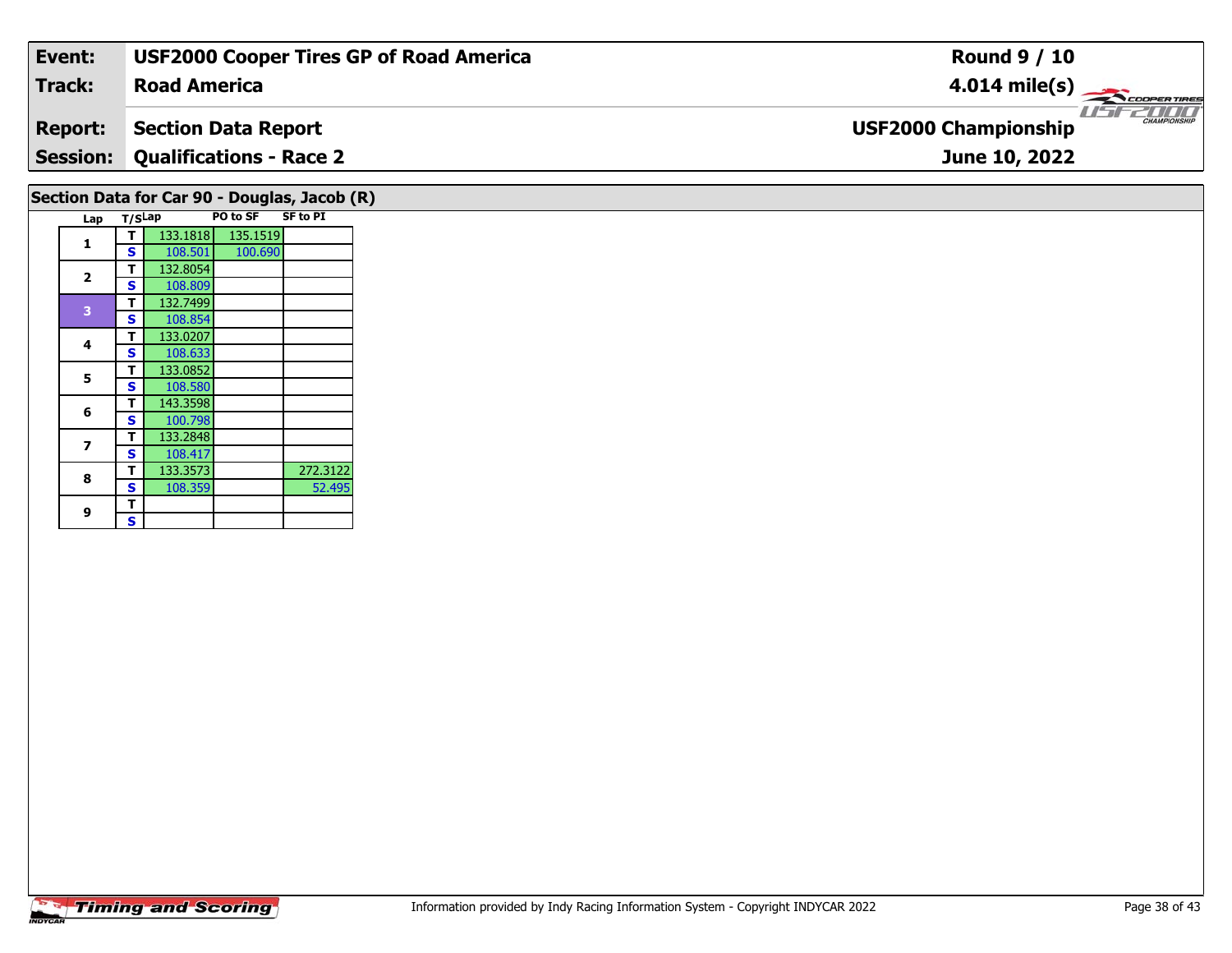| Event:                                      |                                                 |                                    |         |         |          | <b>USF2000 Cooper Tires GP of Road America</b> |                 |                 | <b>Round 9 / 10</b> |                         |                 |                 |                 |                             |                       |         |
|---------------------------------------------|-------------------------------------------------|------------------------------------|---------|---------|----------|------------------------------------------------|-----------------|-----------------|---------------------|-------------------------|-----------------|-----------------|-----------------|-----------------------------|-----------------------|---------|
| <b>Track:</b>                               |                                                 | <b>Road America</b>                |         |         |          |                                                |                 |                 |                     | $4.014 \text{ mile(s)}$ |                 |                 |                 |                             |                       |         |
| <b>Report:</b>                              |                                                 | <b>Section Data Report</b>         |         |         |          |                                                |                 |                 |                     |                         |                 |                 |                 | <b>USF2000 Championship</b> |                       |         |
| <b>Session:</b>                             | <b>Qualifications - Race 2</b><br>June 10, 2022 |                                    |         |         |          |                                                |                 |                 |                     |                         |                 |                 |                 |                             |                       |         |
| Section Data for Car 91 - Brienza, Joey (R) |                                                 |                                    |         |         |          |                                                |                 |                 |                     |                         |                 |                 |                 |                             |                       |         |
| Lap                                         |                                                 | T/SI12 to I13 I13 to I14 I14 to SF |         |         | SF to I1 | <b>I1 to I2</b>                                | <b>I2 to I3</b> | <b>I3 to I4</b> | <b>I4 to I5</b>     | <b>I5 to 16</b>         | <b>16 to 17</b> | <b>I7 to I8</b> | <b>I8 to 19</b> | <b>I9 to I10</b>            | I10 to I11 I11 to I12 |         |
|                                             |                                                 | 5.7702                             | 4.3499  | 7.9493  | 6.1437   | 10.4059                                        | 9.6424          | 12.8872         | 11.2919             | 12.3405                 | 8.4274          | 12.5361         | 8.5654          | 8.7120                      | 10.4862               | 5.0272  |
|                                             | S.                                              | 90.985                             | 101.570 | 122.138 | 136.947  | 113.747                                        | 97.580          | 130.309         | 89.968              | 91.771                  | 90.856          | 107.091         | 130.785         | 137.271                     | 77.439                | 95.887  |
| $\overline{2}$                              | Τ.                                              | 6.2156                             | 4.6986  | 8.8006  | 6.3874   | 10.4424                                        | 9.7507          | 12.9146         | 11.3420             | 12.2672                 | 8.4246          | 12.6571         | 8.4668          | 8.5794                      | 9.2856                | 4.3086  |
|                                             | S.                                              | 84.465                             | 94.032  | 110.323 | 131.722  | 113.349                                        | 96.497          | 130.033         | 89.571              | 92.319                  | 90.886          | 106.067         | 132.308         | 139.393                     | 87.452                | 111.880 |
| 3                                           | Τ                                               | 5.7014                             | 4.3368  | 7.9701  | 6.2184   | 10.3444                                        | 9.6706          | 12.9968         | 11.2774             | 12.2128                 | 8.4182          | 12.7409         | 8.5767          | 8.5134                      | 9.3084                | 4.3156  |
|                                             | S.                                              | 92.083                             | 101.877 | 121.819 | 135.302  | 114.423                                        | 97.296          | 129.210         | 90.084              | 92.731                  | 90.956          | 105.369         | 130.613         | 140.474                     | 87.238                | 111.698 |
| 4                                           | Τ.                                              | 5.8139                             |         |         |          |                                                | 10.3455         | 13.2961         | 13.1251             | 13.4967                 | 8.6294          | 12.9505         | 8.4708          | 8.6546                      | 12.7535               | 4.9228  |
|                                             | S.                                              | 90.301                             |         |         |          |                                                | 90.949          | 126.302         | 77.402              | 83.909                  | 88.729          | 103.664         | 132.246         | 138.182                     | 63.672                | 97.921  |
| 5                                           | т                                               | 5.9308                             | 4.3728  | 7.9780  | 6.2024   | 10.3979                                        | 9.6337          | 14.0260         | 11.5277             | 12.2719                 | 8.4272          | 12.5896         | 8.4884          | 8.4244                      | 9.1698                | 4.2944  |
|                                             | S.                                              | 88.521                             | 101.038 | 121.698 | 135.651  | 113.834                                        | 97.669          | 119.729         | 88.128              | 92.284                  | 90.858          | 106.636         | 131.972         | 141.958                     | 88.557                | 112.250 |
| 6 <sup>1</sup>                              |                                                 | 5.6780                             | 4.3207  | 7.9223  | 6.1751   | 10.3074                                        | 9.5617          | 12.9394         | 11.2621             | 12.1134                 | 8.2625          | 12.5880         | 8.4597          | 8.4435                      | 9.2415                | 4.2855  |
|                                             | S.                                              | 92.462                             | 102.256 | 122.554 | 136.251  | 114.834                                        | 98.404          | 129.783         | 90.206              | 93.492                  | 92.670          | 106.649         | 132.419         | 141.637                     | 87.869                | 112.483 |
| 7                                           | Τ.                                              | 5.7066                             | 4.3225  | 7.9424  | 6.1861   | 10.3309                                        | 9.6304          | 12.9950         | 11.2150             | 12.2480                 | 8.3401          | 12.5926         | 9.4831          | 12.0985                     | 9.4025                | 4.3214  |
|                                             | S.                                              | 91.999                             | 102.214 | 122.244 | 136.009  | 114.572                                        | 97.702          | 129.228         | 90.585              | 92.464                  | 91.807          | 106.610         | 118.129         | 98.848                      | 86.365                | 111.548 |
| $\overline{\phantom{a}}$                    | T                                               | 5.6702                             | 4.3498  | 7.9894  | 6.2057   | 10.3432                                        | 9.5518          | 12.9596         | 11.1863             | 12.2287                 | 8.4102          | 12.8404         | 8.7807          | 8.6577                      | 9.5195                | 4.3908  |

8 T | 5.6702 4.3498 7.9894 6.2057 10.3432 9.5518 12.9596 11.1863 12.2287 8.4102 12.8404 8.7807 8.6577 9.5195 4.3908<br>- S 92.589 101.572 121.525 135.579 114.436 98.506 129.581 90.817 92.610 91.042 104.553 127.578 138.132 85.

**8**

**9**

**<sup>T</sup>** 5.9452 **<sup>S</sup>** 88.307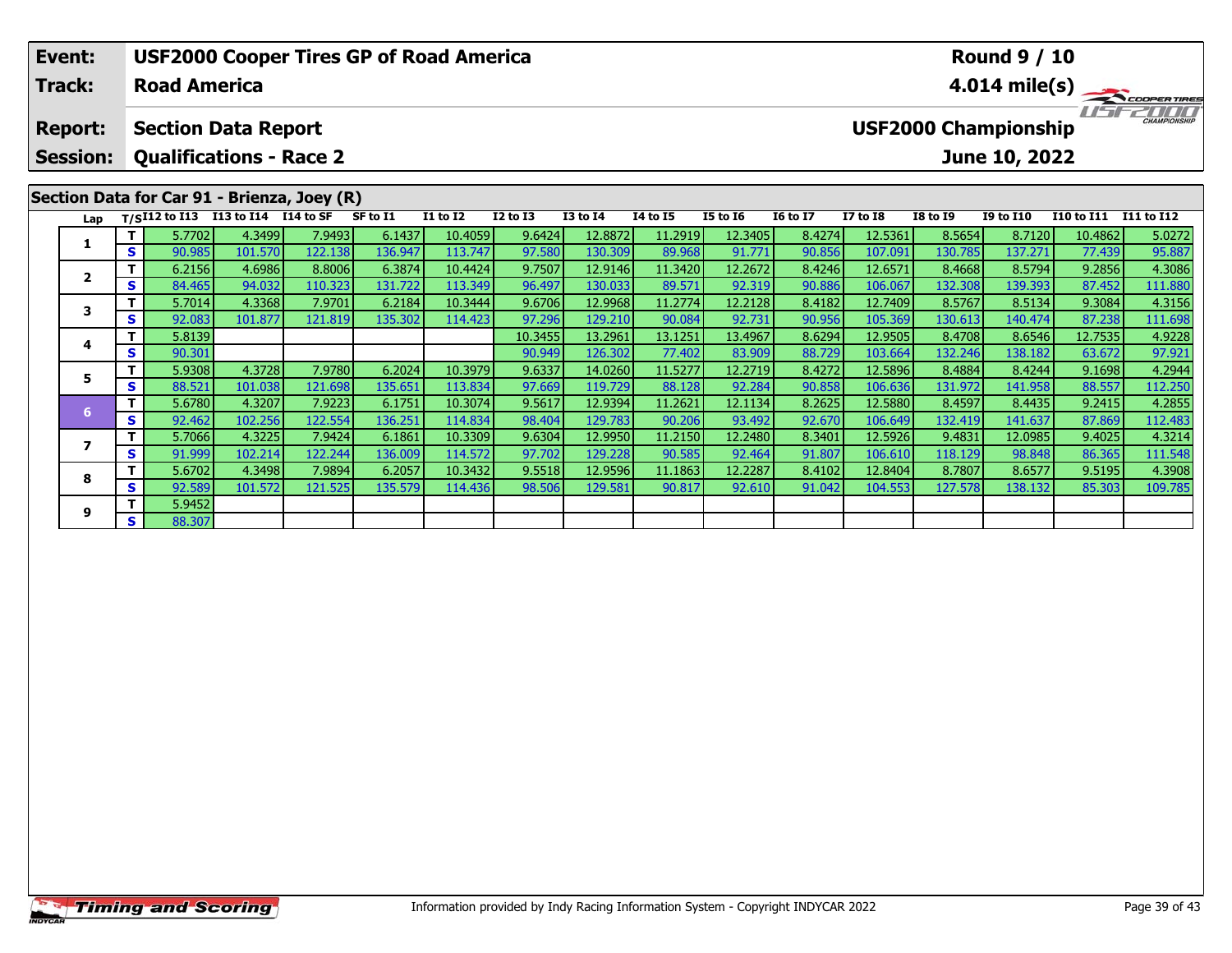| Event:                                                                                                   | <b>USF2000 Cooper Tires GP of Road America</b> | <b>Round 9 / 10</b>                         |  |  |  |  |  |  |  |
|----------------------------------------------------------------------------------------------------------|------------------------------------------------|---------------------------------------------|--|--|--|--|--|--|--|
| <b>Track:</b>                                                                                            | <b>Road America</b>                            | $4.014 \text{ mile(s)}$                     |  |  |  |  |  |  |  |
| <b>Report:</b>                                                                                           | <b>Section Data Report</b>                     | CHAMPIONSHIP<br><b>USF2000 Championship</b> |  |  |  |  |  |  |  |
| <b>Session:</b>                                                                                          | Qualifications - Race 2                        | June 10, 2022                               |  |  |  |  |  |  |  |
| Section Data for Car 91 - Brienza, Joey (R)                                                              |                                                |                                             |  |  |  |  |  |  |  |
| DIA to DO<br>$DT + \alpha$ DO $T$ DO $T \alpha$ CE<br>CE to DT<br>$\mathbf{r}$ $\mathbf{r}$ $\mathbf{r}$ |                                                |                                             |  |  |  |  |  |  |  |

| Lap                     | T/SLap |          | PI to PO | PO to SF | SF to PI | <b>PIA to PO</b> |
|-------------------------|--------|----------|----------|----------|----------|------------------|
| 1                       | т      | 134.5353 |          | 135.1751 |          |                  |
|                         | S      | 107.410  |          | 100.672  |          |                  |
|                         | т      | 134.5412 |          |          |          |                  |
| $\overline{\mathbf{2}}$ | S      | 107.405  |          |          |          |                  |
| 3                       | T      | 132.6019 |          |          | 144.9326 |                  |
|                         | S      | 108.976  |          |          | 98.632   |                  |
| 4                       | т      | 253.5426 | 100.7654 | 140.7198 |          | 116.1117         |
|                         | S      | 56.994   | 9.838    | 96.706   |          | 13.106           |
| 5                       | т      | 133.7350 |          |          |          |                  |
|                         | S      | 108.052  |          |          |          |                  |
| 6                       | т      | 131.5608 |          |          |          |                  |
|                         | S      | 109.838  |          |          |          |                  |
| 7                       | т      | 136.8151 |          |          |          |                  |
|                         | S      | 105.620  |          |          |          |                  |
| 8                       | т      | 133.0840 |          |          | 186.3799 |                  |
|                         | S      | 108.581  |          |          | 76.698   |                  |
| 9                       | т      |          |          |          |          |                  |
|                         | S      |          |          |          |          |                  |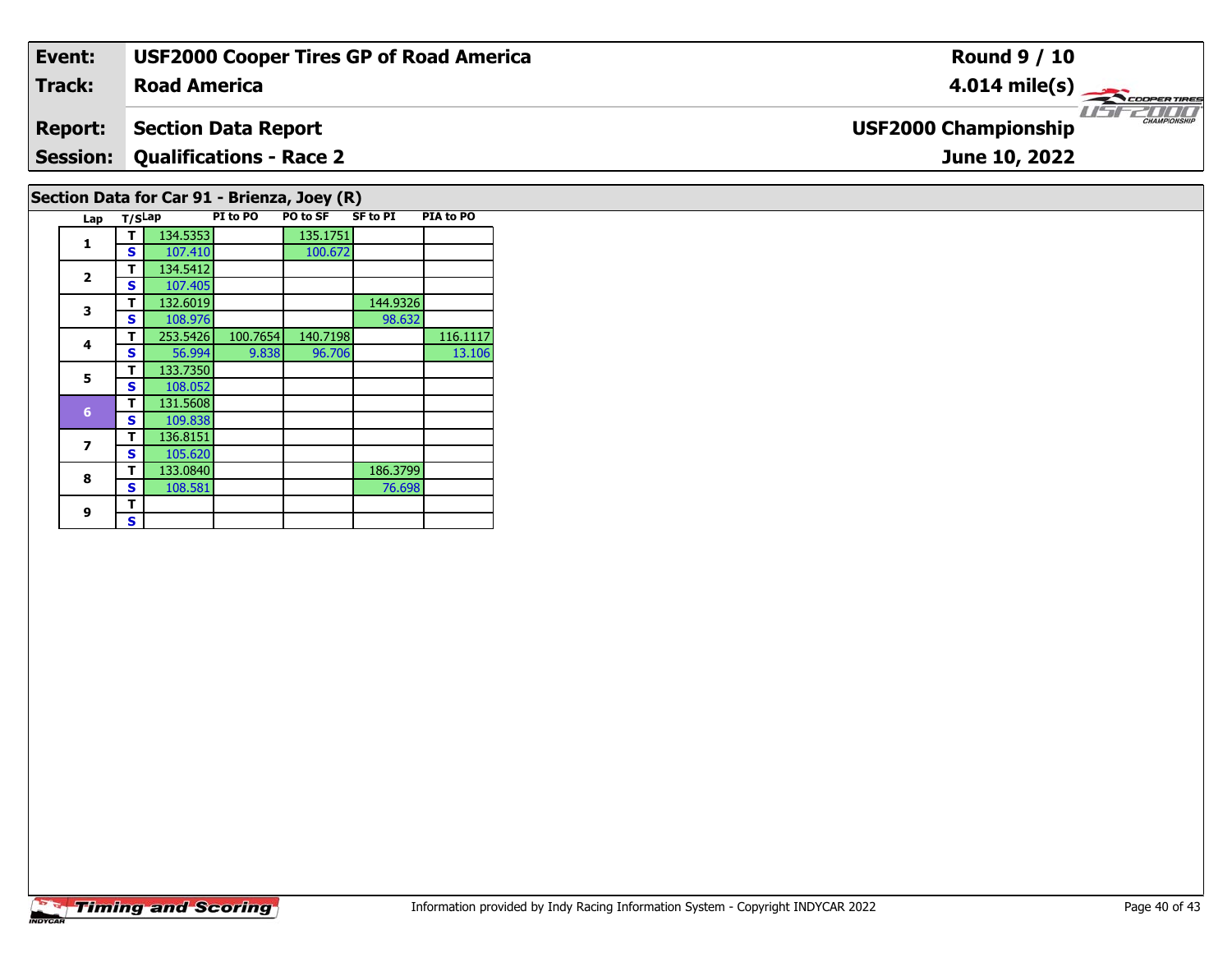| Event:                                  |                                                              |        | <b>USF2000 Cooper Tires GP of Road America</b>  |         |          |                 |              | <b>Round 9 / 10</b> |                 |                 |                 |                         |                                                              |                  |                   |            |  |
|-----------------------------------------|--------------------------------------------------------------|--------|-------------------------------------------------|---------|----------|-----------------|--------------|---------------------|-----------------|-----------------|-----------------|-------------------------|--------------------------------------------------------------|------------------|-------------------|------------|--|
| Track:<br><b>Road America</b>           |                                                              |        |                                                 |         |          |                 |              |                     |                 |                 |                 | $4.014 \text{ mile(s)}$ |                                                              |                  |                   |            |  |
| <b>Report:</b><br><b>Session:</b>       | <b>Section Data Report</b><br><b>Qualifications - Race 2</b> |        |                                                 |         |          |                 |              |                     |                 |                 |                 |                         | CHAMPIONSHIP<br><b>USF2000 Championship</b><br>June 10, 2022 |                  |                   |            |  |
|                                         |                                                              |        |                                                 |         |          |                 |              |                     |                 |                 |                 |                         |                                                              |                  |                   |            |  |
| Section Data for Car 92 - Frazer, Billy |                                                              |        |                                                 |         |          |                 |              |                     |                 |                 |                 |                         |                                                              |                  |                   |            |  |
| Lap                                     |                                                              |        | T/SI12 to I13 I13 to I14 $\overline{114}$ to SF |         | SF to I1 | <b>I1 to I2</b> | $I2$ to $I3$ | <b>I3 to I4</b>     | <b>I4 to I5</b> | <b>I5 to 16</b> | <b>16 to 17</b> | <b>I7 to I8</b>         | <b>I8 to I9</b>                                              | <b>I9 to I10</b> | <b>I10 to I11</b> | I11 to I12 |  |
|                                         |                                                              | 5.6735 | 4.3303                                          | 7.8346  | 6.1203   | 10.4298         | 9.5911       | 12.8736             | 11.3256         | 12.3749         | 8.6329          | 13.0536                 | 8.4873                                                       | 8.6047           | 9.3613            | 4.3155     |  |
|                                         | S I                                                          | 92.535 | 102.029                                         | 123.926 | 137.471  | 113.486         | 98.102       | 130.447             | 89.700          | 91.516          | 88.693          | 102.845                 | 131.989                                                      | 138.983          | 86.745            | 111.701    |  |
| $\overline{2}$                          |                                                              | 5.6038 | 4.3282                                          | 7.8791  | 6.0839   | 10.4799         | 9.7893       | 12.7796             | 11.2522         | 12.2583         | 8.4282          | 12.5871                 | 8.4113                                                       | 8.2841           | 9.5526            | 4.3381     |  |
|                                         | $\mathbf{s}$                                                 | 93.686 | 102.079                                         | 123.226 | 138.293  | 112.943         | 96.116       | 131.406             | 90.285          | 92.386          | 90.848          | 106.657                 | 133.181                                                      | 144.362          | 85.008            | 111.119    |  |
| $\overline{\mathbf{3}}$                 | Τ.                                                           | 5.6193 | 4.3482                                          | 7.9664  | 6.1948   | 10.1814         | 9.4554       | 12.9340             | 11.1394         | 12.1940         | 8.3695          | 12.5475                 | 8.4697                                                       | 8.3510           | 9.3492            | 4.3074     |  |
|                                         | S                                                            | 93.428 | 101.609                                         | 121.876 | 135.818  | 116.255         | 99.510       | 129.837             | 91.200          | 92.874          | 91.485          | 106.993                 | 132.263                                                      | 143.205          | 86.857            | 111.911    |  |
| 4                                       |                                                              | 5.6371 | 4.3559                                          | 7.8911  | 6.1604   | 10.2788         | 9.5014       | 12.9989             | 11.1690         | 12.1632         | 8.3415          | 12.5120                 | 8.5276                                                       | 8.4674           | 9.5027            | 4.3633     |  |
|                                         | S                                                            | 93.133 | 101.430                                         | 123.038 | 136.576  | 115.153         | 99.028       | 129.189             | 90.958          | 93.109          | 91.792          | 107.297                 | 131.365                                                      | 141.237          | 85.454            | 110.477    |  |
| 5                                       |                                                              | 5.7299 | 4.4357                                          | 8.5902  | 7.1354   | 11.8717         | 10.1799      | 14.4985             | 17.1589         | 13.7057         | 8.7053          | 13.1572                 | 8.6244                                                       | 8.4685           | 9.1887            | 4.3081     |  |
|                                         | s l                                                          | 91.625 | 99.605                                          | 113.025 | 117.914  | 99.702          | 92.428       | 115.827             | 59.206          | 82.630          | 87.956          | 102.035                 | 129.890                                                      | 141.219          | 88.374            | 111.893    |  |

**<sup>T</sup>** 5.6042 4.3373 7.9247 6.1521 10.3933 9.6266 12.9738 11.1777 12.2199 8.3553 12.4954 8.4770 8.4210 9.2136 4.2974 **<sup>S</sup>** 93.680 101.865 122.517 136.760 113.885 97.741 129.439 90.887 92.677 91.640 107.440 132.149 142.015 88.136 112.171

7 | T | 5.5317 | 4.3597 | 7.9653 | 6.1973 | 10.2891 | 9.4640 | 12.9706 | 11.1473 | 12.1762 | 8.3900 | 12.5640 | 8.4573 | 8.4340 | 9.1998 | 4.3338<br>7 | S | 94.908 | 101.341 | 121.892 | 135.763 | 115.038 | 99.420 | 129.471 |

**6**

**7**

**8**

**<sup>T</sup>** 5.6221 4.4704 15.6006 **<sup>S</sup>** 93.381 98.832 62.235

62.235

112.171<br>4.3338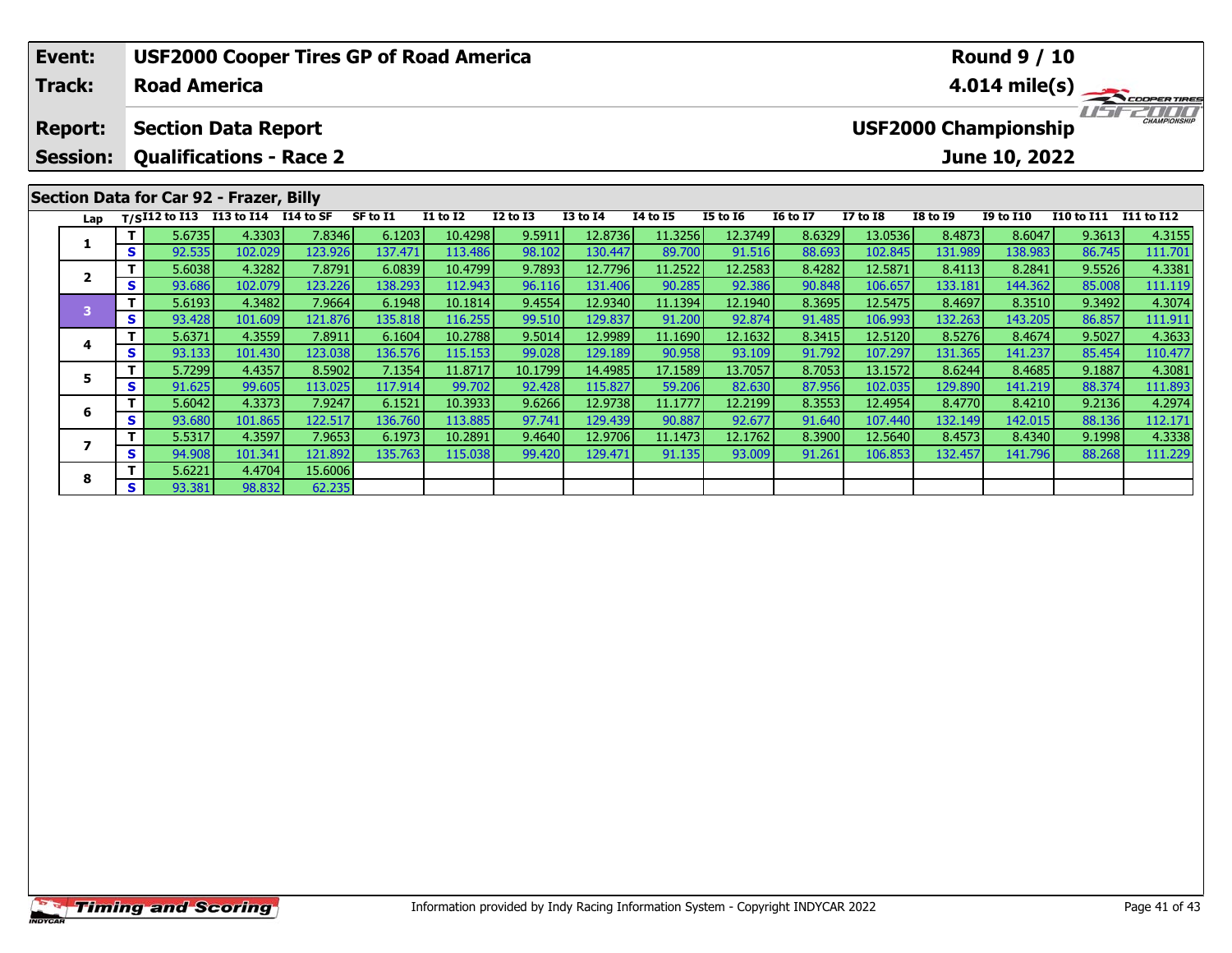| Event:                                  | <b>USF2000 Cooper Tires GP of Road America</b> | <b>Round 9 / 10</b>                                |  |  |  |  |  |  |
|-----------------------------------------|------------------------------------------------|----------------------------------------------------|--|--|--|--|--|--|
| Track:                                  | <b>Road America</b>                            | $4.014 \text{ mile(s)}$                            |  |  |  |  |  |  |
| <b>Report:</b>                          | <b>Section Data Report</b>                     | <b>CHAMPIONSHIP</b><br><b>USF2000 Championship</b> |  |  |  |  |  |  |
|                                         | <b>Session: Qualifications - Race 2</b>        | June 10, 2022                                      |  |  |  |  |  |  |
| Section Data for Car 92 - Frazer, Billy |                                                |                                                    |  |  |  |  |  |  |

|  | Lap                     | T/SLap |          | PO to SF |
|--|-------------------------|--------|----------|----------|
|  | 1                       | т      | 133.0090 | 134.4180 |
|  |                         | S      | 108.642  | 101.239  |
|  | $\overline{\mathbf{z}}$ | т      | 132.0557 |          |
|  |                         | S      | 109.427  |          |
|  | 3                       | т      | 131.4272 |          |
|  |                         | S      | 109.950  |          |
|  |                         | т      | 131.8703 |          |
|  | 4                       | S      | 109.580  |          |
|  | 5                       | т      | 145.7581 |          |
|  |                         | S      | 99.140   |          |
|  |                         | т      | 131.6693 |          |
|  | 6                       | S      | 109.748  |          |
|  |                         | Т      | 131.4801 |          |
|  | 7                       | S      | 109.906  |          |
|  |                         | т      |          |          |
|  | 8                       | S      |          |          |